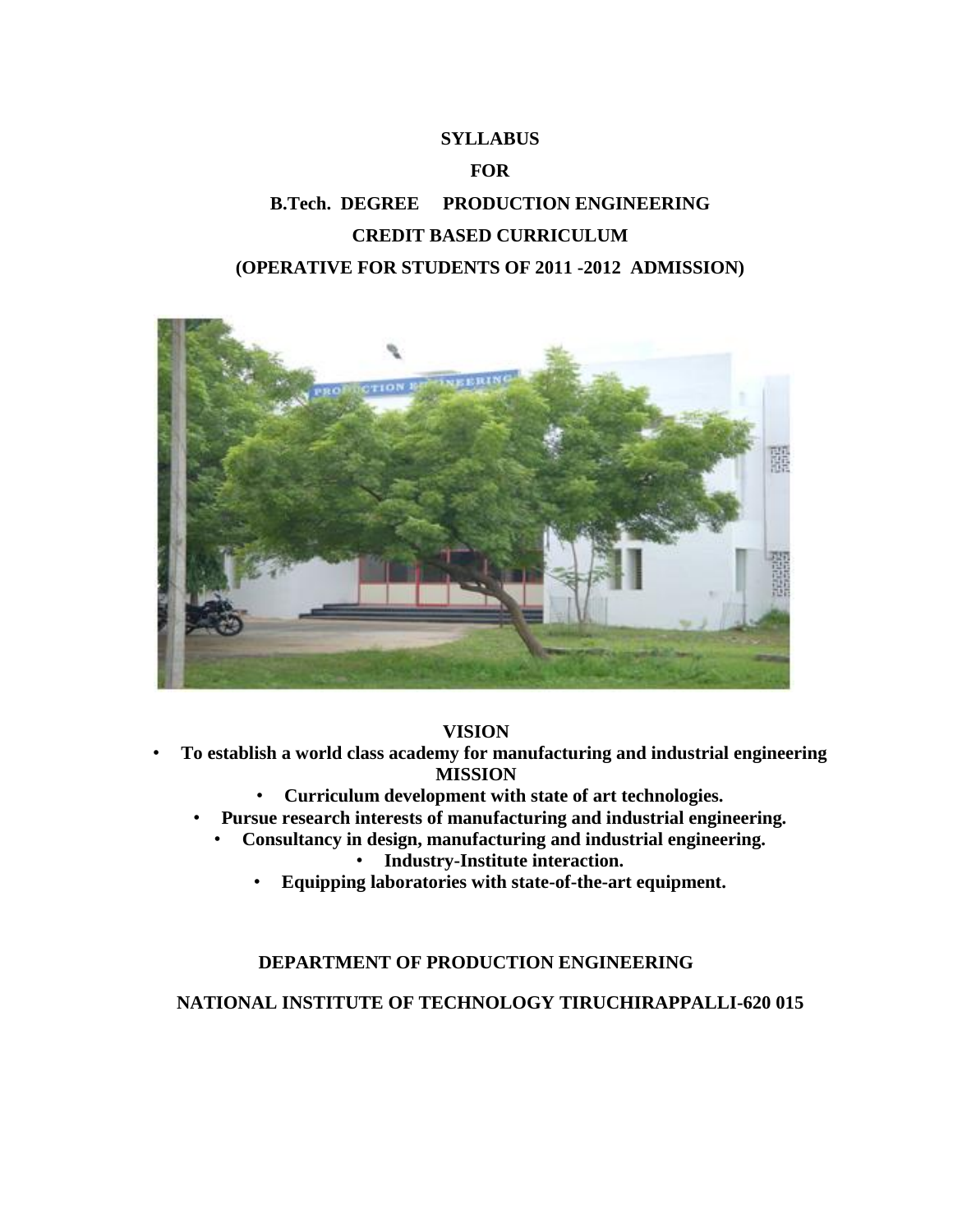#### **Programme Educational Objectives (PEOs)**

- 1. Graduates formulate, analyze and solve Manufacturing and Industrial engineering problems.
- 2. Graduates take gainful employment for manufacturing functions.
- 3. Graduates become product and process design professionals for sustainable manufacturing.
- 4. Graduates become entrepreneurs in manufacturing engineering sector.

## **Programme Outcomes (POs)**

- 1 Graduates will apply knowledge acquired in mathematics, science, engineering and humanities to production engineering problems.
- 2 Graduates will have the ability to define the problems and provide solutions by designing and conducting experiments, interpreting and analyzing data for
- manufacturing. Graduates will design manufacturing systems that would encompass machining
- 3 technology, welding technology, metal forming, foundry technology and thermal engineering infrastructure and would meet specifications and requirements as demanded
	- by the customers.
- 4 Graduates will apply design and tooling for manufacturing, finite element methods, modeling of manufacturing systems to solve production engineering problems.
- 5 Graduates understand manufacturing technologies like computer controlled processes and management information systems, production management, SCM, ERP and new
- manufacturing concepts like TPS, agile manufacturing, pull & push system.
- 6 Graduates will have the confidence to apply engineering solutions in global and societal contexts.

Graduates will understand quantitative modeling and analysis of a broad array of

- 7 systems-level decision problems concerned with economic efficiency, work design, productivity and quality with environmental focus.
- 8 Graduates should be capable of self-education and clearly understand the value of achieving perfection in their professional endeavors.
- 9 Graduates will participate as members of engineering and science laboratory teams, as well as members of multidisciplinary design teams.
- <sup>10</sup> Graduates will be proficient in English language in both verbal and written forms which will enable them to compete with graduates of international engineering institutions.
- <sup>11</sup> Graduates will demonstrate the ability to choose and apply appropriate resource management technique/s so as to optimally utilize resources in manufacturing systems.
- <sup>12</sup> Graduates will be broadly educated and will have an understanding of the impact of engineering on society and demonstrate awareness of contemporary issues.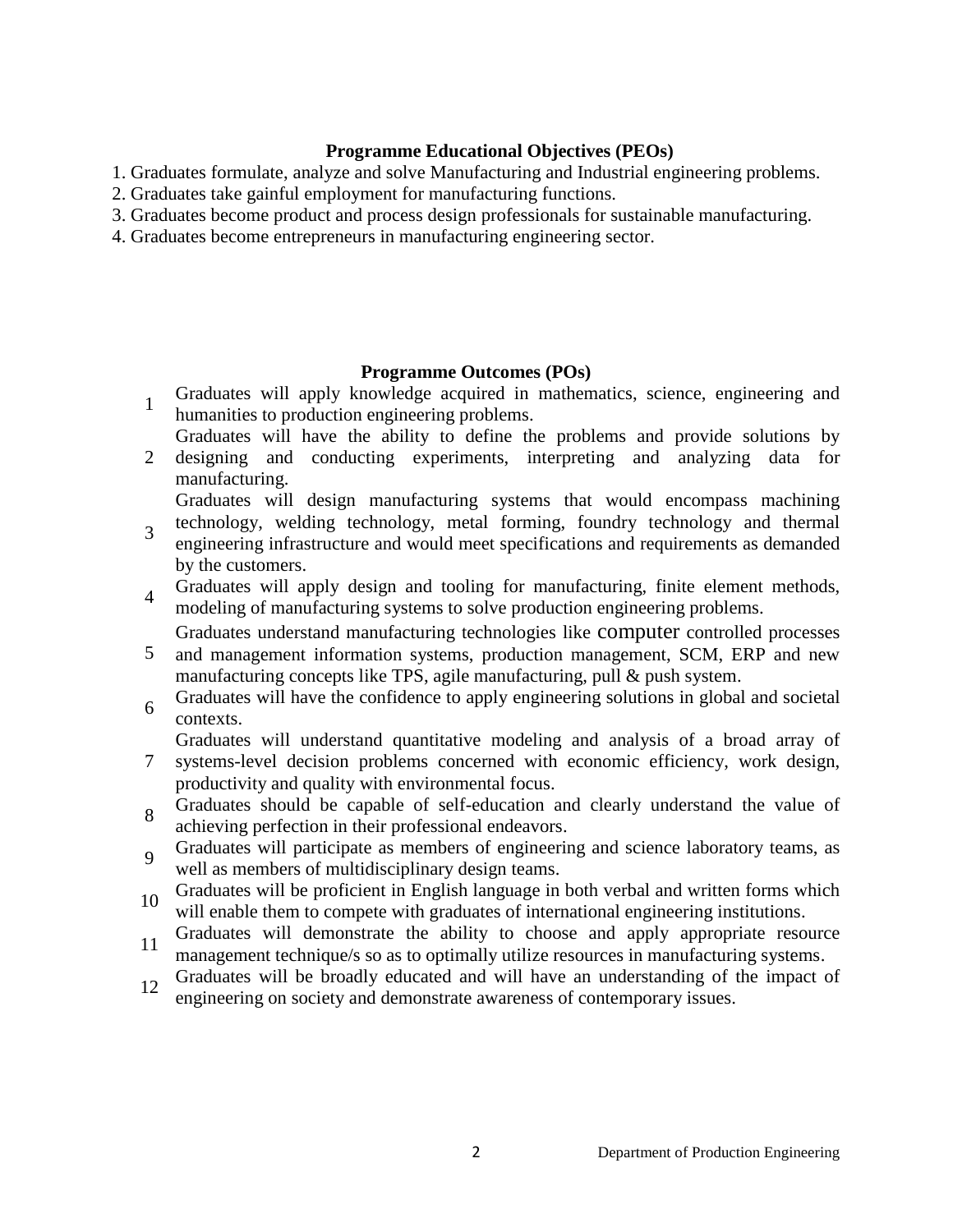# **DEPARTMENT OF PRODUCTION ENGINEERING B.Tech. PRODUCTION ENGINEERING (CREDIT SYSTEM)**

Curriculum Structure:

Total Minimum credits required for completing the Programme is 180

#### **Semester - III**

| CODE          | <b>SUBJECTS</b>                   |                             | P | CREDITS |
|---------------|-----------------------------------|-----------------------------|---|---------|
| <b>MA 201</b> | <b>Fourier Series and Partial</b> | 3                           |   |         |
|               | <b>Differential Equations</b>     |                             |   |         |
| <b>CE 293</b> | <b>Strength of Materials</b>      |                             |   |         |
| EE 245        | <b>Applied Electronics</b>        | 3                           |   | 3       |
| <b>PR 201</b> | <b>Metallurgy and Materials</b>   | $\mathcal{D}_{\mathcal{L}}$ |   |         |
|               | Engineering                       |                             |   |         |
| PR 203        | <b>Casting Technology</b>         | 3                           |   |         |
| PR 205        | <b>Machining Technology</b>       | 3                           |   | 3       |
| <b>PR 211</b> | <b>Workshop Practice -1</b>       |                             |   |         |
| <b>CE 295</b> | Strength of Materials Lab.        | 0                           | 2 |         |
|               |                                   | 16                          |   |         |

#### **Semester - IV**

| CODE          | <b>SUBJECTS</b>                                             | Ι.             | T                           | P             | CRED |
|---------------|-------------------------------------------------------------|----------------|-----------------------------|---------------|------|
| <b>MA 202</b> | <b>Numerical Techniques</b>                                 | 3              |                             | $\mathbf{0}$  |      |
| <b>EE 242</b> | <b>Electrical and Control</b><br><b>Systems Engineering</b> | 3              | $\Omega$                    |               |      |
| <b>CE 282</b> | Fluid Mechanics and<br>Machinery                            | 3              | $\Omega$                    |               |      |
| PR 202        | Kinematics of Machines                                      | $\overline{2}$ |                             |               |      |
| PR 204        | <b>Metal Forming Processes</b>                              | 3              | $\mathbf{\Omega}$           |               |      |
| PR 206        | <b>Metal Joining Processes</b>                              | 3              | $\mathbf{\Omega}$           |               |      |
| PR 212        | Workshop Practice - II                                      | 0              | $\theta$                    | 3             | 2    |
| EE 244        | Electrical and Electronics<br>Engineering Lab.              | 0              | 0                           | $\mathcal{D}$ |      |
| <b>CE 284</b> | Fluid Machinery Lab.                                        | 0              | $\Omega$                    | 2             |      |
|               |                                                             | 18             | $\mathcal{D}_{\mathcal{L}}$ |               | 23   |
|               |                                                             |                |                             |               |      |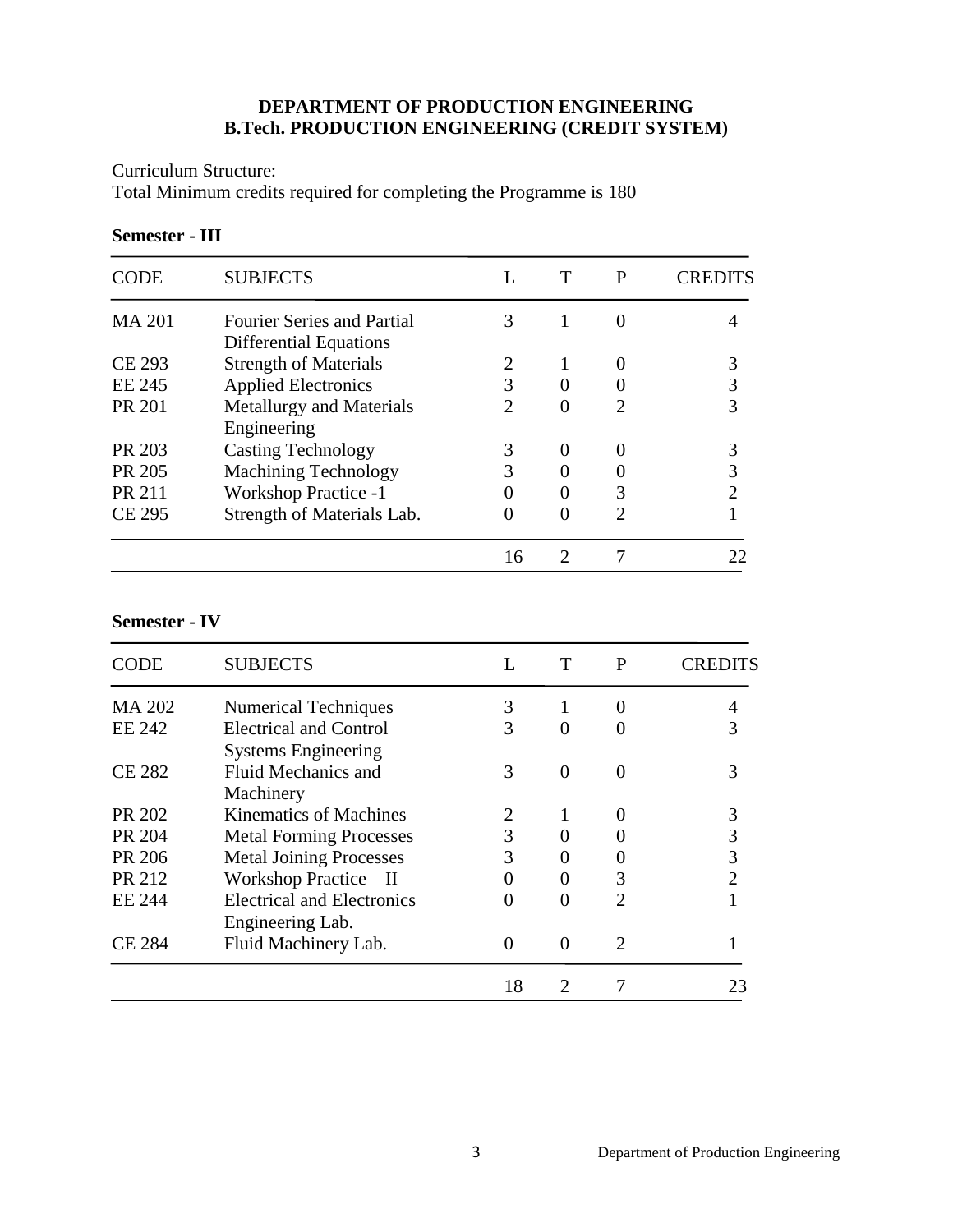# **Semester - V**

| CODE          | <b>SUBJECTS</b>                                |                | T              | P                           | ERED |
|---------------|------------------------------------------------|----------------|----------------|-----------------------------|------|
| <b>MA303</b>  | <b>Applied Statistics</b>                      |                | $\theta$       | $\theta$                    |      |
| PR 301        | <b>Dynamics of Machines</b>                    | $\overline{2}$ |                |                             |      |
| PR 303        | Design of Machine Elements                     | 2              |                |                             | 3    |
| PR 305        | Non Traditional Manufacturing<br>Processes     | 3              | 0              | $\Omega$                    |      |
| PR 307        | Metrology and Quality<br>Assurance             | 3              | $\overline{0}$ | 0                           |      |
| ME 325        | Thermal Engineering                            | 3              | 0              | $\theta$                    |      |
| <b>PR 311</b> | <b>Machine Drawing Practice</b>                |                | 0              | $\overline{2}$              |      |
| <b>ME 331</b> | Thermal Engineering Lab.<br>and Metrology Lab. |                | 0              | $\mathcal{D}_{\mathcal{A}}$ |      |
|               |                                                | 19             |                | 4                           |      |
|               |                                                |                |                |                             |      |

# **Semester - VI**

| CODE   | <b>SUBJECTS</b>                                              | L              | T        | $\mathbf{P}$                | CREDITS |
|--------|--------------------------------------------------------------|----------------|----------|-----------------------------|---------|
| PR 302 | <b>Resource Management</b><br>Techniques                     | $\overline{2}$ | 1        | $\theta$                    | 3       |
| PR 304 | <b>Computer Graphics and CAD</b>                             | 3              | $\theta$ | $\theta$                    | 3       |
| PR 306 | Design for Manufacture and<br>Assembly                       | 3              | $\Omega$ | 0                           |         |
| PR 308 | Reliability, Maintenance<br>and Safety Engineering           | 3              | $\Omega$ | $\Omega$                    | 3       |
| PR 310 | <b>CNC</b> Machines                                          | 3              | $\theta$ |                             | 3       |
|        | $Elective-I$                                                 | 3              |          |                             | 3       |
| PR 312 | <b>Computer aided Drafting</b><br><b>And Cost Estimation</b> |                | $\Omega$ | $\mathcal{D}_{\mathcal{L}}$ | 2       |
| PR 314 | CNC Laboratory.                                              | 0              | $\theta$ | 3                           |         |
| PR 316 | <b>Advanced Production Process lab</b>                       | $\Omega$       |          | 3                           |         |
|        |                                                              | 19             | 2        | 8                           | ')4     |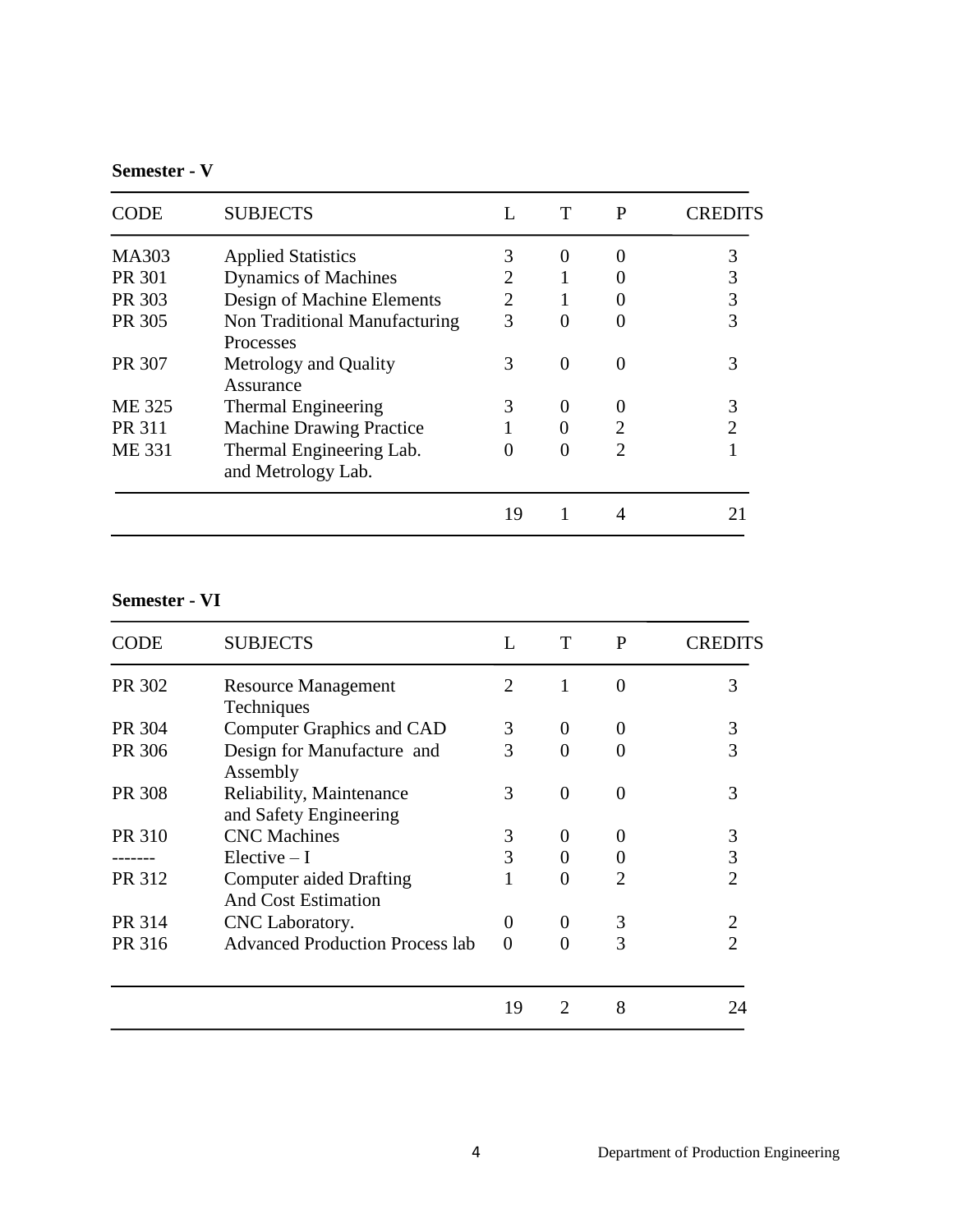# **Semester -VII**

| CODE   | <b>SUBJECTS</b>              | L        | T            | P | CREDITS |
|--------|------------------------------|----------|--------------|---|---------|
|        |                              |          |              |   |         |
| PR 401 | <b>Manufacturing System</b>  | 3        | 0            | 0 | 3       |
|        | Simulation                   |          |              |   |         |
| PR 403 | Fluid Power Control and      | 3        | 0            | 0 | 3       |
|        | <b>Mechatronics</b>          |          |              |   |         |
| PR 405 | Design of Production Tooling | 2        | 1            | 0 | 3       |
| PR 407 | <b>Automation and CIM</b>    | 3        |              |   | 3       |
|        | $Electric - II$              | 3        |              |   | 3       |
|        | Elective -III                | 3        | $\mathbf{0}$ |   | 3       |
| PR 411 | <b>Fluid Power Control</b>   | 0        | 0            | 2 |         |
|        | and mechatronics.            |          |              |   |         |
| PR413  | <b>Manufacturing System</b>  | $\Omega$ | $\Omega$     | 2 |         |
|        | Simulation Lab.              |          |              |   |         |
| PR 415 | Colloquium                   | $\Omega$ | $\theta$     | 3 |         |
| PR 447 | Comprehensive Evaluation     | $\Omega$ | 3            |   | 3       |
|        |                              | 17       | 4            |   | 24      |
|        |                              |          |              |   |         |

# **Semester –VIII**

| <b>CODE</b> | <b>SUBJECTS</b>                              |    |          | P        | CREDITS |
|-------------|----------------------------------------------|----|----------|----------|---------|
| HM402       | <b>Industrial Economics</b>                  | 3  | $\Omega$ |          | 3       |
| PR 402      | <b>Manufacturing Planning</b><br>and Control | 3  |          |          | 3       |
| PR 404      | Work Design and Facilities<br>Planning       | 3  | $\Omega$ | $\Omega$ |         |
|             | Elective - IV                                | 3  | $\Omega$ |          | 3       |
|             | Elective -V                                  | 3  |          |          | 3       |
| PR 498      | Project Work                                 |    |          | 15       | 6       |
|             | $\overline{\phantom{0}}$                     | 15 |          | 15       |         |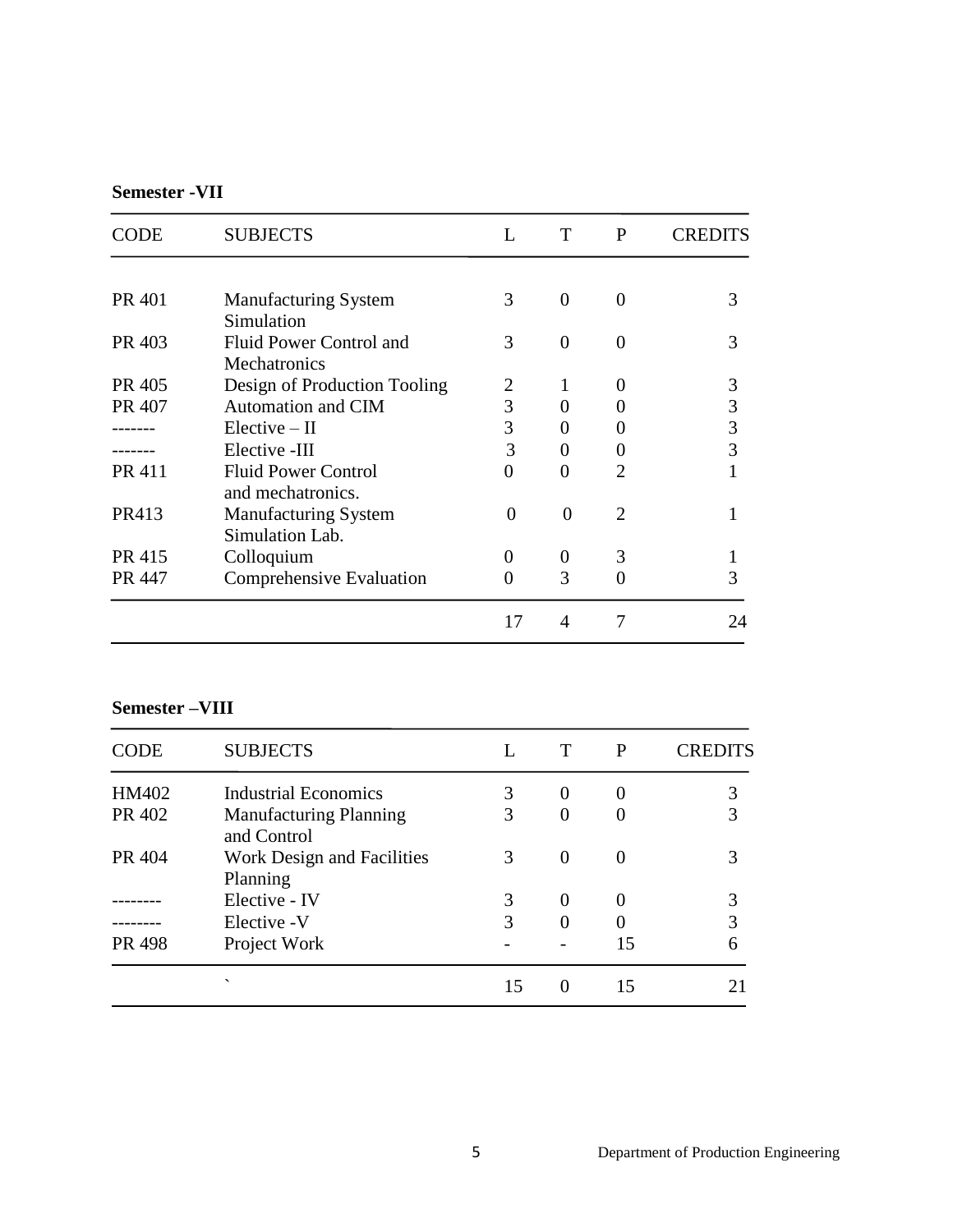# **List of Electives:**

| <b>CODE</b>           | <b>SUBJECTS</b>                                       | L | T                | P                | <b>CREDITS</b> |
|-----------------------|-------------------------------------------------------|---|------------------|------------------|----------------|
| <b>Elective I</b>     |                                                       |   |                  |                  |                |
|                       | <b>Manufacturing Engineering Stream</b>               |   |                  |                  |                |
| PR 352                | Material Handling & Storage                           | 3 | $\overline{0}$   | $\boldsymbol{0}$ | $\mathfrak{Z}$ |
| PR 354                | MEMS & Nanotechnology                                 | 3 | $\overline{0}$   | $\overline{0}$   | $\overline{3}$ |
|                       | <b>Industrial Engineering Stream</b>                  |   |                  |                  |                |
| PR 356                | Design and Analysis of                                | 3 | $\boldsymbol{0}$ | $\overline{0}$   | 3              |
|                       | Experiments                                           |   |                  |                  |                |
| PR 358                | <b>Sustainable Manufacturing</b>                      | 3 | $\overline{0}$   | $\overline{0}$   | 3              |
| Elective II & III     |                                                       |   |                  |                  |                |
|                       | <b>Manufacturing Engineering Stream</b>               |   |                  |                  |                |
| PR 451                | <b>Finite Element Methods</b>                         | 3 | $\theta$         | $\overline{0}$   | 3              |
| PR 453                | Rapid prototyping, tooling                            |   |                  |                  |                |
|                       | And manufacture                                       | 3 | $\overline{0}$   | $\theta$         | $\mathfrak{Z}$ |
| PR 455                | Machine Tool Technology                               | 3 | $\overline{0}$   | $\overline{0}$   | $\overline{3}$ |
|                       | <b>Industrial Engineering Stream</b>                  |   |                  |                  |                |
| PR 457                | <b>Agile Manufacturing</b>                            | 3 | $\theta$         | $\theta$         |                |
| PR 459                | <b>Operations Management</b>                          | 3 | $\overline{0}$   | $\theta$         | $\frac{3}{3}$  |
| PR 461                | <b>Supply Chain Management</b>                        | 3 | $\overline{0}$   | $\overline{0}$   | $\overline{3}$ |
| <b>General Stream</b> |                                                       |   |                  |                  |                |
| <b>ME471</b>          | <b>Automobile Engineering</b>                         | 3 | $\overline{0}$   | $\overline{0}$   | 3              |
| Elective IV & V       |                                                       |   |                  |                  |                |
|                       | <b>Manufacturing Engineering Stream</b>               |   |                  |                  |                |
| PR 450                | <b>Industrial Robotics</b>                            | 3 | $\boldsymbol{0}$ | $\boldsymbol{0}$ | 3              |
| PR 452                | Manufacturing of composite<br>Materials               | 3 | $\overline{0}$   | $\overline{0}$   | $\overline{3}$ |
|                       | <b>Industrial Engineering Stream</b>                  |   |                  |                  |                |
| PR 454                | Project Management                                    | 3 | 0                | 0                | 3              |
| PR 456                | Value Engineering                                     | 3 | $\overline{0}$   | $\theta$         | $\overline{3}$ |
| <b>General Stream</b> |                                                       |   |                  |                  |                |
| PR 458                | Artificial Intelligence $\&$<br><b>Expert Systems</b> | 3 | $\boldsymbol{0}$ | $\boldsymbol{0}$ | 3              |
| HM 412                | <b>Entrepreneurship Development</b>                   | 2 | 1                | $\boldsymbol{0}$ | 3              |

**List of reserve Electives:**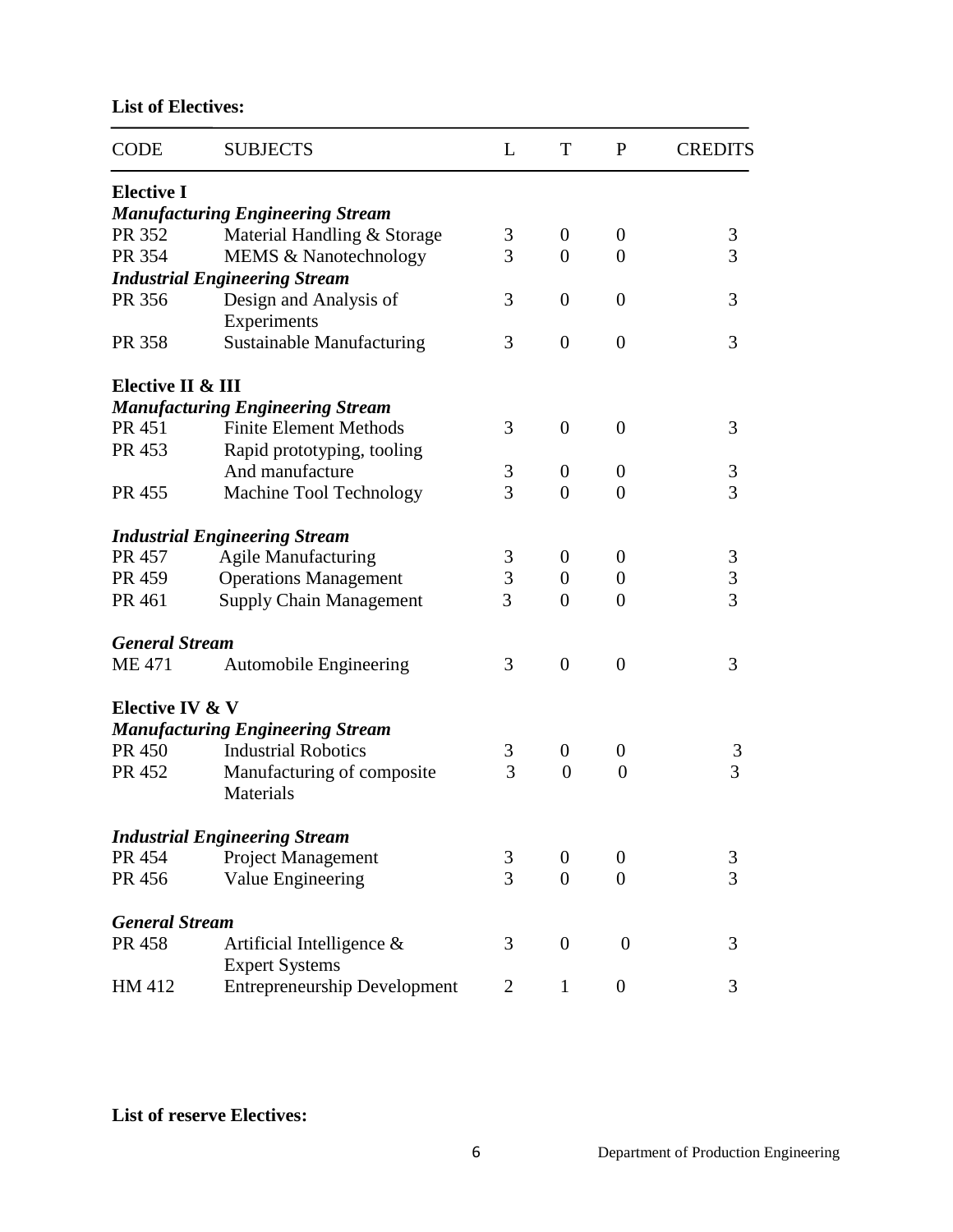| <b>CODE</b>           | <b>SUBJECTS</b>                                         | L | T              | P              | CREDITS        |
|-----------------------|---------------------------------------------------------|---|----------------|----------------|----------------|
|                       | <b>Manufacturing Engineering Stream</b>                 |   |                |                |                |
| PR 462                | Manufacture and Applications of                         |   |                |                |                |
|                       | <b>Polymer Composites</b>                               | 3 | $\theta$       | $\Omega$       | $\mathfrak{Z}$ |
| PR 463                | Mechatronics                                            | 3 | $\overline{0}$ | $\overline{0}$ |                |
| PR 464                | <b>Plant Engineering</b>                                | 3 | $\Omega$       | 0              | $\frac{3}{3}$  |
|                       | <b>Industrial Engineering Stream</b>                    |   |                |                |                |
| PR 465                | <b>Integrated Materials Management</b>                  | 3 | $\theta$       | $\theta$       | 3              |
| PR 466                | Lean Manufacturing                                      | 3 | $\overline{0}$ | $\overline{0}$ | 3              |
| PR 467                | <b>Product Development Strategies</b>                   | 3 | $\theta$       | 0              | $\overline{3}$ |
| <b>General Stream</b> |                                                         |   |                |                |                |
| HM 352                | Corporate Communication                                 | 3 | $\Omega$       | $\theta$       | 3              |
| MB 470                | <b>Financial Management</b>                             | 3 | $\theta$       | 0              | $\overline{3}$ |
| <b>ME469</b>          | Refrigeration and                                       | 3 | $\theta$       | 0              | $\overline{3}$ |
|                       | Air Conditioning                                        |   |                |                |                |
| PR 468                | Manufacturing Costs &                                   | 3 | $\Omega$       | $\Omega$       | 3              |
|                       | Analysis                                                |   |                |                |                |
| PR 469                | <b>Total Quality Management</b>                         | 3 | $\theta$       | 0              | 3              |
|                       | Or any other elective subject from any other department |   |                |                |                |

**Note:** *Students have to choose a minimum of 3 elective courses out of 5 electives from a particular stream*

# **Subjects offered to the other Departments**

| CODE          | <b>SUBJECTS</b>                                 |   |  | K FI |
|---------------|-------------------------------------------------|---|--|------|
|               | <b>Mechanical Engineering</b>                   |   |  |      |
| PR 222        | Production Technology - II                      |   |  |      |
| PR 232        | Production Process Lab.                         |   |  |      |
| PR 472        | <b>Resource Management Techniques</b>           | 3 |  |      |
|               | <b>Electrical &amp; Electronics Engineering</b> |   |  |      |
| <b>PR 287</b> | Mechanics of Solids and Fluids                  | 3 |  |      |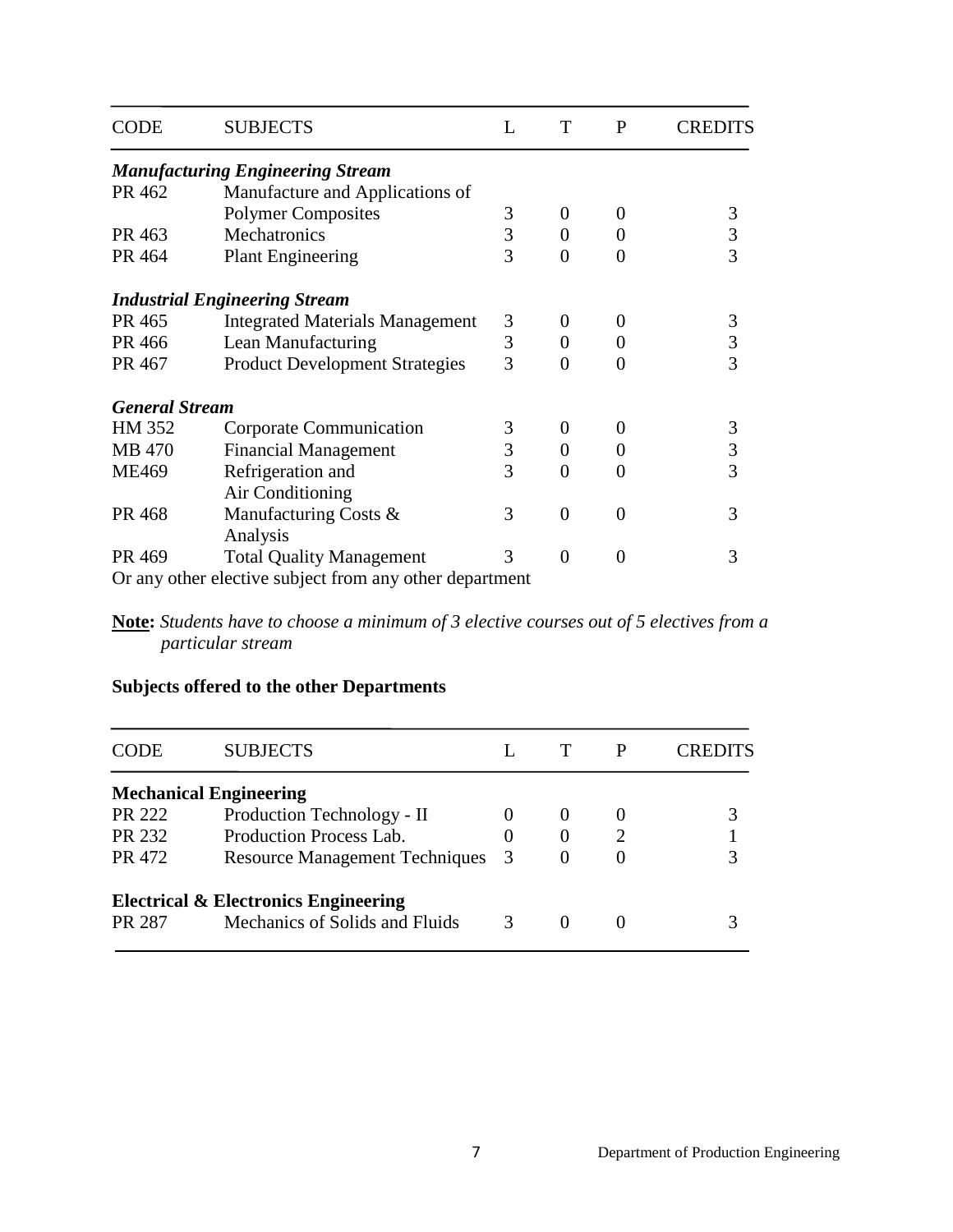# **MA 201 FOURIER SERIES AND PARTIAL DIFFERENTIAL EQUATIONS**

# **Course outcomes**

- Solve problems using Fourier series, Laplace and Fourier transforms.
- Formulate and solve partial differential equation
- Apply acquired concepts in like heat conduction, and a prerequisite for post graduate and specialized studies and research

Laplace Transforms of standard functions, derivatives and integrals –Inverse Laplace transform – Convolution theorem- Periodic functions –Application to ordinary differential equations and simultaneous equations with constant coefficients and integral equations.

Fourier series- Dirichlet's conditions-Half range Fourier cosine and sine series- Parseval's relation –Fourier series in complex form –Harmonic analysis.

Fourier Transforms, relationship between Fourier transform and Laplace transform, properties of Fourier transforms, Fourier Cosine and sine transforms- Inverse transforms- Convolution theorem and Parseval's identity for Fourier transforms.

Formation of partial differential equation by eliminating arbitrary constants and functions-Solution of first order equation- Four standard types – Lagrange's equation- homogeneous and non-homogeneous type of second order linear differential equations with constant coefficients.

One dimensional wave equation and one-dimensional heat flow equation-method of separation of variables-Fourier series solution.

# *TEXTBOOKS:*

1.B. S, Grewal, Engineering Mathematics, Khanna Publishers,  $40<sup>th</sup>$  edition, 2007

2. Kreyszic E. Advanced Engineering Mathematics, 8<sup>th</sup> Edition, John Wiley and sons, 2008.

# *REFERENCES:*

1. T. Veerarajan, Volume III, Tata McGraw Hill Edition private Ltd, 2009

2.Venkataraman, M. K. Engineering Mathematics Volume III, 13<sup>th</sup> Edition National Publishing Company, 1998.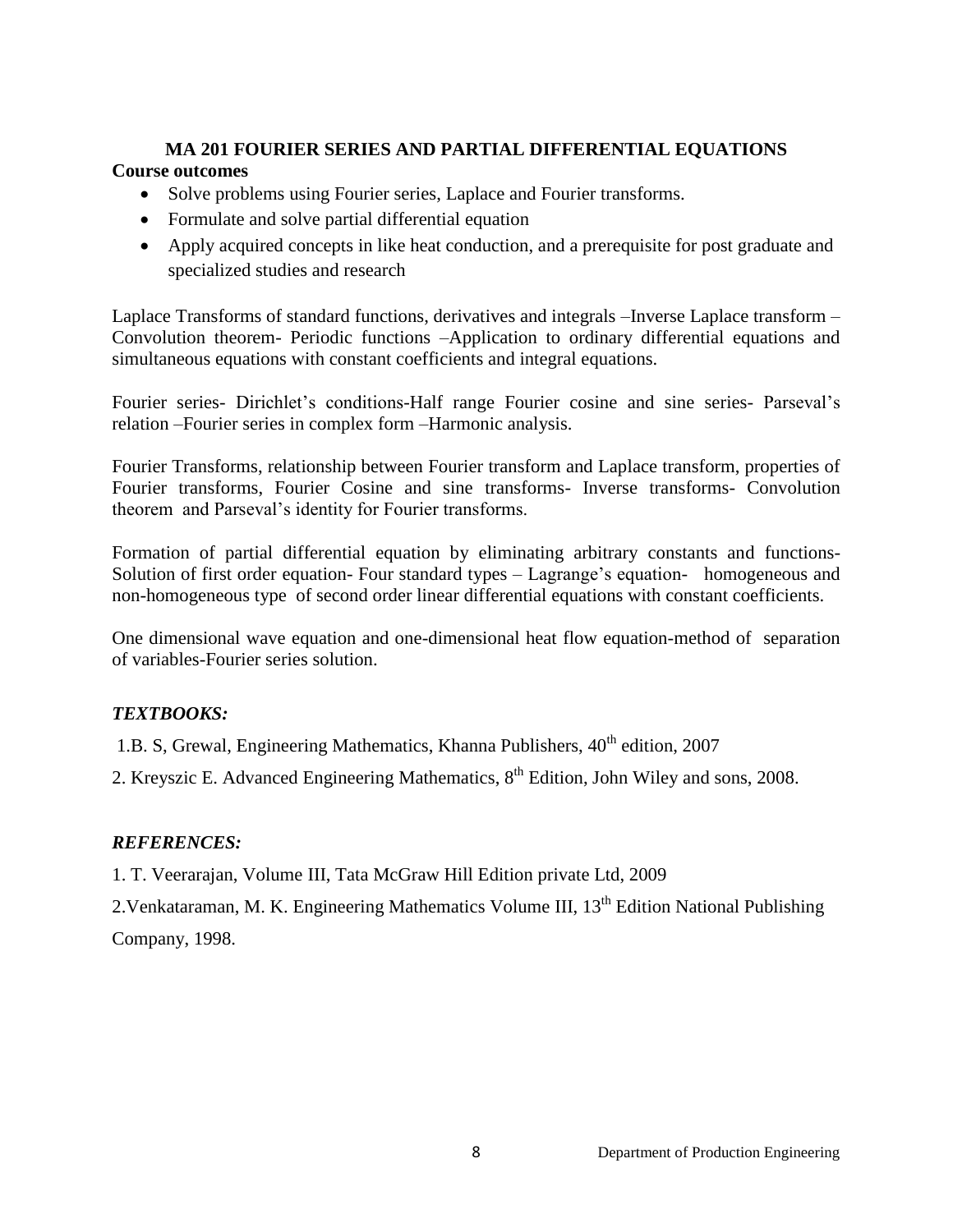#### **CE 293 STRENGTH OF MATERIALS**

#### **Course outcomes**

- Classify simple stresses and strains in simple, composite bars subjected to external loads and temperature changes and compute simple torsion.
- Determine Principal Stresses corresponding planes and represent by Mohr's circle.
- Predict the behavior of horizontal and vertical structures subjected to loads

Simple Stresses and Strains**-**Types of stresses-types of strain – Composite bar – Temperature stresses – Volumetric Strain.

Stress transformation equations. Principal stress and their planes. Plane of Maximum shear stress – Mohr's Circle for stress

Shear force and bending moment Diagrams for different types of beams like cantilever, Simply Supported, overhanging subjected to concentrated load and Uniformly Distributed Load(UDL) – Bending stress , shear stress for different sections

Deflection equation elastic line of a beam – Different methods to find deflection and slope of beams like Macaulay's method, Moment area method.

Theory of simple torsion – assumptions – simple torsion formula for circular shafts – hollow shafts – power transmission – strength and stiffness of shafts – Springs -Analysis of Plane Frames – Method of Joints and Method of Sections

## *TEXT BOOKS*

*1.Ramamurtham, S, Narayan .R, "Strength of materials", 16th Edition, Dhanpat Rai Publishing Co, 2008. 2.Egor P Popov, "Engineering Mechanics of Solids",2nd Edition, Prentice Hall of India., 2008.*

## *REFERENCES*

*1.Timoshenko S.P and J.M. Gere "Mechanics of Materials".2nd Edition, CBS Publishers and Distributors,2002*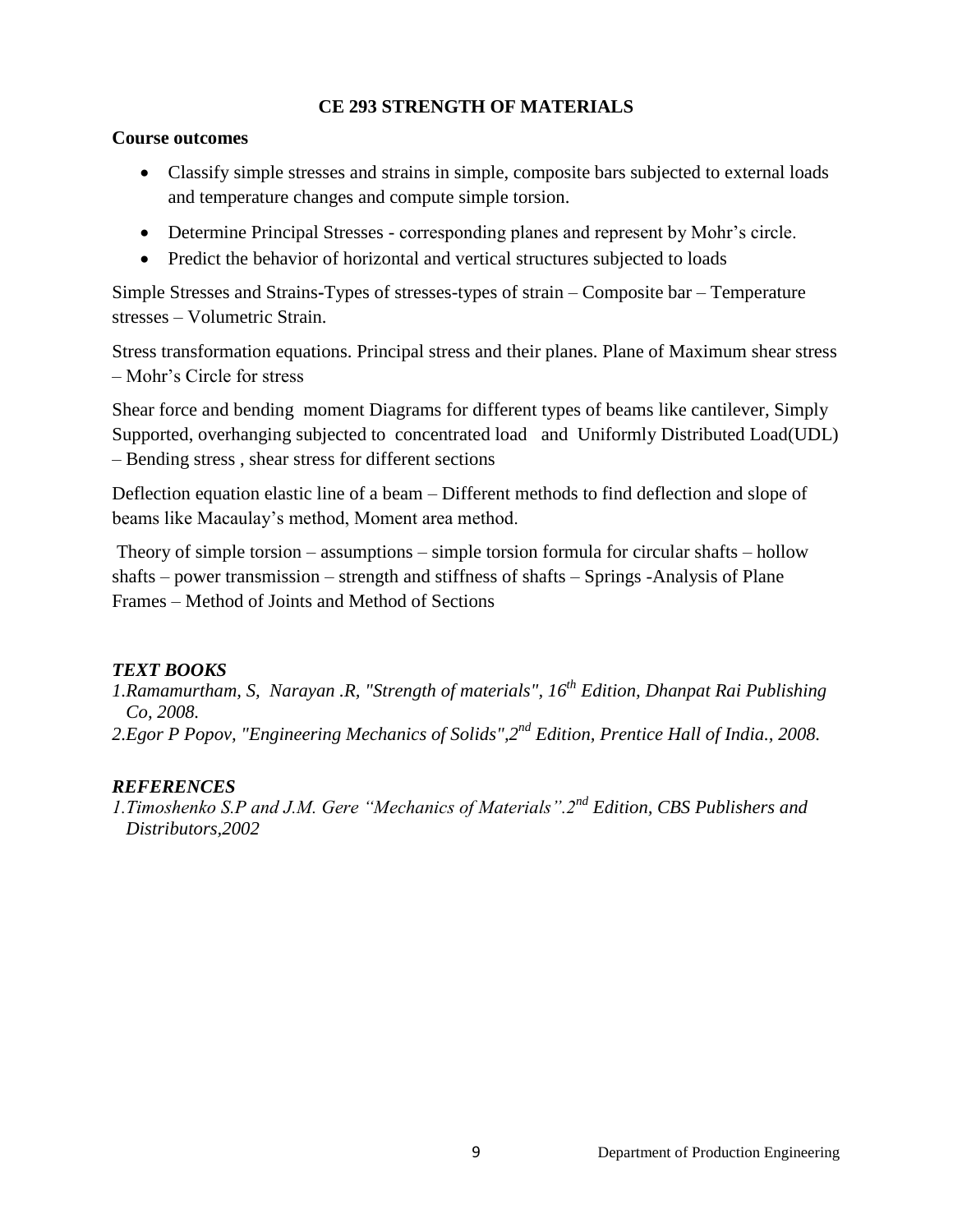#### **EE 245 APPLIED ELECTRONICS**

#### **Course outcomes**

- Recall theorems and explain the principles of basic analog electronic devices.
- Summarize the application of OP AMPs
- Understands the fundamentals in digital electronics and memory variants

Theorems and Linear Electronic Circuits - Thevenin and Norton theorems, Review of junction diodes, Zener diodes, (BJT) and (FET) – applications.

Operational Amplifiers **-** Characteristics - applications as comparators, inverting amplifier, noninverting amplifier. Adder, subtractor, differentiator, integrator, rectifiers, sample and hold circuit, Schmitt trigger.

Review of binary arithmetic ( signed and unsigned), seven segment display .Boolean Algebra simplification of algebraic expression , Basic logic gates. Combinational Logic.

D/A and A/D Converters – Principles and various Techniques.

MEMORIES **-** Functions and types of memories - Read Only Memory (ROM) - Erasable Programmable RON (EPROM)- Electrically Erasable and Programmable ROM (EEPROM) - Random Access Memo (RAM) - a typical RAM static and dynamic RAM.

## *TEXT BOOKS*

*1.Jacob Millman and Christos C.Halkias: " Integrated Electronics ",1st Edition, Tata McGraw Hill Publishing Co Ltd.,2008.*

## **REFERENCES**

*2.Ramakant A Gayakwad, "OP-amps and linear integrated circuit " 4th Edition, PHI Pvt. Ltd.,2008. 3.Morris Mano, " Digital Design W/CD" 4th Edition, Pearson Education Ltd., 2008.*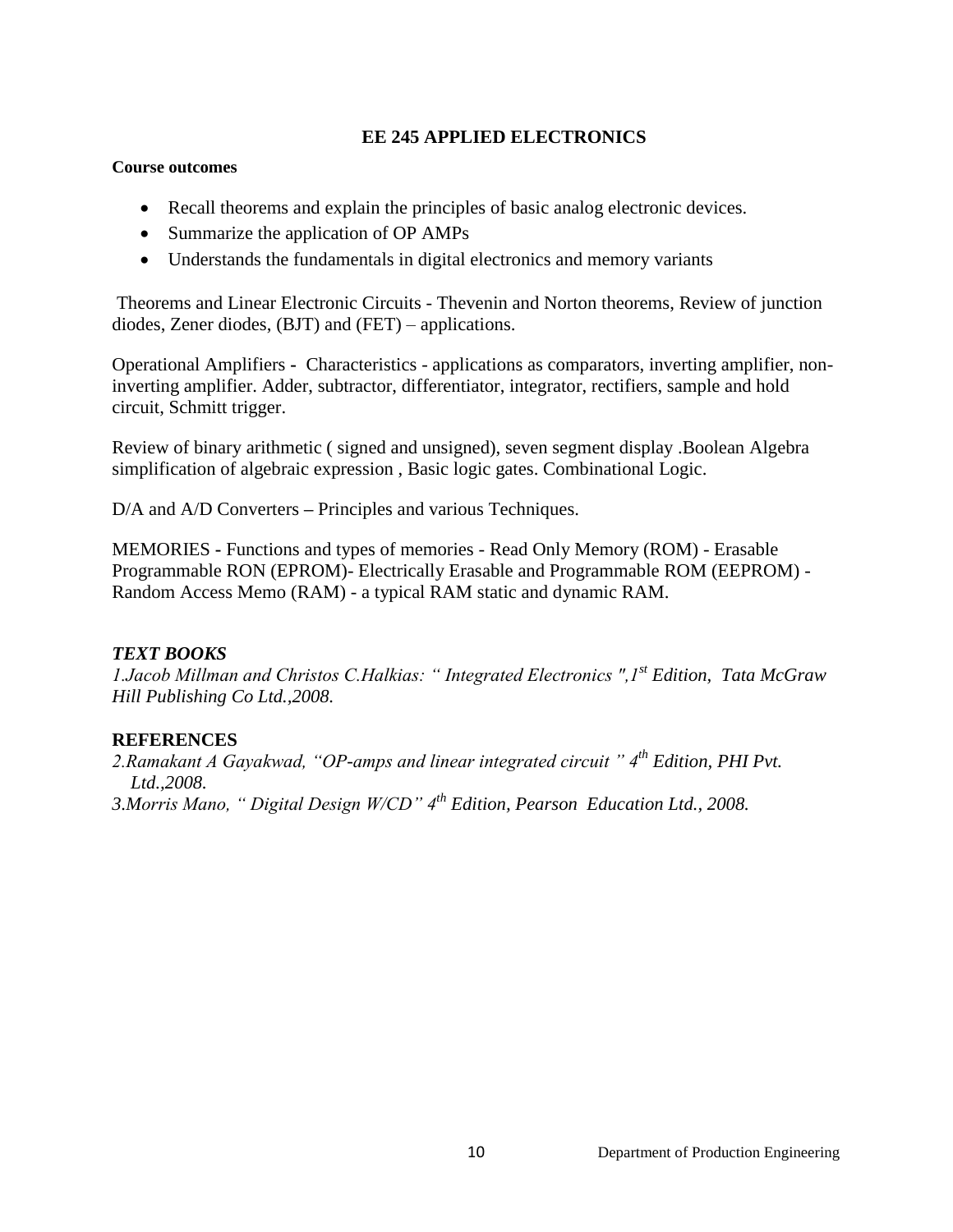## **PR 201 METALLURGY AND MATERIALS ENGINEERING**

#### **Course outcomes**

- Interpret microstructure of engineering materials and explain Equilibrium diagrams.
- Classify ferrous alloys and their applications with respect to foundry and welding processes.
- Understand heat treatment processes for alloys, non alloys & summarize testing methods like TEM, XRD, SEM

Art and science of metallurgy-structure of metals and alloys-phase and structural constitutions-Equilibrium diagrams

Ferrous metals and alloys-Fe-Fe<sub>3</sub>C diagram-Effect of alloying elements in steel, Classification of ferrous alloys and their applications

Heat treatment of steel-CCT diagram-Surface hardening process-Non Ferrous Metals and alloyscomposition-properties and applications of copper, nickel, lead, tin, zinc, aluminium, Mg and Ti alloys-Heat treatment of Non Ferrous alloy-Non Metallic Metals and alloys-ceramic materialpolymers-composite material – Nano-structured materials

Testing of Materials-Non-Destructive Testing, Tensile testing, compression testing - Hardness Testing

Testing of Materials-Impact testing, Fatigue testing, Creep, other related testing methods characterization of TEM, XRD, SEM

## **Practice:**

Microstructural study of carbon steels, Cast Iron

Jominy end quench test – Heat Treatments on steels – Hardening – Annealing – Normalizing – Tempering

Demonstration on SEM/XRD

## *TEXTBOOKS*

- *1. Raghavan V., "Physical Metallurgy - Principles and Practice", 2 nd Edition, Prentice - Hall of India, 2007.*
- *2. Avner S.H., "Introduction to Physical Metallurgy", 2nd edition, Tata McGraw Hill, 2008*

## *REFERENCES*

- *1. Dieter G. E., "Mechanical Metallurgy", 1st Edition, McGraw Hill Co- Koga, 2002*
- *2. Suryanarayana AVK, "Testing of Metallic Materials", 2nd Edition, BS Publications, 2007.*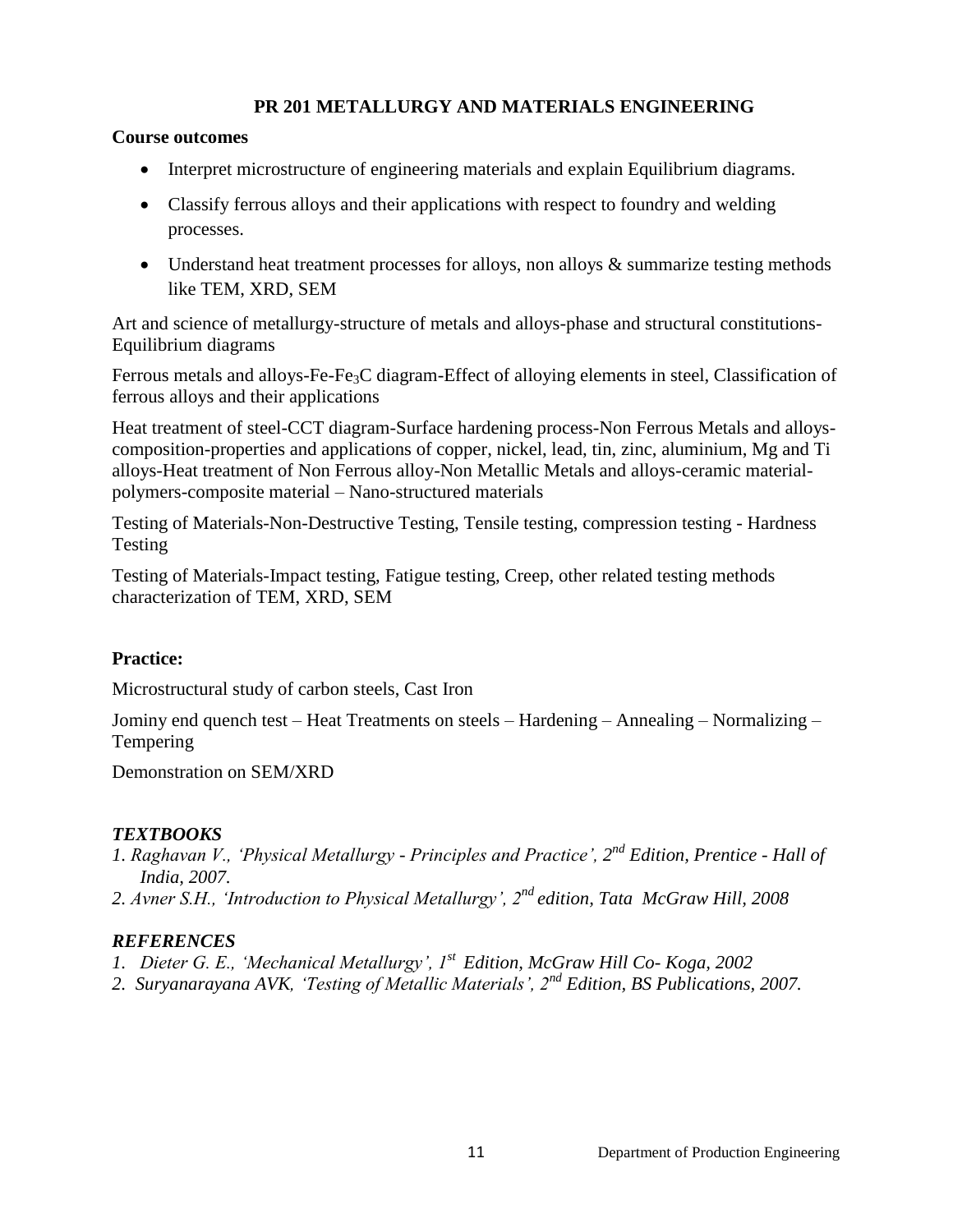#### **PR 203 CASTING TECHNOLOGY**

#### **Course outcomes**

- Summarize the fundamentals in patterns, cores, sand properties and molding, including special techniques and CAD/CAM applications.
- Understand various casting techniques, heat treatments, defects and inspections.
- Design a casting with metallurgical, design and economic consideration.

Introduction to foundry, advantages and disadvantages. Pattern: Types, pattern making, allowances, materials and color codes. Core: types, core materials, core boxes, core sand

Molding: Types of sands, sand properties, sand control tests, sand preparation, sand molding techniques, special molding processes.

Casting techniques: Permanent mold, pressure die casting, squeeze casting, centrifugal casting, continuous casting, electroslag casting, fettling, heat treatments for casting, defects and inspections

Casting Design: Gating system, risering system, casting design: Metallurgical consideration, design consideration, economical consideration. Modernization, mechanization of foundries.

Melting: Furnaces - Types and operational features. Application of CAD\CAM in foundry. Casting of complicated shapes: automotive components, casting of light alloys

## *TEXT BOOKS*

- *1. Jain, P.L., "Principles of Foundry Technology", 4th Edition, Tata McGraw Hill Pub., Co. Ltd., 2008.*
- *2. Heine, R.W.,Carl Loper, and Rosenthal, P.C., "Principles of Metal Casting", 2nd Edition, Tata McGraw Hill Pub. Co. Ltd., 2008.*

## *REFERENCES*

- *1. Banga, T.R. ,Agarwal RLand Manghnani, "Foundry Engineering",4th Edition, Khanna Pub., New Delhi, 2007.*
- *2. Srinivasan, N.K., "Foundry Technology", 3rd Edition, Khanna Pub.,2009.*
- *3.ASM Handbook "Welding"*

## **PR 205 MACHINING TECHNOLOGY**

#### **Course outcomes**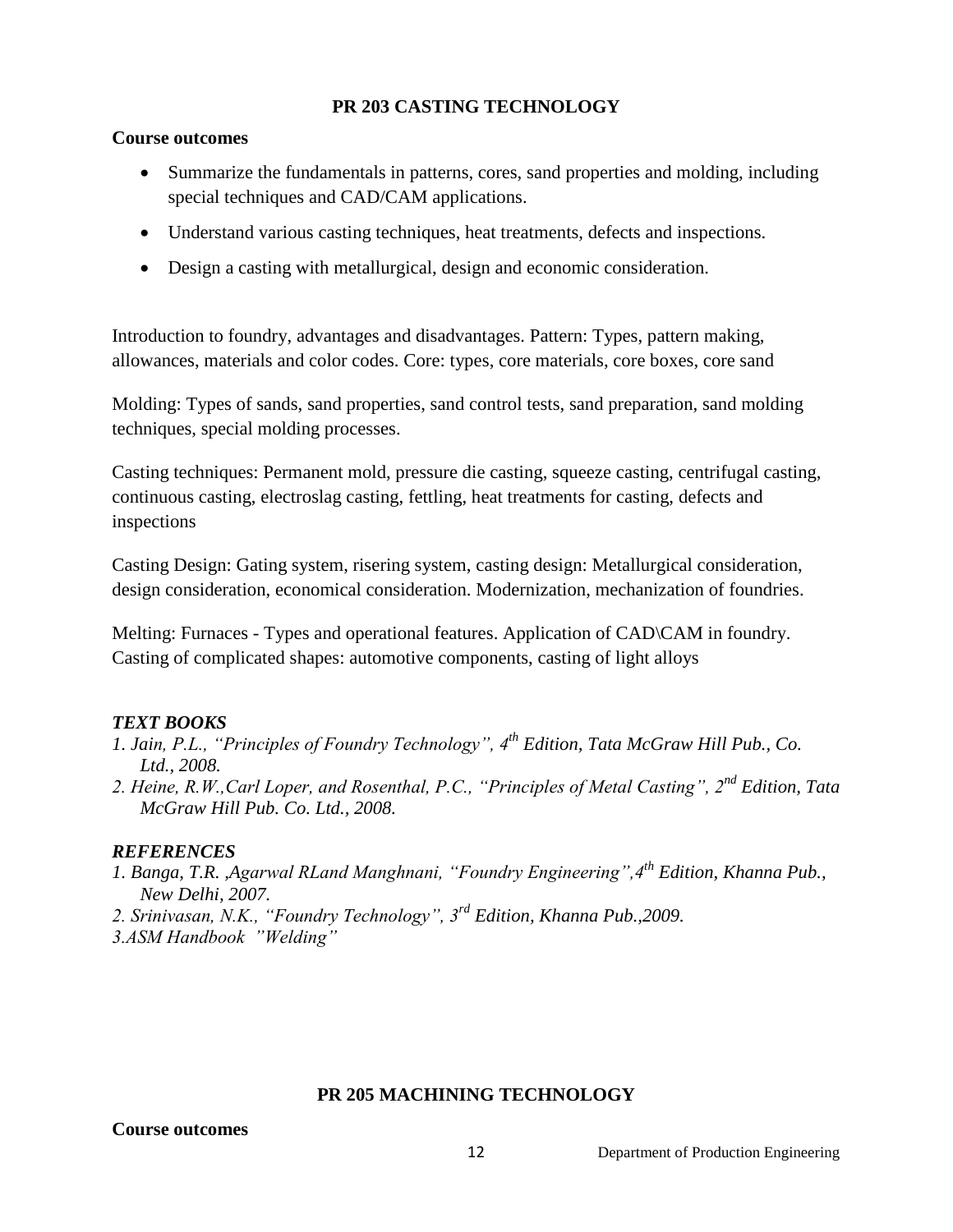- Summarize the theory of metal cutting and compute cutting forces involved from Mohr's circle.
- Recognize various parts of lathe, list the accessories and explain various operations performed.
- Explain the construction of drilling, boring, reaming and milling machines and explain operations performed

Theory of metal cutting: Introduction – Machine tools – Cutting tools – Tool geometry - Orthogonal and oblique cutting – Mechanics of cutting – Types of chips – Cutting speeds and feeds – Tool failure, Tool life – Tool materials – Cutting fluids.

Turning operations: Introduction – Lathe – Types of lathes – Size of a lathe – Work holding devices – Lathe operations – Metal removal rate and machining time calculations.

Drilling and allied operations: Introduction – Drilling machines – Types – Drills – Drilling machine operations – Boring, Reaming and other operations – Boring machine – Types.

Milling operations: Introduction – Milling machine – Types – Milling cutters – Milling process – Milling machine operations.

Finishing processes: Introduction – Abrasive machining – Abrasives – Grinding wheel – Grinding machines – Types – Fine finishing operations.

#### *TEXT BOOKS*

*1. Nagendra Parashar, and Mittal, R.K, "Elements of manufacturing processes",1st Edition Prentice Hall of India Private Limited, . 2003.*

*2. Hajra Choudhury SK, Bose HK,and Hajra Choudhury AK "Elements of Workshop Technology, Vol. II"12th Edition, Media promoters and Publishers Pvt. Ltd. 2007.*

## *REFERENCES*

*1.Khanna, O.P and Lal, M, "A Text book of Production Technology" Vol.II",1st Edition Dhanpat Rai Publications (P) ltd.,2009. 2. H.M.T, "Production Technology" 1st Edition, Tata Mc GrawHill Publishing Co.Ltd, 2008. 3.ASM Handbook "Machining"*

#### **PR 211 WORKSHOP PRACTICE – I**

**Course outcomes**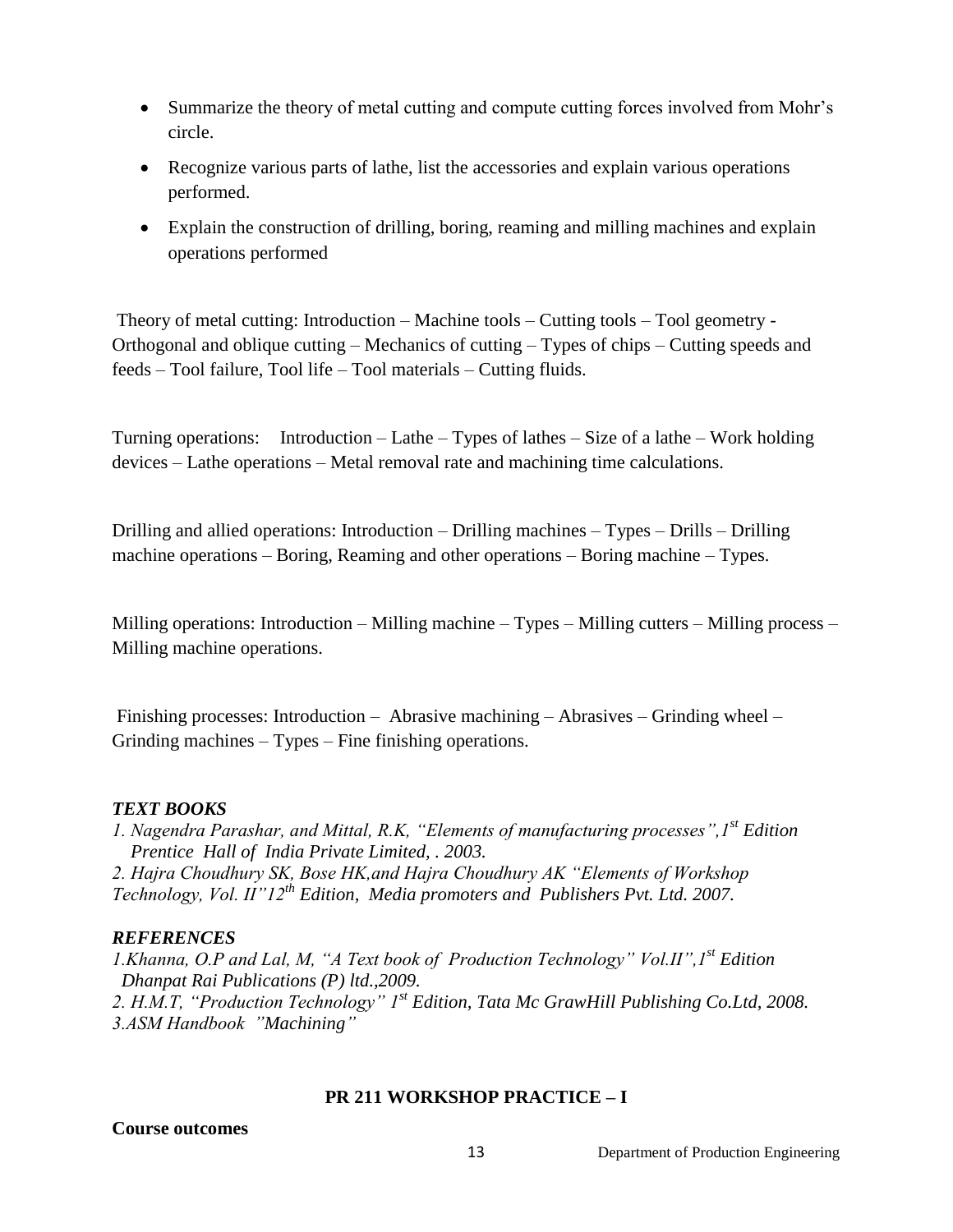- Summarize the machine tool construction.
- Create work pieces by turning, boring using lathe and drilling machine.
- Utilize different machine tool attachments

(*Practical Exercises will be selected from the following*)

- 1. Step turning
- 2. Taper turning and parting off
- 3. Knurling
- 4. Thread cutting
- 5. Boring
- 6. Eccentric turning
- 7. Copy turning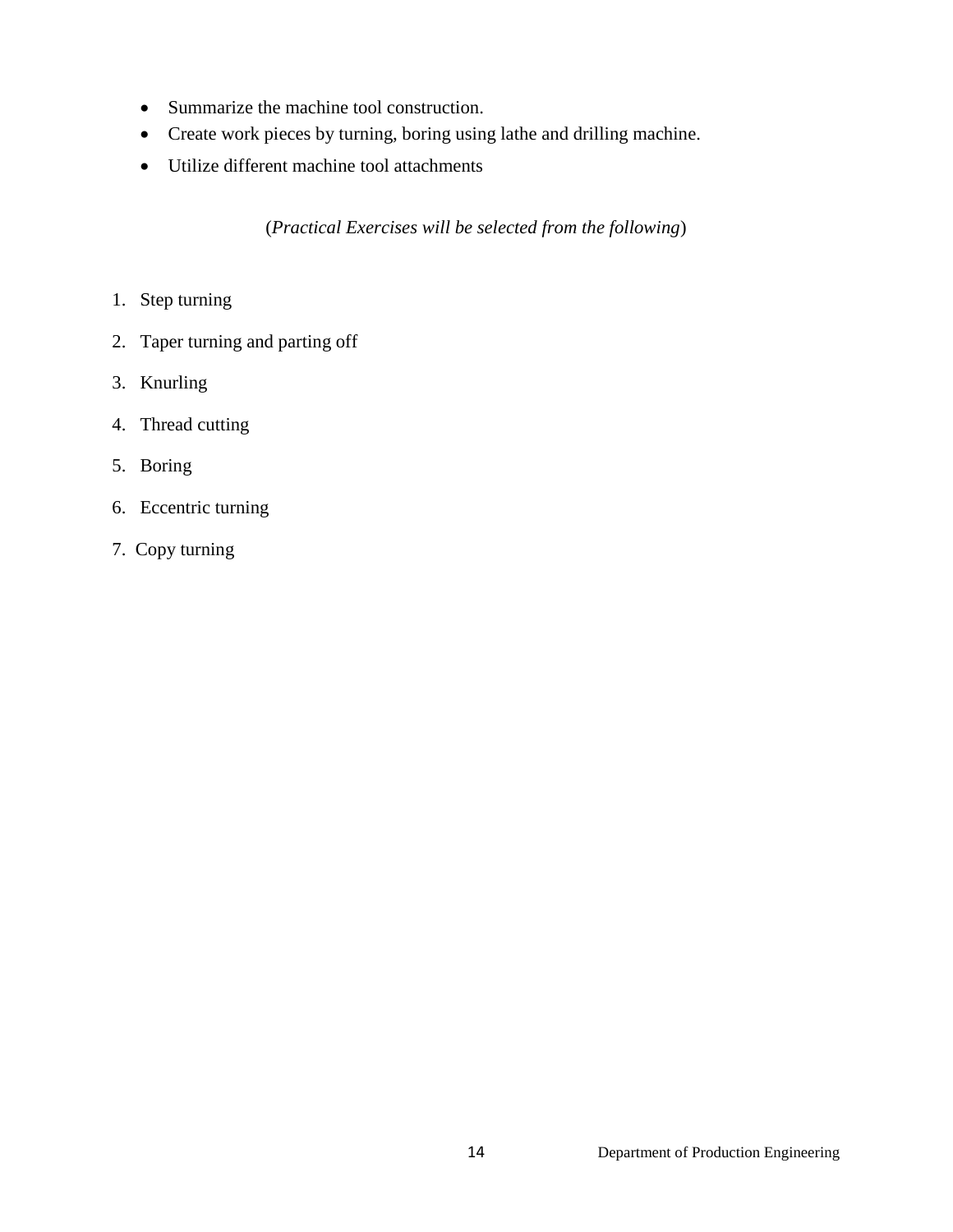## **CE 295 STRENGTH OF MATERIALS LABORATORY**

#### **Course outcomes**

- Determine the behavior of materials upon normal external loads.
- Determine the behavior of material using sieve analysis
- Determine the behavior of the material under impact conditions.
- 1. Tension test
- 2. Compression Test
- 3. Hardness Test
- 4. Torsion test
- 5. Deflection Test
- 6. Sieve Analysis
- 7. Impact Test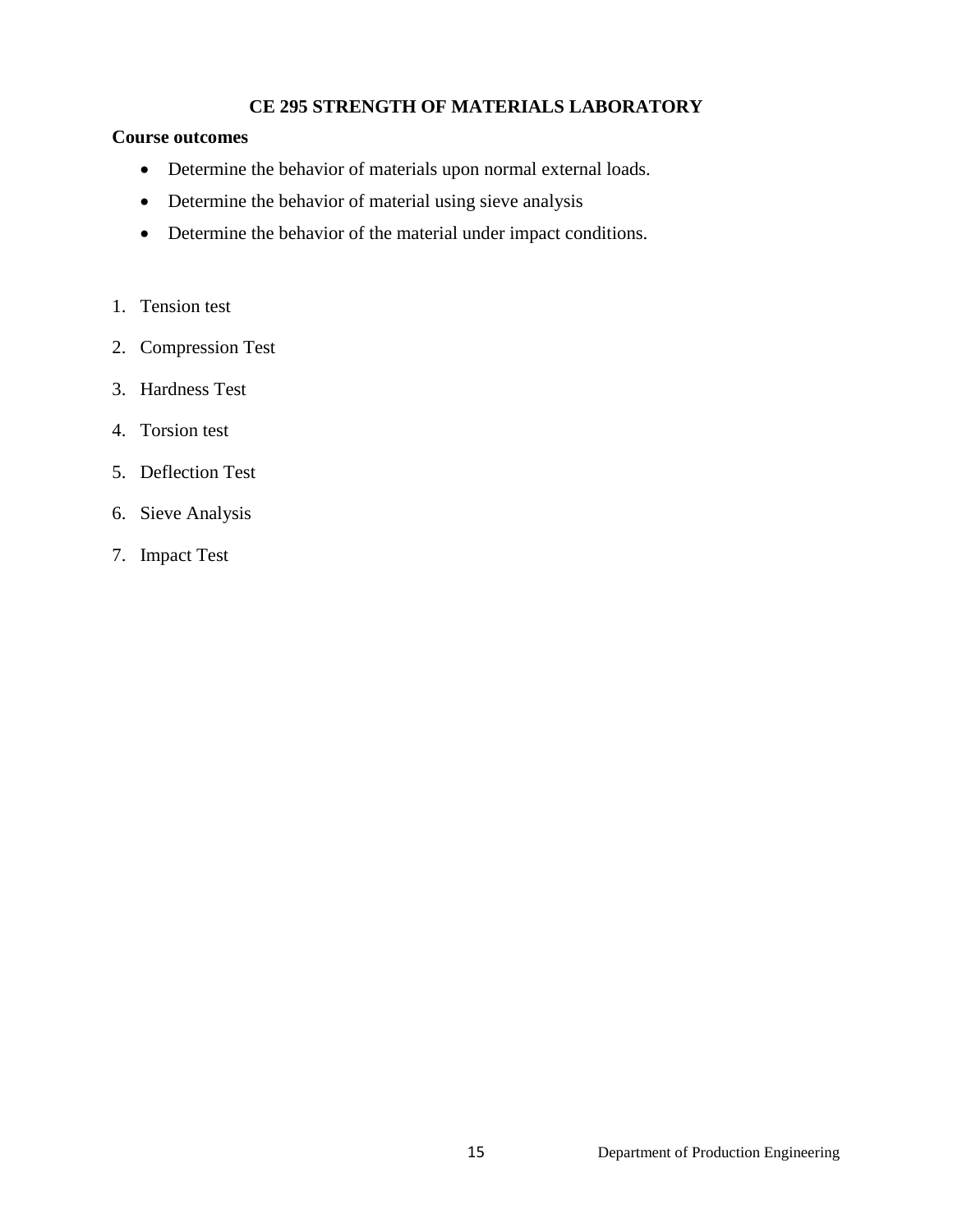#### **MA 202 NUMERICAL TECHNIQUES**

#### **Course outcomes**

- Understand the applications of laplace method, Eulers method, Newton-Raphson method
- Solve linear and non linear equations.
- Apply the studied techniques for optimization

Solution of linear system - Gaussian elimination and Gauss-Jordan methods - LU decomposition methods - Crout's method - Jacobi and Gauss-Seidel iterative methods - sufficient conditions for convergence - Power method to find the dominant eigenvalue and eigenvector.

Solution of nonlinear equation - Bisection method - Secant method - Regula falsi method - Newton- Raphson method for  $f(x) = 0$  and for  $f(x,y) = 0$ ,  $g(x,y) = 0$  - Order of convergence -Horner's method - Graeffe's method.

Newton's forward, backward and divided difference interpolation - Lagrange's interpolation - Numerical Differentiation and Integration - Trapezoidal rule – Simpson's 1/3 and 3/8 rules - Curve fitting - Method of least squares and group averages.

Numerical Solution of Ordinary Differential Equations- Euler's method - Euler's modified method - Taylor's method and Runge-Kutta method for simultaneous equations and 2nd order equations - Multistep methods - Milne's and Adam's methods.

Numerical solution of Laplace equation and Poisson equation by Liebmann's method - solution of one dimensional heat flow equation - Bender - Schmidt recurrence relation - Crank - Nicolson method - Solution of one dimensional wave equation.

## *TEXTBOOK*

*1 Engineering Mathematics, Khanna Publishers,* 11th Edition*, 2005.*

## *REFERENCES*

*1.Jain, M.K., Iyengar, S.RK. and Jain, R.K., Numerical Methods for Scientific and Engineering Computation, Vth edition, New Age international, 2009.*

*2. Kandasamy, P., Thilagavathy, K., and Gunavathy, S., Numerical Methods, 3rd edition, S.Chand and Company, 2008.*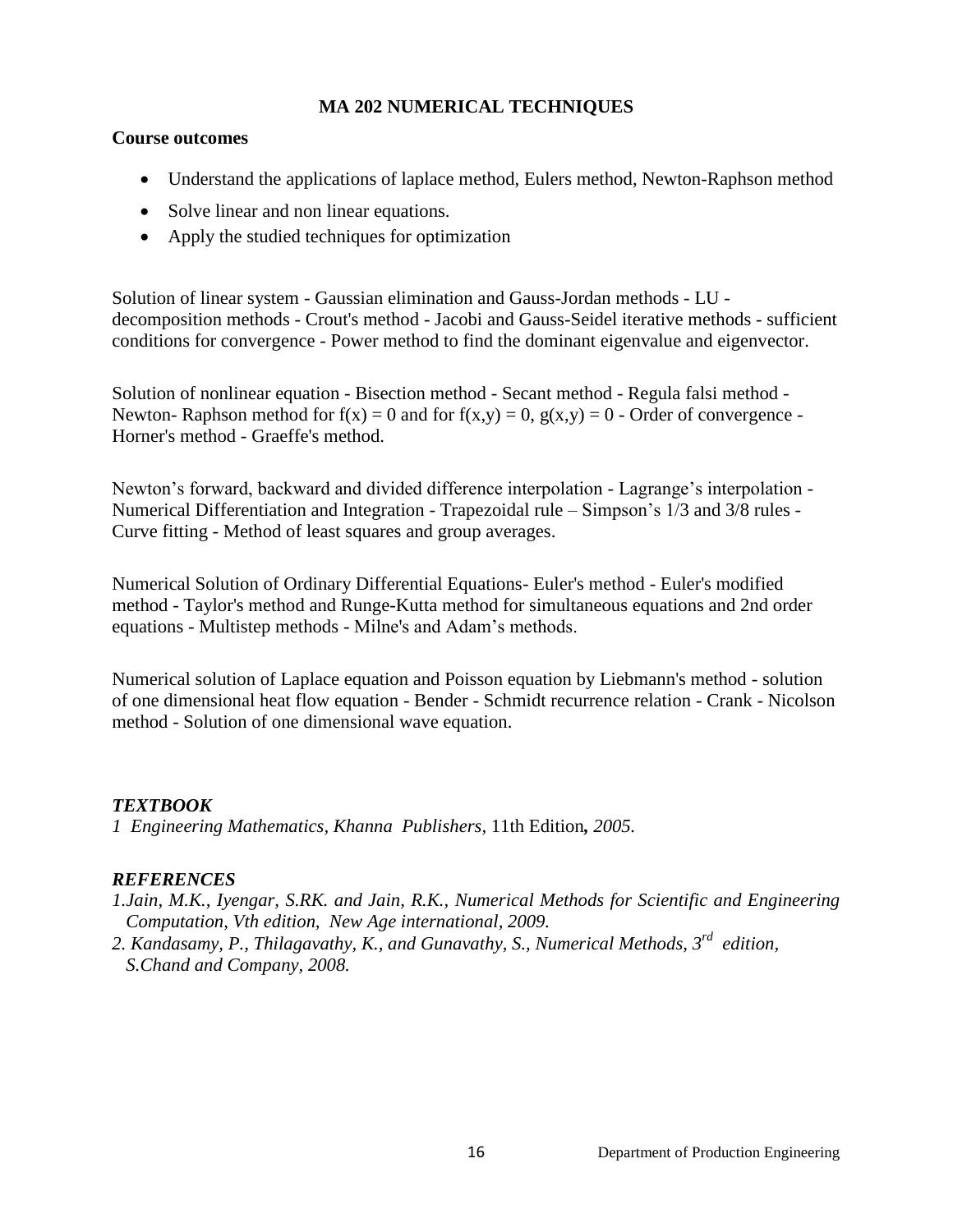#### **EE 242 ELECTRICAL AND CONTROL SYSTEMS ENGINEERING**

#### **Course outcomes**

- Understand the concepts of transformer and DC machines
- Understand open and closed system

DC machines - Characteristics - Starting and speed control of DC motors. Transformers: (Single phase only)- equivalent circuit and regulation - losses and efficiency - auto transformer.

Alternators - EMF equation - regulation by synchronous impedance method - Synchronous motors - starting and applications.

Three - phase induction motor - Cage and slip ring motors -torque slip characteristics –starting and speed control of induction motors - single phase induction motors and universal motors.

Electric drive for general factory, textile mill - pump, blowers, hoists, traction etc. - group and individual drives - Construction and working of dynamometer type watt meters and induction type energy meters.

Control System – open loop and closed loop systems- transfer function - time response of second order system - frequency response method - polar plot. Concept of stability - application of routh criterion for simple systems.

## *TEXTBOOK*

*1.Boylestead, "Electronics Devices and Integrated Circuits", PHI Publishers, 2008.*

#### *REFERENCES*

*1.Palani, S. "Control Systems ", Shanmuga Priya Publishers, 1995. 2.Theraja, B.L., " Electrical Technology", Vol. 1 and 2, 23rd and 24th Edition, S.Chand and Co Ltd., 2009.*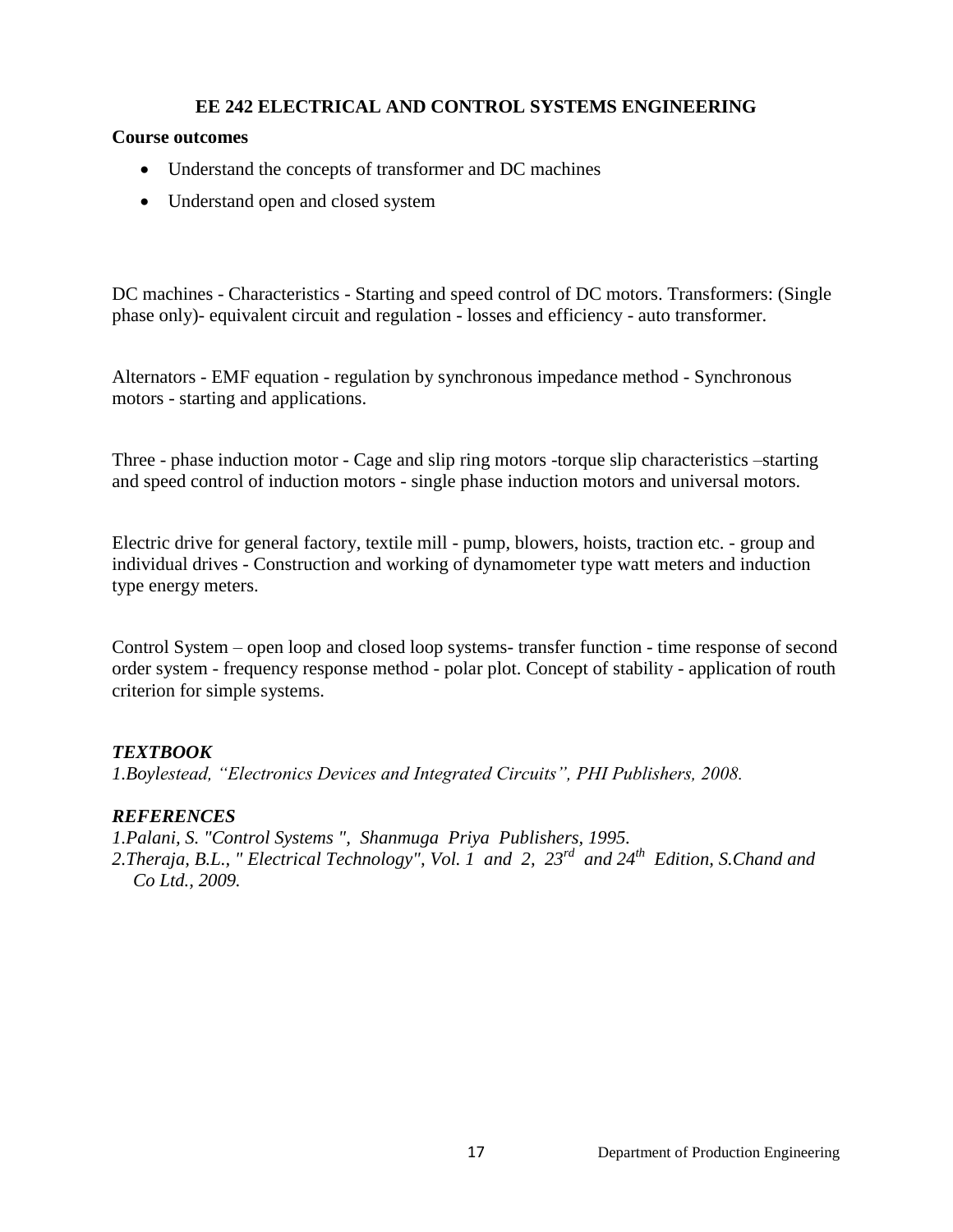## **CE 282 FLUID MECHANICS AND MACHINERY**

Course outcomes

- Understand properties of fluids.
- Determine flow through hydraulics machines and pipes
- Understand the mechanics of fluids, transportation of mass, momentum and energy

Introduction-Units and Dimensions - Fluid properties. Fluid statics : Pressure in a fluid - force on submerged planes - buoyancy - equilibrium of floating bodies

Types of Flow and Measurement-Types of flow - one dimensional continuity, momentum, and Energy equations-Flow measurement - Orificemeter - Venturimeter, Pitot tube, orifices, mouthpieces, notches and weirs

Boundary Layer Theory-Ideal and real fluid flow - boundary layer concepts- flow through pipes friction factor - flow losses in pipeline

Pump**-**Centrifugal pump - types - specific speed - Equations for energy transfer - efficiencies. Reciprocating pump - gear pump – screw pump

Turbines **-** Hydraulic turbines - types - specific speed - pelton - Francis and Kaplan turbines - Calculation of power output efficiencies.

## *TEXTBOOK*

*1. Kothandaraman, C.P. and Rudramoorthy, R. "Basic Fluid Mechanics", 1st Edition, New Age International, 1999.*

## *REFERENCES*

- 1. Robert, W. Fox and Allan, T. McDonald. "Introduction to Fluid Mechanics", 5<sup>th</sup> Edn., *John Willey and Sons (SEA) PTE LTD.,, 2009.*
- *2. Bansal, R.K., "Textbook of Fluid Mechanics and Hydraulic Machines",9th Edition, Lakshmi Publications, 2008.*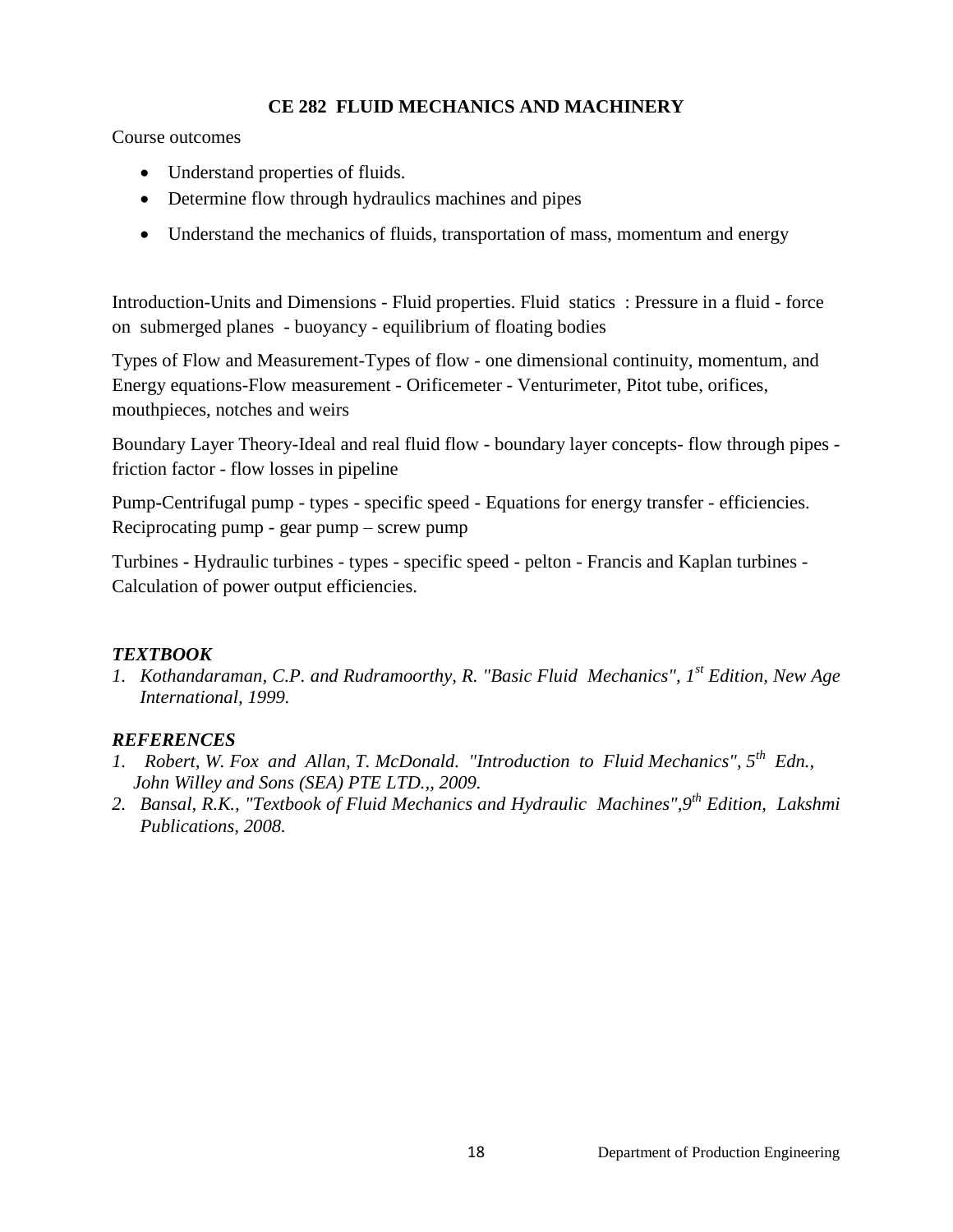#### **PR 202 KINEMATICS OF MACHINES**

#### **Course outcomes**

- Understand the basic concepts of machines and machinery
- Understand law of gearing
- Understand the laws of dry friction

Definitions and basic concepts: Kinematic link, pair and chain – constrained motion – slider crank and crank rocker mechanisms – inversions – applications – Kinematic analysis and synthesis of simple mechanisms – Determination of velocity and acceleration in Degrees of freedom – Grueblers criteria

Cams : Types of cams and followers –Computation of velocity and acceleration of followers by equivalent mechanism with lower pairs

Friction : Law of dry friction – co-efficient of friction – Angle of friction – wedges, square threaded screws. Friction in screw and nut – Pivot and collar – Thrust bearing – Plate and disc clutches – Belt (flat and V) and rope drives – Ratio of tensions

Law of gearing – tooth forms - involute gear, minimum number of teeth to avoid interference - contact ratio, Helical gears – overlap ratio. Types – speed ratio and torque calculations in epicyclic gear trains

Gyroscopic couple and effects in Cars, Scooters, Aero planes - Gyroscopic stabilization - Complex mechanisms - velocity and acceleration analysis, Geneva mechanism, Motion picture drive –Mechanism, Heavy sewing machine mechanism – characteristics.

## *TEXT BOOKS*

- *1.Shigley, J.E. and Uicker, J.J., "Theory of Machines and Mechanisms", 3rd Edition, Oxford University Press, 2008.*
- *2.Thomas Bevan, "Theory of Machines", 3rd edition, CBS Publishers. 2008.*

*3. Rattan S.S., "Theory of Machines" 2nd Edition, Tata McGraw Hill Pub Co, 2008.* 

#### *REFERENCES*

*1.Rao, J.S., and Dukkipati, R.V., "Mechanism and Machine Theory",Second Edition, Wiley Eastern Ltd., 1992.*

*2. Ghosh A and Mallik A.K., "Theory of Mechanisms and Machines", Third Edition, Affiliated EWP Pvt. Ltd 2003.*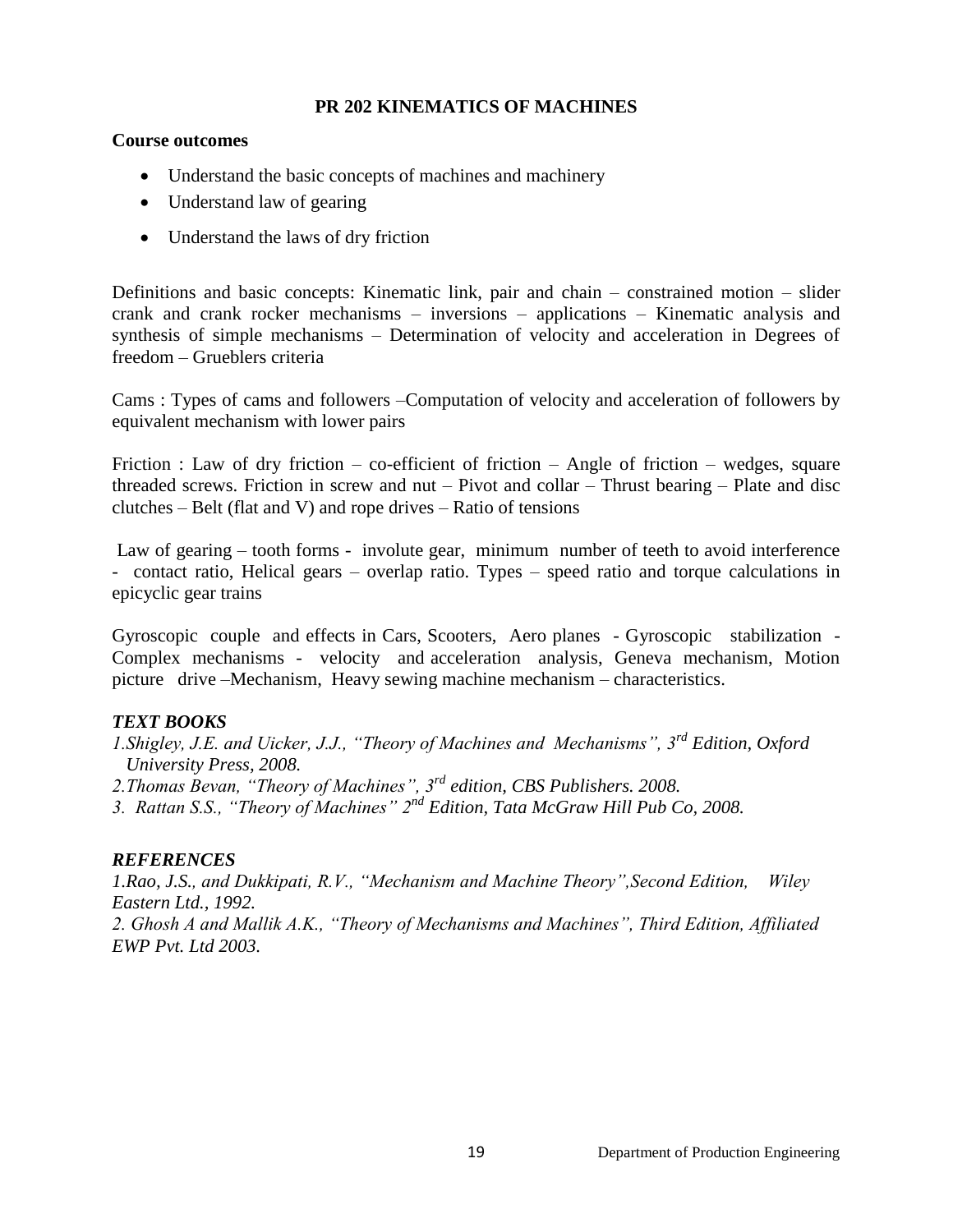#### **PR 204 METAL FORMING PROCESSES**

#### **Course outcomes**

- Understand the properties of ductile metals
- Understand the effects of temperature, speed on metal forming process
- Understand the principle, procedure and applications of Bulk Metal Forming and Sheet Metal Forming

Yield criteria for ductile metals - Flow theories – strain hardening - recrystallization

Fundamentals of metal forming- Effect of temperatures, speed and metallurgical microstructure on forming processes - Mechanics of Metal Forming

Forging Processes Forging Equipment, Forging defects - Types of Rolling mill - process variables – defects

Types of extrusion - Process variables - Wire drawing - Drawing and Deep drawing – Sheet metal working

High energy rate forming processes.

## *TEXT BOOKS*

*1. Narayanasamy,R., "Metal forming technology"2nd Edition, Ahuja Pub,2000. 2. William F Hosford and Robert M Caddell " Metal Forming Mechanics and Metallurgy" Third Edition, Cambridge University Press,2008*

## *REFERENCES*

*1.George E.Dieter , "Mechanical Metallurgy",1st edition McGraw Hill book Co.- Koga, 2002 2.ASM Handbook on Forming and Forging, Vol.14, 9th Edition ,ASM International.,1998*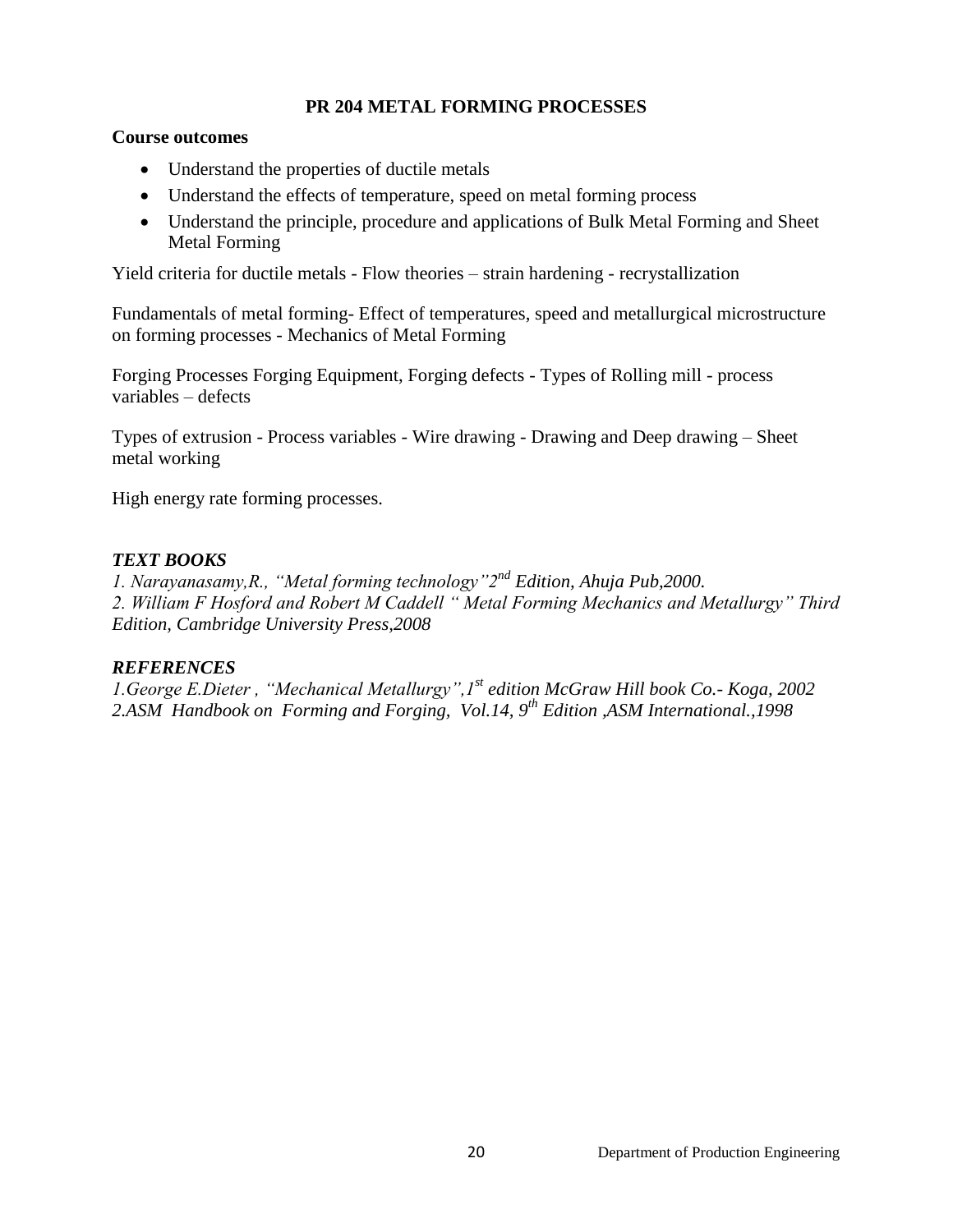## **PR 206 METAL JOINING PROCESS**

#### **Course outcomes**

- Understand the different types of welding
- Analyze the parameters that influences welding
- Understand the application of various welding processes

Classification of welding processes: Arc welding power sources, power source characteristic curves, flux covering, different types of electrodes and their applications, gas welding and cutting, flame characteristics

Gas tungsten arc welding process**,** electrode polarity, shielding gas, use of pulsed arc welding process; gas metal arc welding**,** mode of metal transfers, pulsed MIG welding process. Submerged arc welding, advantages and limitations.

Orbital welding of tubes / pipes; Plasma-arc welding process, transferred and non- transferred arc welding and their applications, plasma cutting, surfacing and applications

Working Principle of resistance welding process-spot, seam, projection, upset and flash butt welding, electro slag and electro gas welding.

Radiant energy welding processes - equipment -electron beam welding (EBW) - laser beam

welding (LBW) - applications of EBW and LBW- Friction Steel Welding-Defects in welding.

# *TEXT BOOKS*

1*. Nadkarni S.V., "Modern Arc Welding Technology", 1 st Edition, IBH Publishing, 2005*

*2. Kearns W. H, "Welding Hand Book (Welding Processes)", Volume II and III, 7th Edition, AWS, 1984*

# *REFERENCES*

*1. Parmar R. S., "Welding Engineering and Technology", 1st Edition, Khanna Publishers, 2008.*

*2. Jackson M.D. "Welding methods and metallurgy" Charles Griffin and Co. London 1967.* 

*3.ASM Handbook "Welding"*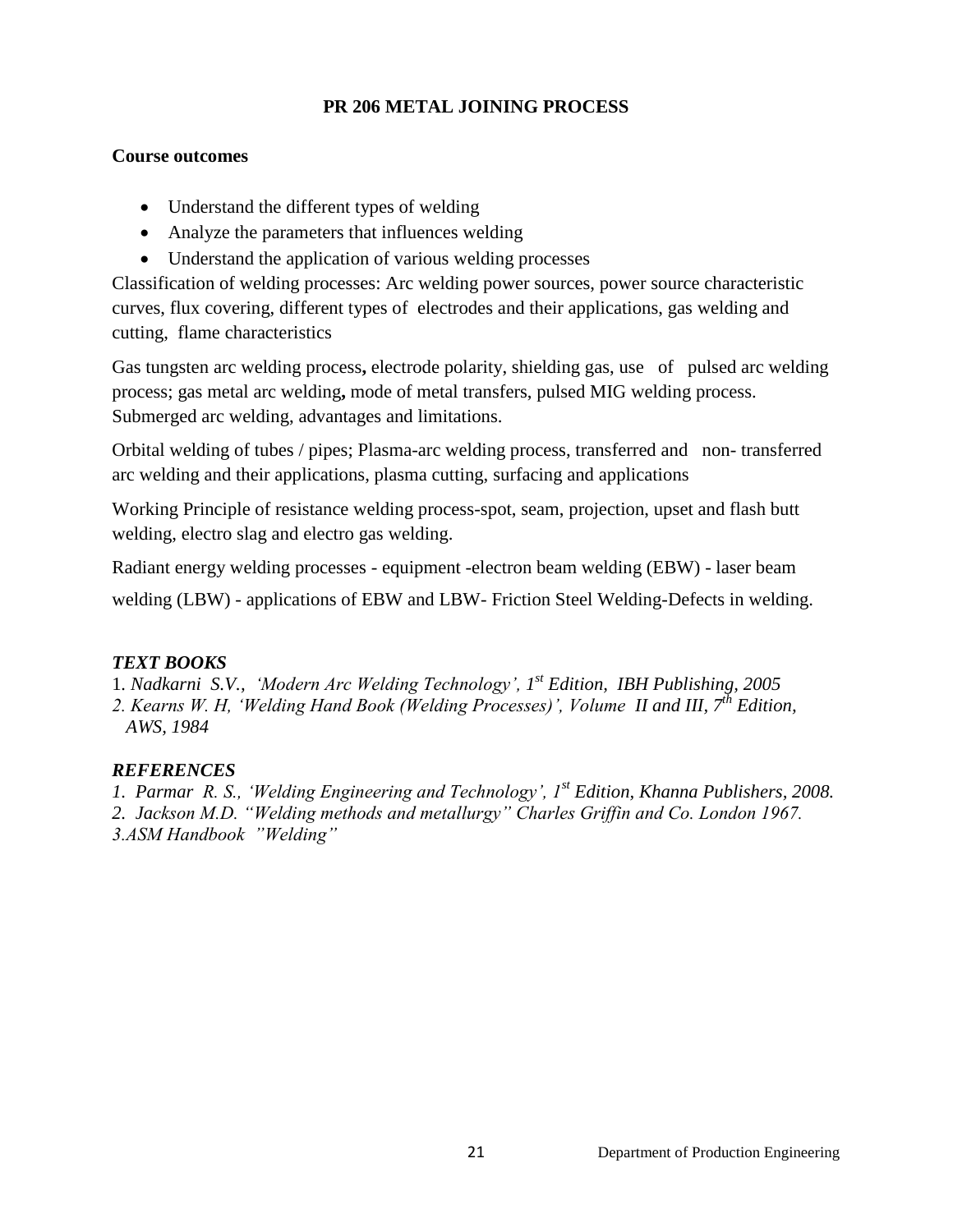## **EE 244 ELECTRICAL AND ELECTRONICS ENGINEERING LABORATORY**

#### **Course outcomes**

- Conduct exercises to learn DC motor
- Conduct experiments for understanding VI characteristics of diodes
- Conduct experiments to learn about Logic Gates.

*(Practical Exercises will be selected from the following)*

- 1. No load speed characteristics of D.C. shunt motor
- 2. Load test on D.C.shunt generator
- 3. Equivalent circuit of single phase transformer
- 4. Swinburne's test
- 5. Starting of 3-phase induction motors
- 6 Semiconductor junction diode V-I characteristics
- 7 Semiconductor zener diode V-I characteristics
- 8 Inverting and Non-inverting Operational Amplifiers
- 9 Uni Junction Transistor ( UJT) and Silicon Controlled Rectifier( SCR) characteristics
- 10 Logic gates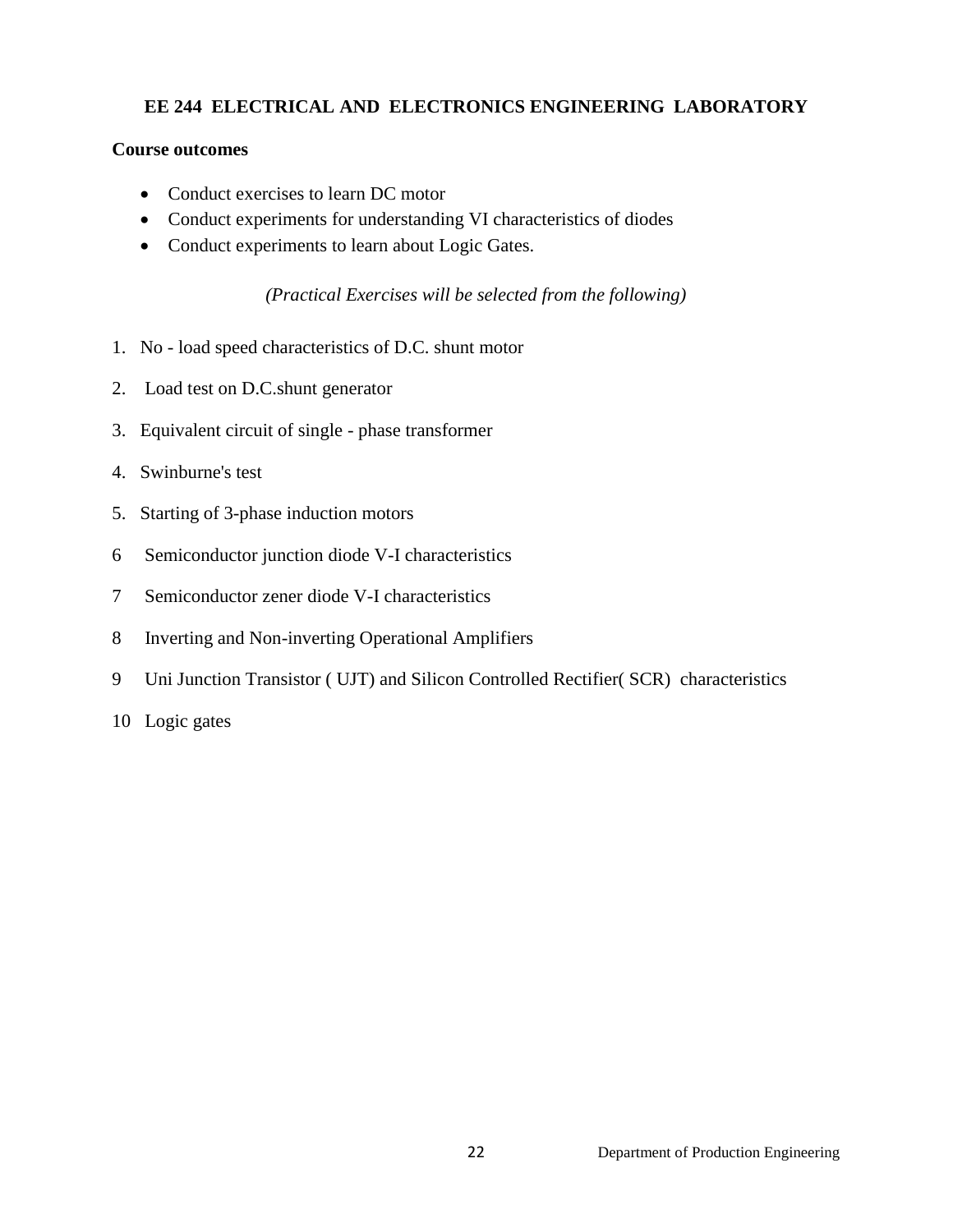## **CE 284 FLUID MACHINERY LABORATORY**

#### **Course outcomes**

- Study the functional aspects of different pneumatic components and its usage in circuits.
- Study the functional aspects of different Hydraulic components and its usage in circuits.
- Design different pneumatic and hydraulic circuits for different application

## *(Practical Exercises will be selected from the following)*

Experiments involving the following machines/equipment.

- 1. Francis turbine
- 2. Pelton turbine
- 3. Submersible pump
- 4. Reciprocating pump
- 5. Jet pump
- 6. 'V' Notch
- 7. Centrifugal pump
- 8. Venturimeter
- 9. Friction factor
- 10. Gear pump.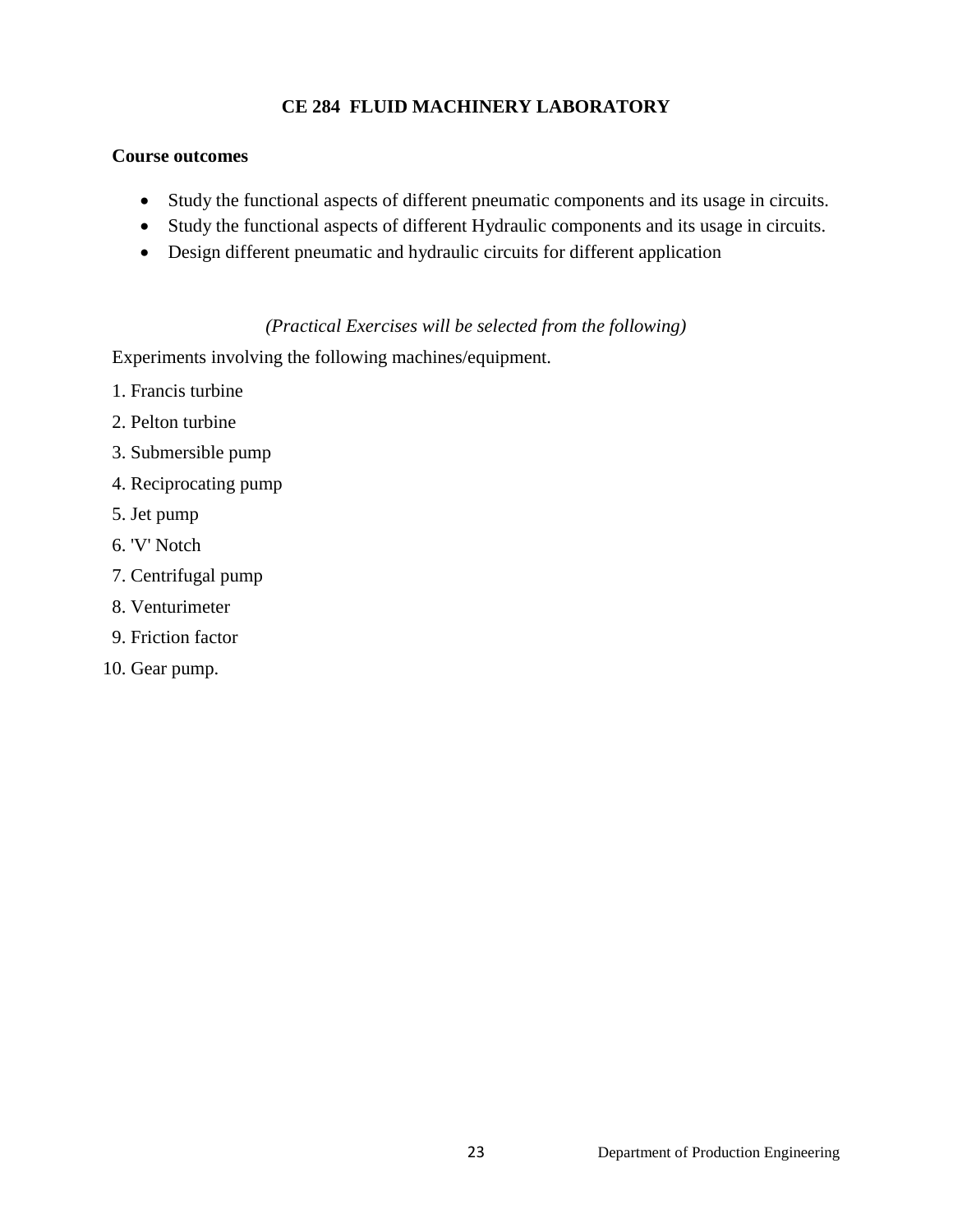# **PR 212 WORKSHOP PRACTICE – II**

#### **Course outcomes**

- Hands on Experience on lathe machine, Milling machine, drilling machine
- Hands on experience on casting methods.
- Hands on experience on welding
- 1. Shaping rectangular block or cube
- 2. Slot cutting / Step-cutting / V-block
- 3. Milling rectangular block or cube
- 4. T Slot milling
- 5. Spur gear cutting
- 6. Surface grinding
- 7. Single point tool grinding
- 8. Spur and Helical gear generation on hobbling machine
- 9.Complex shaped component production using EDM.
- 10.Drilling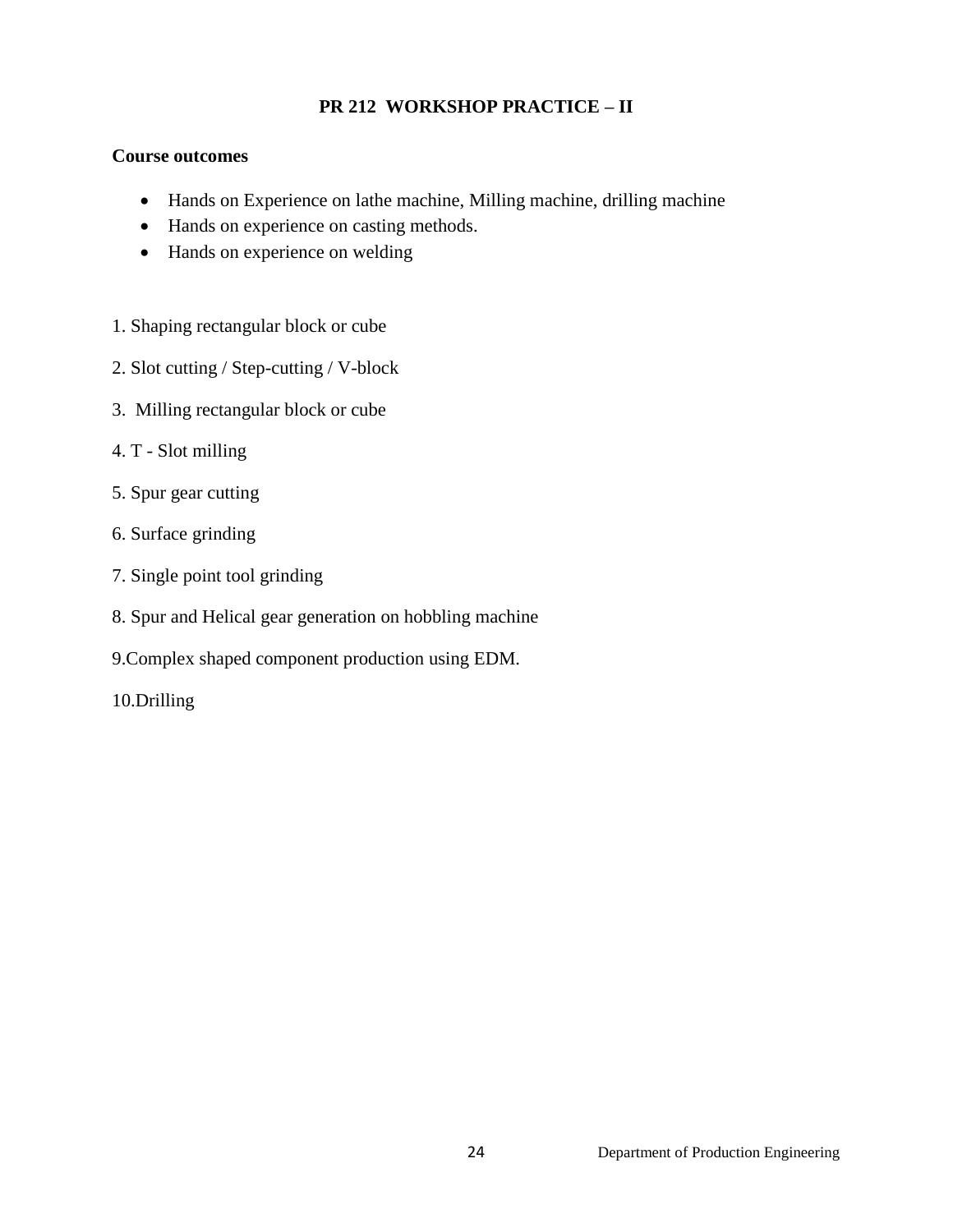#### **MA 303 APPLIED STATISTICS**

#### **Course outcomes**

- Understand the fundamentals and application of statistics to engineering problem
- Use statistical concepts in their research work.
- To form hypothesis and able to test their hypothesis with various statistical tests. Identify the significant factors using ANOVA

Random variable - Two dimensional random variables – standard probability distributions – Binomial Poisson and normal distributions - moment generating function

Sampling distributions – testing of hypotheses – Large sample tests for mean and proportion – ttest, F-test and Chi-square test – Independence of attributes-Analysis of Variance

Point estimation-Interval estimation –Measures of quality of estimators-Confidence intervals for means and variance -Correlation -rank correlation – multiple and partial correlation – Regression Analysis

Random process – Markov Dependence, Markov Chains, definition, examples – ergodicity-Finite Markov Chain- Various States – Limiting Probability – Application of Markov Chain to Simple Problems.

Time Series Analysis- Introduction- Probability models for Time Series- moving averagemethod of least squares- auto regressive models-Application to simple problems.

## *TEXT BOOK*

*1. Gupta, S.C. and Kapoor, V.K., Fundamentals of Mathematical Statistics, Sultan Chand and Sons, Eleventh Revised Edition,June 2002.*

## *REFERENCES:*

*1. Gupta, S.C. ,Fundamentals of Statistics , Himalaya Publishing House , Sixth Revised Edition , April,2004. 2. Medhi,J. , Stochastic Processes , New Age International(P) Ltd., Publishers,2ndEdition,2004*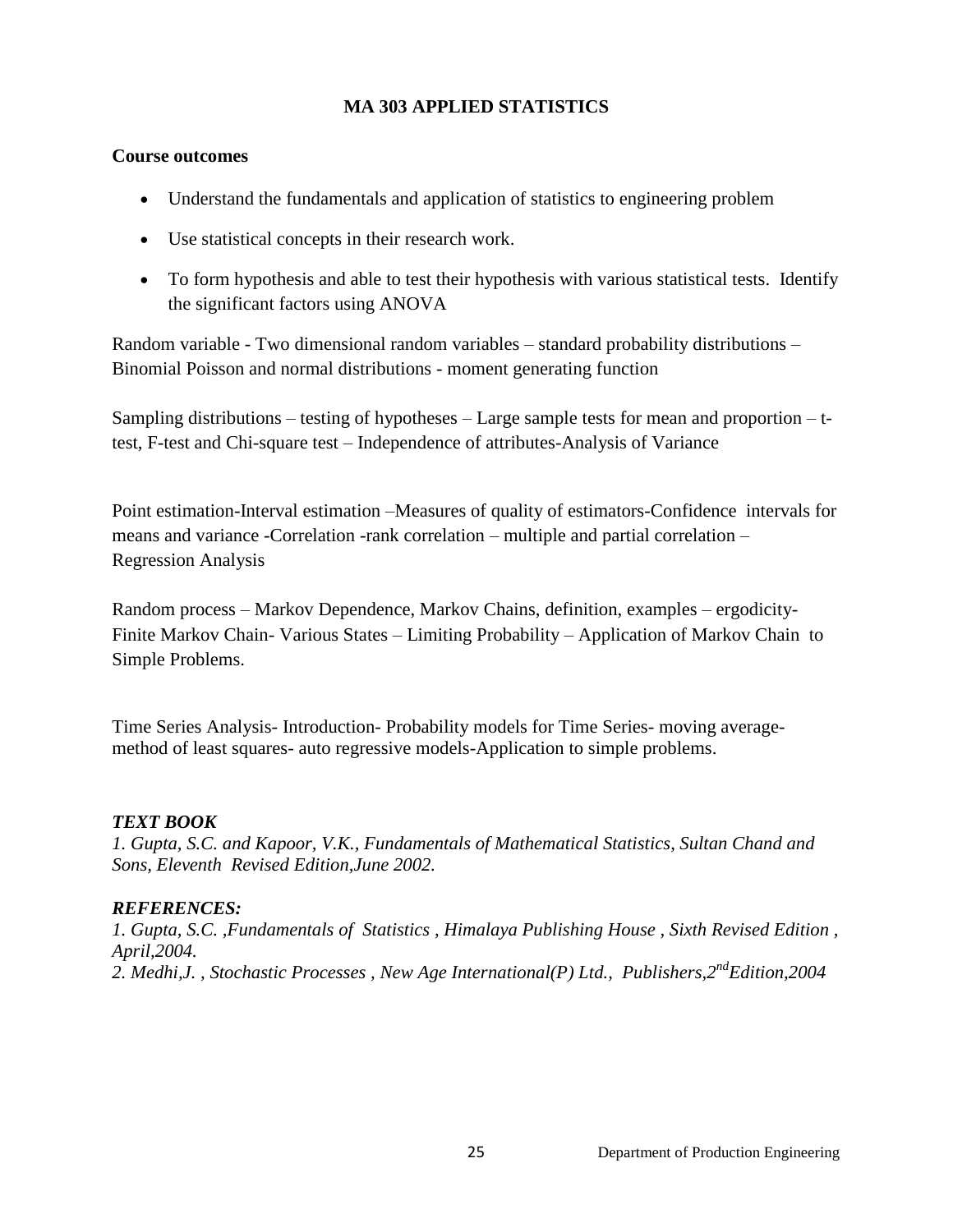#### **PR 301 DYNAMICS OF MACHINES**

#### **Course outcomes**

- Understand all mechanisms of machines.
- To design various mechanisms of machines
- To evaluate various mechanisms of machines

Static And Dynamic Force Analysis -- Kinetostatic force analysis in mechanisms - Effect of friction at prismatic and revolute joints -- Dynamic force analysis in reciprocating engines - Calculation of crankshaft Torque

Flywheels - Function - mass of flywheel-- Governor - Function - calculations and determination of initial spring force in spring controlled governors - Effects of friction in governor mechanism

Balancing - Balancing of rotating and reciprocating masses in one plane and in several planes Vibration - Longitudinal, Transverse and Torsional vibration

Two degree of freedom systems : generalized and principal co-ordinates - Lagrange's equations - vibration absorbers.

Multidegree of freedom systems : Calculation of natural frequencies by Rayleigh, Stodola, Matrix iteration and Holzer methods.

#### *TEXT BOOKS*

- *1.Shigley, J.E. and Uicker, J.J., "Theory of Machines and Mechanisms", 3rd Edition, Oxford University Press, 2008.*
- *2.Thomas Bevan, "Theory of Machines", 3rd edition, CBS Publishers. 2008.*
- *3. Rattan S.S., "Theory of Machines" 2nd Edition, Tata McGraw Hill Pub Co, 2008.*

#### *REFERENCES*

*1.Rao, J.S., and Dukkipati, R.V., "Mechanism and Machine Theory",Second Edition, Wiley Eastern Ltd., 1992.*

*2. Ghosh A and Mallik A.K., "Theory of Mechanisms and Machines", Third Edition, Affiliated EWP Pvt. Ltd 2003.*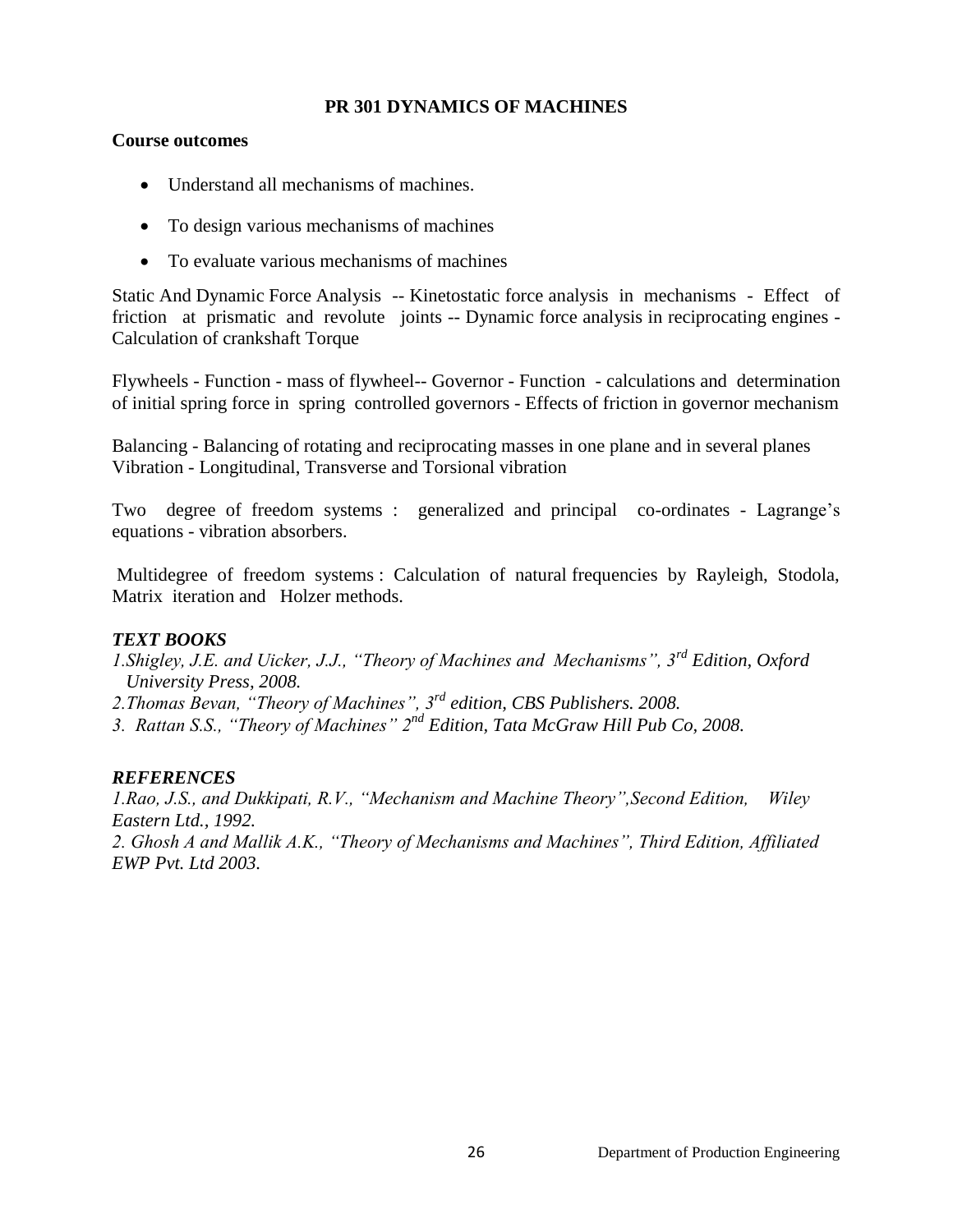## **PR 303 METROLOGY AND QUALITY ASSURANCE**

#### **Course outcomes**

- Describe the fundamental concepts in measurement methods, techniques.
- Apply various instruments for measurements
- Apply quality control tools to achieve defects free quality products

Introduction to Measurement – objectives – classification of methods of measurements - Precision and Accuracy - Standards and their evolution -Types of errors in measurements – Limit gauging

Comparators – types – applications – Linear, angular and form measurements – Surface roughness – methods of surface finish – Direct instrument measurements.

Screw Thread Measurement- Standard thread profiles, Effective diameter, Terminology of gear tooth – Gear measurement – Parkinson gear tester- Alignment testing of machine tools – Coordinate measuring machines – Machine vision – Nano measurements.

Introduction to quality assurance and quality control – Statistical concepts in quality – Central limit theorem – Quality control tools

Control charts for variables and attributes– process capability studies – Sampling inspection – Quality System standard

## *TEXTBOOKS:*

*1. Jain R. K., "Engineering Metrology", Khanna Publications, 2010*

*2. Douglas C. Montgomery, "Introduction to Statistical Quality Control", Wiley Publications, 2004.*

## *REFERENCES:*

- *1. Gupta. I.C., "Engineering Metrology", Dhanpat Rai and Sons, 1997.*
- *2. Beckwith G. [Thomas ,](http://productsearch.barnesandnoble.com/search/results.aspx?store=book&ATH=Thomas+G.+Beckwith) [Roy D. Marangoni,](http://productsearch.barnesandnoble.com/search/results.aspx?store=book&ATH=Roy+D.+Marangoni) [John H. Lienhard V,](http://productsearch.barnesandnoble.com/search/results.aspx?store=book&ATH=John+H.+Lienhard+V) "Mechanical Measurements 6 th Edition" Pearson publications, 2006.*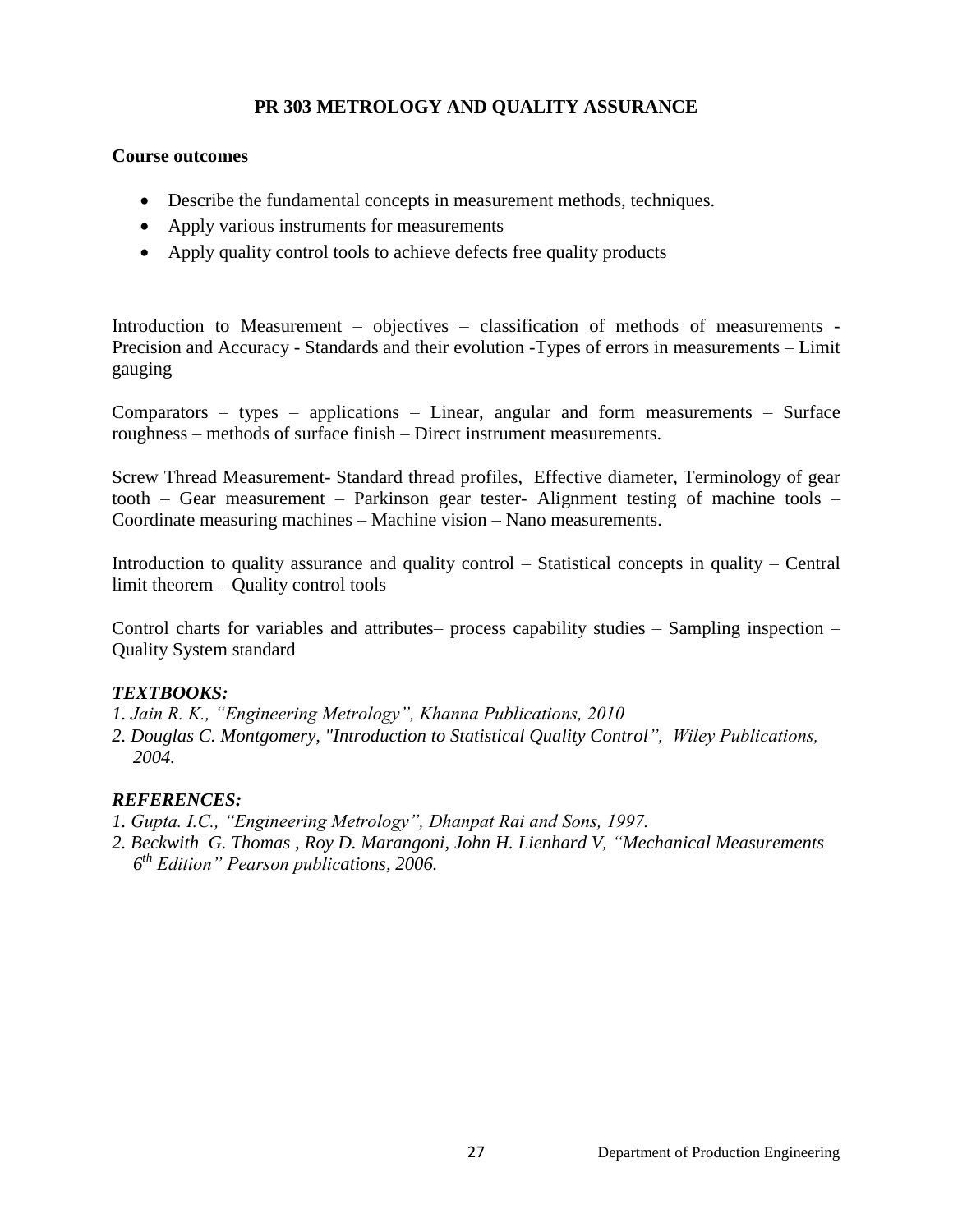## **PR 305 DESIGN OF MACHINE ELEMENTS**

#### **Course outcomes**

- Understand the various theories of failures
- Design various machine components
- Design new components based on the design principles

Introduction to the design process, factor influencing machine design, mechanical properties of materials, direct stress, bending stress, torsional stress and variable stress in machine parts, theories of failure, stress concentration factor, factor of safety.

Design of shafts based on bending moment, twisting moment, combined of bending and twisting moments, axial loads in addition to combined torsional and bending loads, rigidity and stiffness. Design of spring.

Belt and chain drives: selection of flat belt, V belt and chain drives. Design of couplings, keys and bearings.

Welded joints: types of joints, welding symbol and weld symbol and their representation, strength of welded joints subjected to various types of load. Riveted joints: types of joints, design of riveted joints for structure.

Design of spur and helical gears. Design of gear box: layout diagram, speed diagram, fixing number of teeth and module of gears.

## *TEXT BOOKS*

*1.Bhandari, V.B., "Design of Machine Elements", Tata McGraw-Hill, 2007. 2.Prabhu, T.J. "Design of Transmission Elements", Mani Offset, Chennai, 2005.*

## *REFERENCES*

*1.Shigley, J.E. and Mischke, C.R. "Mechanical Engineering Design" Tata McGraw Hill, 2006. 2. Sharma, C.S. and Purohit, K. "Design of Machine Elements", Eurasia Publishing House (P) Ltd, New Delhi, 2005.*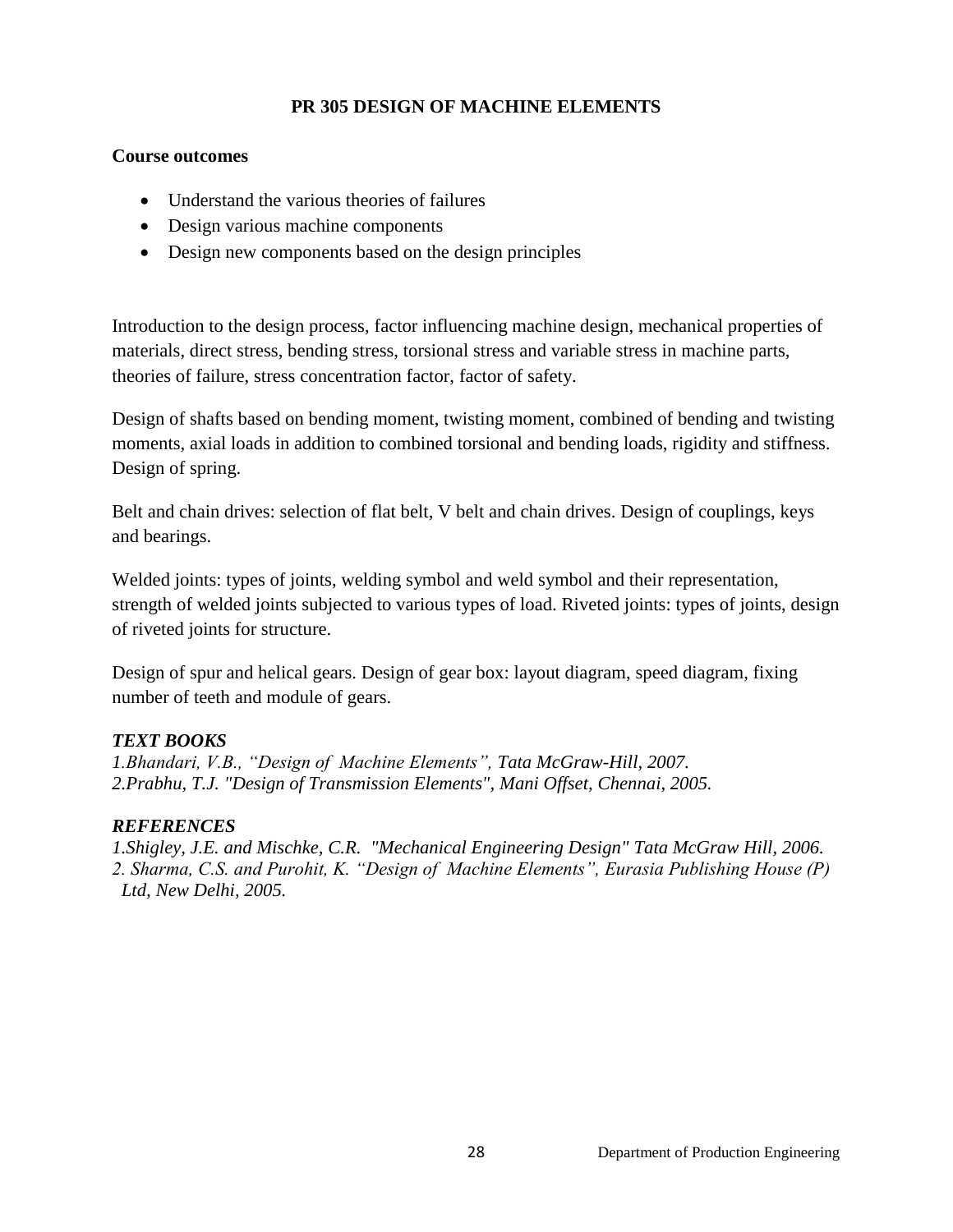## **PR 307 NON-TRADITIONAL MANUFACTURING PROCESSES**

#### **Course outcomes**

- Understand the contribution of non-traditional machining process in micro and precision manufacturing field.
- Select suitable machining process for suitable materials
- Summarizes the merits and demerits of the non-traditional manufacturing process

Introduction - Classification - process economy - Mechanical machining - Types - Ultrasonic machining (USM) - Abrasive Jet Machining (AJM) - Abrasive Flow Machining (AFM) - Water Jet Machining (WJM) - Operating principle - Process parameters - Applications - Limitations.

Electro chemical machining - Chemical material removal - Types - Electro chemical machining (ECM) - Electro chemical drilling (ECD) - Electro chemical grinding (ECG) - Electro chemical honing (ECH) - Shaped tube electrolytic machining - Operating principle - Process parameters - Applications - Limitations.

Thermo electrical machining - Types – Electrical discharge machining (EDM) - Electrical discharge wire cutting (EDWC) - Electron beam machining (EBM) - Ion Beam Machining (IBM) - Plasma Arc Machining (PAM) - Operating principle - Process parameters - Applications - Limitations

Laser materials processing - Laser types - Processes - Laser beam machining (LBM) – Laser cutting (LC) – Laser drilling (LD) - Laser marking and engraving (LM) - Laser micromachining (LMM) - Laser engineered net shaping (LENS) - Applications - Limitations.

Special processing technologies - Rapid Prototyping - Methods - Fused Deposition Modeling (FDM) - Laminated Object Manufacturing (LOM) - Selective laser sintering (SLA) - Solid Ground curing (SGC) - 3D printing (3DP) - Processing of integrated circuits - Micro and nano fabrication technologies.

## *TEXT BOOKS*

1. *Abdel, H. and El-Hofy, G. "Advanced Machining Processes", McGraw-Hill, USA, 2005*. 2. *Wellar, E.J. "Non-Traditional Machining Processes", Society of Manufacturing Engineers Publications, 2nd Edition, Michigan, 1984.*

## *REFERENCES*

1. *Steen, W.M. and Watkins, K. "Laser Materials Processing", Springer London Ltd, 2003. 2. Groover, M.P. "Fundamentals of modern manufacturing processes - Materials, Processes and Systems", 3rd Edition, John Wiley and Sons Inc., 2007.*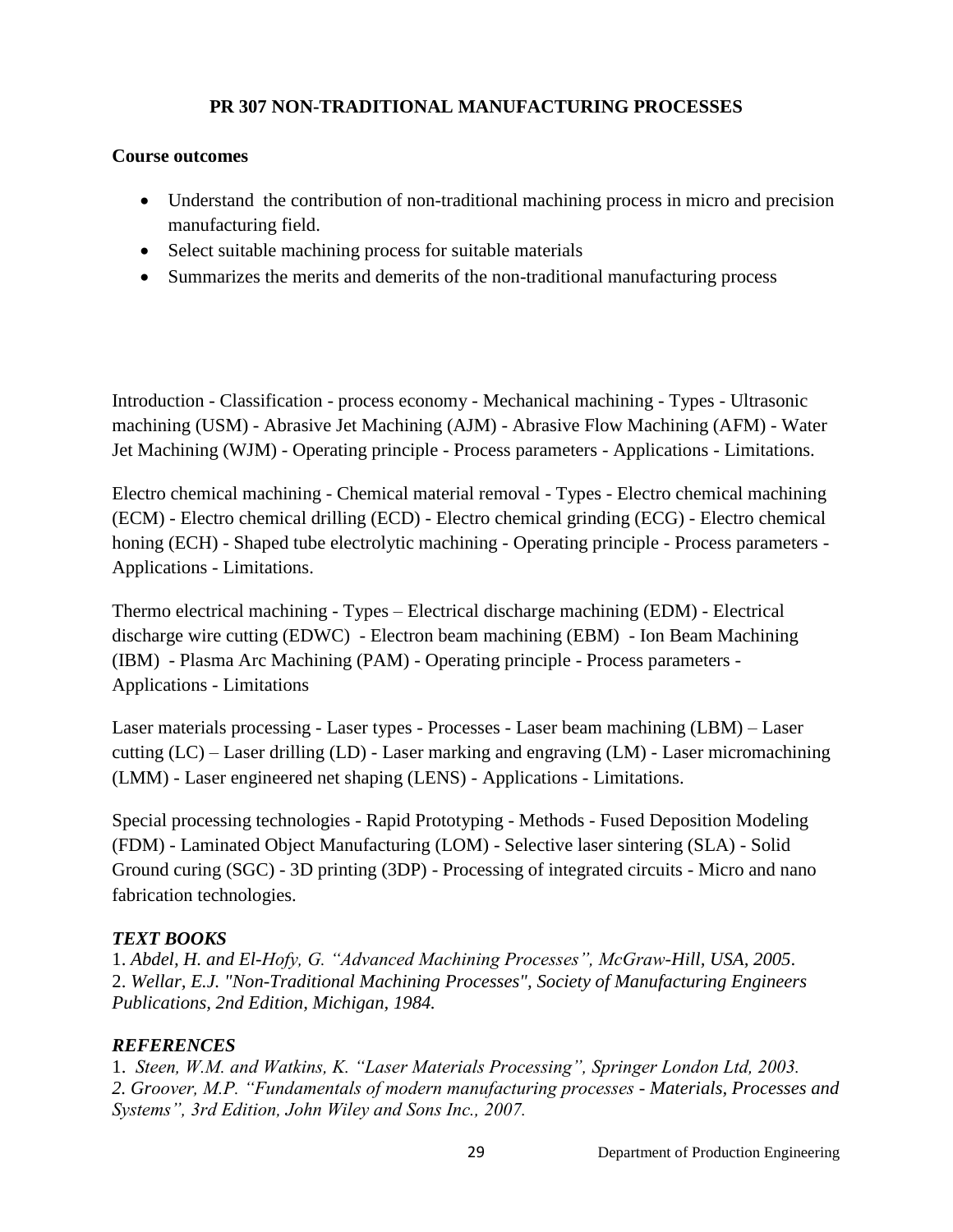#### **ME 325 THERMAL ENGINEERING**

#### **Course outcomes**

- Apply thermodynamic laws in engineering applications
- To calculate power requirements of gas turbines and flow rates through nozzles
- To calculate thermal efficiencies of steam turbines

Laws Of Thermodynamics-Basic concepts - first law of thermodynamics applied to closed and open systems - simple problems.

Second law of thermodynamics - concept of reversible process

Air standard cycles - otto, diesel and dual cycles - I.C. engines, S.I. engines and CI engines

Reciprocating compressor - effect of clearance volume, single and multistage compressor - Volumetric efficiency - calculation of power requirement - gas turbines - open and closed cycle - intercooling, reheating and regenerative cycles Wankel engine-Sonic velocity, mach no. Wave propagation - mach cone, static and stagnation property relations, isotropic flow, use of gas tables, normal shock, flow through converging and diverging nozzle

Properties of steam:  $P - V$ ,  $T - S$  and  $H - S$  diagrams- Rankine cycle, modifications to improve thermal efficiency - psychrometrics - various a/c processes - systems - refrigeration - Bell coleman and vapor compression cycles - vapor absorption cycle.

## *TEXT BOOKS*

*1. Nag,P.K. "Engineering Thermodynamics", 3rd Edition, Tata McGraw Hill, 2005. 2.Kothandaraman, C.P. and Domkundwar, S. "A Course in Thermodynamics and Heat Engines", Part - I, SI units, 3rd Edition, Dhanpat Rai and Sons, 1993.*

## *REFERENCES*

*1. Ganesan, V., "Internal Combustion Engine", Tata McGraw Hill, New Delhi, 2004.*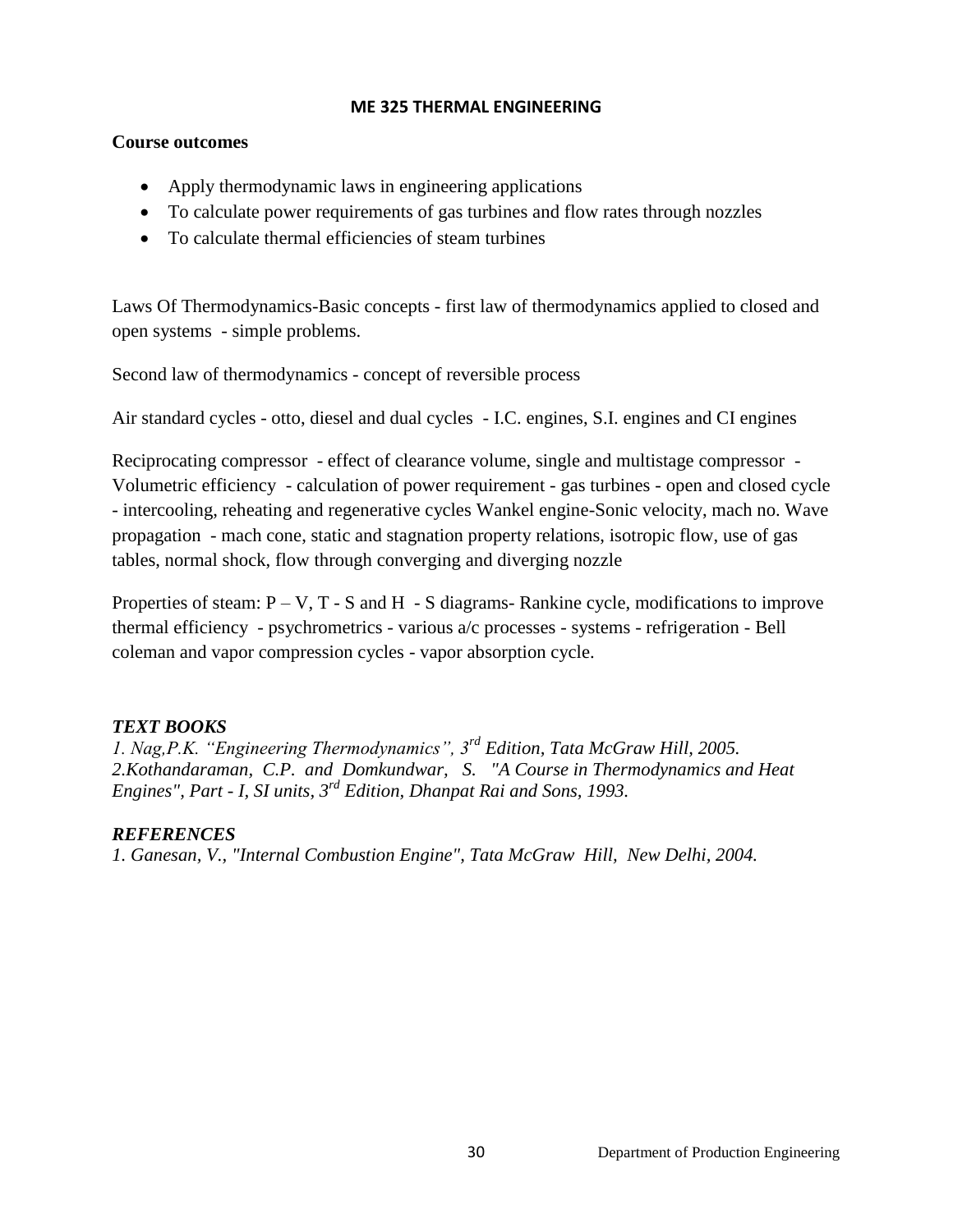## **PR311 MACHINE DRAWING PRACTICE**

#### **Course outcomes**

- To prepare the precise machine drawings for manufacturing of components.
- Facilitate better product design.
- Interpret and give suggestion about the drawings.

Conventions, Abbreviations and symbols: Conventional representations of interrupted views, symmetrical objects, intersection curves, square ends and openings, adjacent parts, common machine elements, springs, gear drives – Abbreviations, designation and composition of ferrous materials, nonferrous materials and engineering drawing.

Limits, Fits and Tolerances, tolerance grades, fundamental deviation, indication of tolerances classification, system, selection and indication of fits, geometrical tolerances, surface texture..

Screw threads and threaded fasteners, types of bolts and nuts, locking pins, screws. Rivet joints, Keys and welded joints.

Assembly Drawing: Cotter and pin joints, couplings, clutches, pulleys and pipe joints.

Assembly Drawing: Bearings, heat engine parts, valves, pumps and machine parts.

## *TEXTBOOK*

*1.Gopalakrishna, K. R., "Machine Drawing", Subhas stores, Bangalore, 16th Edition,2002.*

## *REFERENCES:*

*1. Varghese, P. L. and John, K.C., "Machine Drawing", Jovast Publishers, 1993.*

*2. BIS, "SP: 46 - 1988 - Engineering Drawing Practice for Schools and Colleges", 1992.*

*3.Faculty of Mechanical Engineering, PSG College of Technology, "Design Data Book",* 

 *M/s.DPV Printers, Coimbatore, 1993.*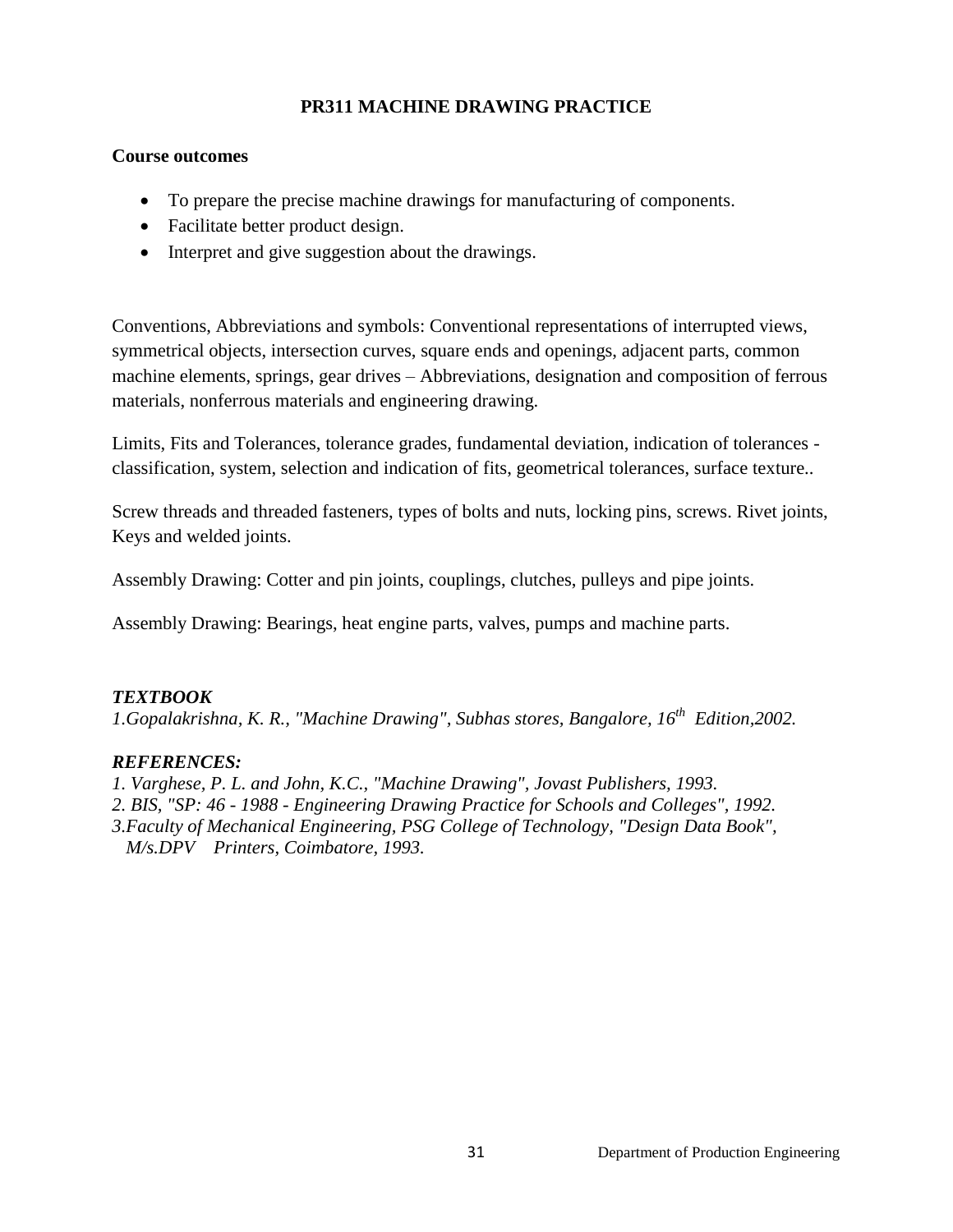## **ME 331 THERMAL ENGINEERING AND METROLOGY LABORATORY**

#### **Course outcomes**

- To conduct experiments on various thermal systems.
- Support in development of energy field.

#### **Thermal Lab.**

- 1. Determination of Heating value of solid and liquid fuels.
- 2. Determination of heating value of gaseous fuels
- 3. Proximate analysis of solid and liquid fuels
- 4. Determinations of flash and fire point-lubricating oil.
- 5. Determination of effect of temperature on viscosity of lubricants.
- 6. Exhaust gas analysis and determination of AMF ratio
- 7. Valve timing and port timing diagram
- 8. Performance test for constant speed engine
- 9. Economical speed for a variable speed engine.
- 10. Heat balance test by airflow rate measurement
- 11. Heat balance test using exhaust gas calorimeter
- 12. Retardation test on single cylinder diesel engine
- 13. Morse test on multi-cylinder petrol engine
- 14. Performance test on gas turbine
- 15. Performance curve for air compressors.
- 16. Determination of COP using Refrigeration Test Rig.
- 17. A study on AMC test rig.
- 18. Heat transfer through pin fin.

## **Metrology Lab.**

## **Course outcomes**

- Take precise measurements using various instruments.
- Develop data for engineering analysis.

Study and use of Electronic comparator - Profile projector - sine bar - precision measuring instruments - coordinate measuring machine

Measurement of Gear tooth thickness - Adjacent base pitch error - surface roughness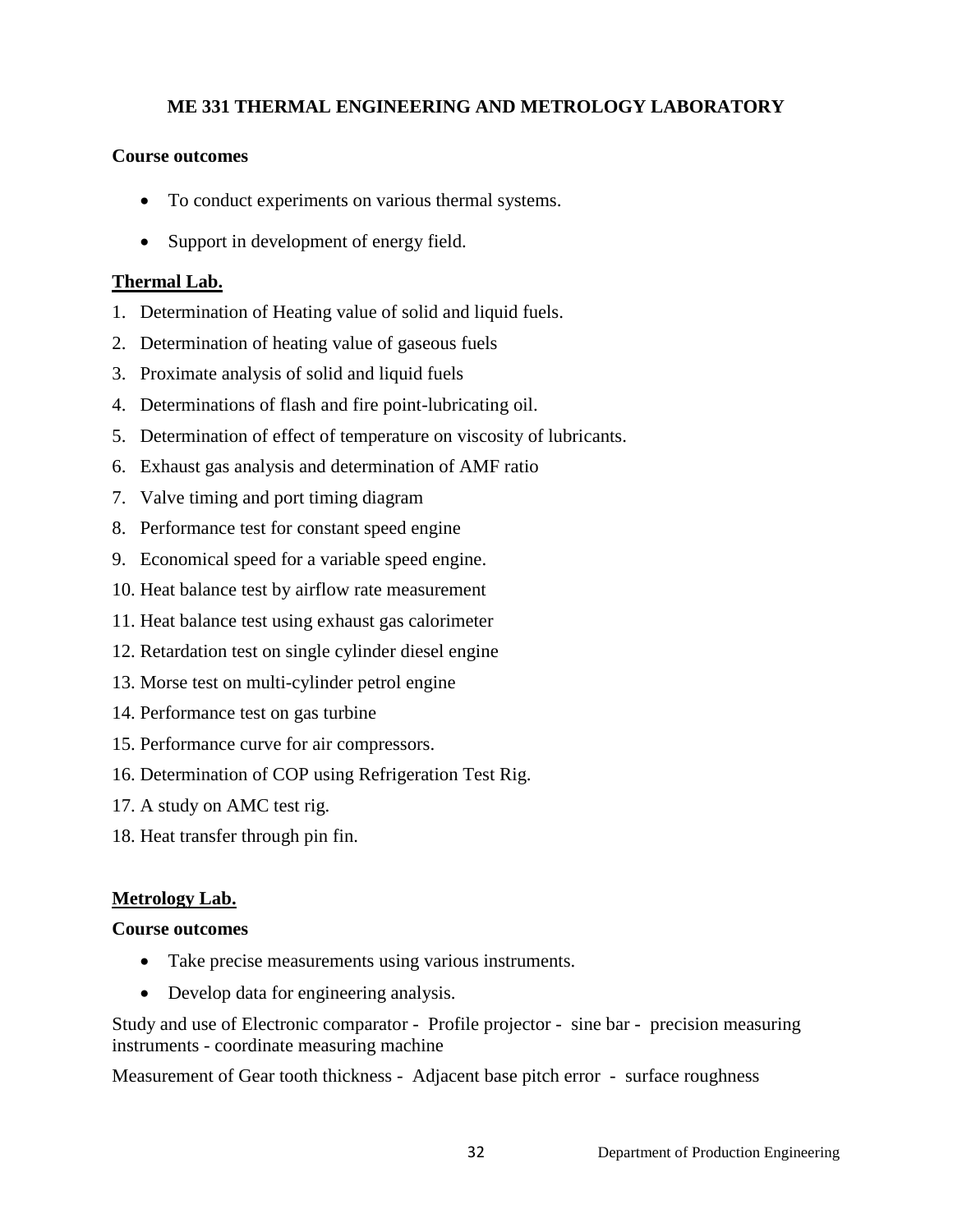## **PR 302 RESOURCE MANAGEMENT TECHNIQUES**

#### **Course outcomes**

- Summarize different techniques for production planning like queuing uncertainty and mathematical modeling are involved
- Apply optimization in utilization of resources.
- Apply resource management techniques to industrial operations.

Concept of linear programming model-Development of LP models - Graphical method. Simplex method - Big M method - Two-phase method - Special cases in Linear Programming. Introduction to duality theory.

Introduction-Mathematical model for Transportation problem –balanced and unbalanced transportation problem. Methods to solve transportation problem-finding basic feasible solutiontesting solution for optimality - Assignment problem-unbalanced assignment problemmaximisation problem-problem with assignment restrictions.

Introduction-characteristics of queueing problem-terminologies of queueing problemapplications of queuing model -single server model. Simulation-need for simulation-advantages and disadvantages. Random number generation-methods. Applications of simulationmaintenance, queueing and inventory.

Decision under uncertainty-Laplace criterion, Maximin criterion, Minimax criterion, Savage minimax regrert criterion, Hurwicz criterion. Decision making under risk-expected value criterion-decision tree, Replacement Analysis-types of replacement problem. Replacement of item that fail with respect to time. Replacement of item that fail suddenly-individual replacement and group replacement.

Project network construction – Critical Path Method (CPM) - determination of critical path - Project Evaluation and Review Technique (PERT)-probability of completing a project in a scheduled date - Crashing of project network-cost considerations in project scheduling

## *TEXTBOOK*

*1.Gupta, P.K. and Hira, D.S "Operations Research", 3rd Edition, S.Chand and Company Ltd., New Delhi, 2008.*

## *REFERENCES*

*1. Taha H.A "Operations research", 8th Edition, Prentice – Hall of India, New Delhi, 2006. 2. Panneerselvam, R "Operations Research", 2nd Edition, Prentice – Hall of India, New Delhi, 2006.*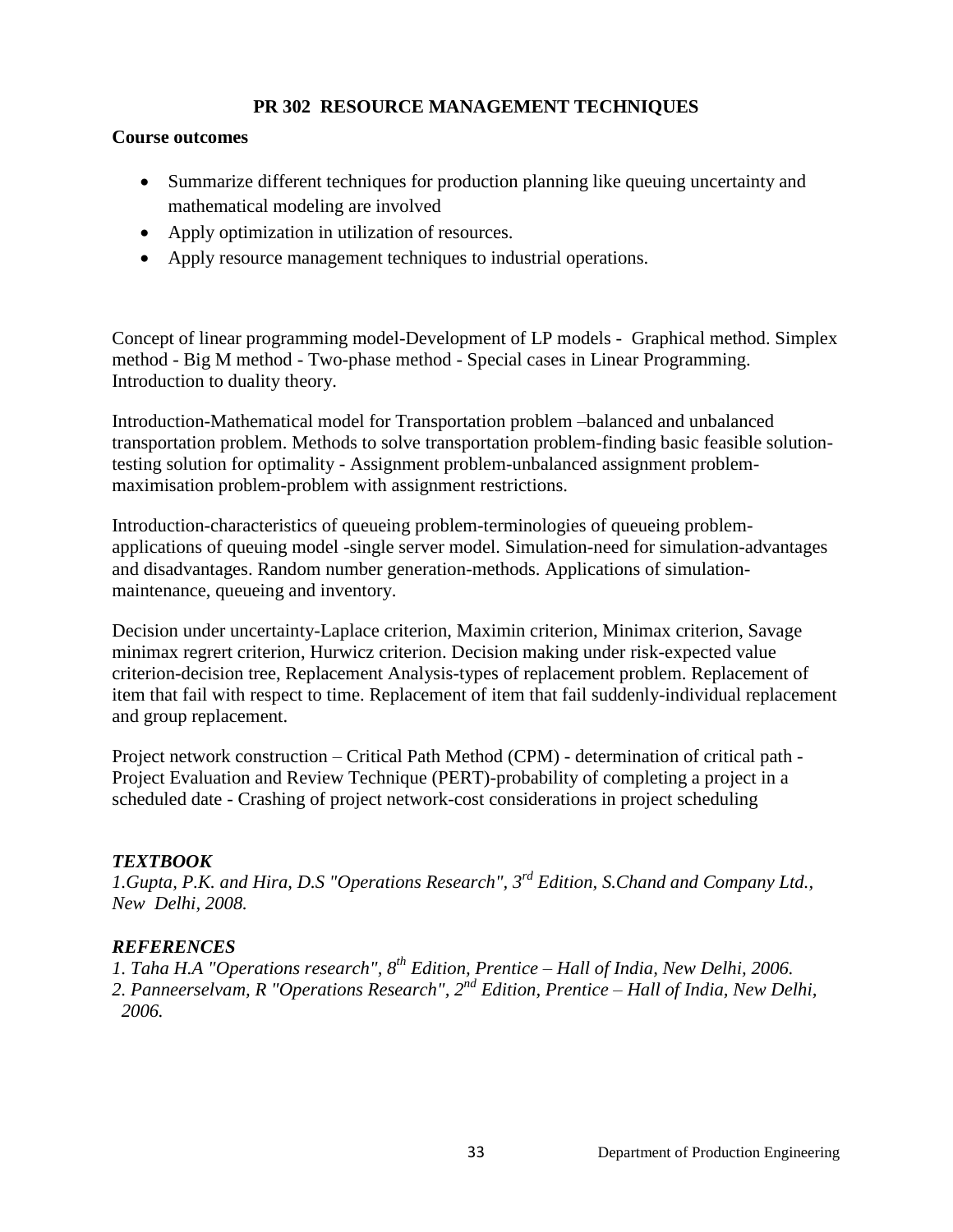## **PR 304 COMPUTER GRAPHICS AND CAD**

#### **Course outcomes**

- Summarize the concepts and applications of CAD.
- Elaborate fundamental of computers, networks, transformations techniques, geometric modeling solid modeling and finite element modeling
- Distinguish various concepts and techniques used for Product design and to develop product design skills.

Fundamentals of computer - configurations - workstations - data communications input/output devices, display technology, CAD software. Interactive graphics - point *plotting* techniques.

Transformations techniques, Viewing operations : window, viewport and clipping, Visual realism : Hidden line/surface removal, shading and colour models. Computer drafting through high level languages.

Geometric modeling: Wireframe modeling, Surface modeling : Representation of curves and surfaces, design of curves : cubic splines, bezier curves and B-spline, design of surfaces.

Solid modeling: Constructive solid geometry (C-rep) and Boundary representation (B-rep). Graphics standards: GKS, DXF and IGES standards - Parametric design programmes.

Finite element modeling and analysis: types of analysis, degrees of freedom, element and structure-stiffness equation, assembly procedure. Database concepts and data base management systems - SQL.

## *TEXTBOOKS*

*1. Newman, W.M. and Sproull, R.F., "Principles of interactive computer graphics", II Ed., McGraw Hill Pub., 1989. 2. Segerlind, L. J., "Applied Finite Element Analysis", John Wiley, 1984.*

## *REFERENCES*

*1. Anand, V.B., "Computer Graphics and Geometric Modeling for Engineers" John Wiley and Sons, Inc., 2000. 2. Zeid,I and Sivasubramanian, R., "CAD/CAM", Tata McGraw-Hill, 2007.*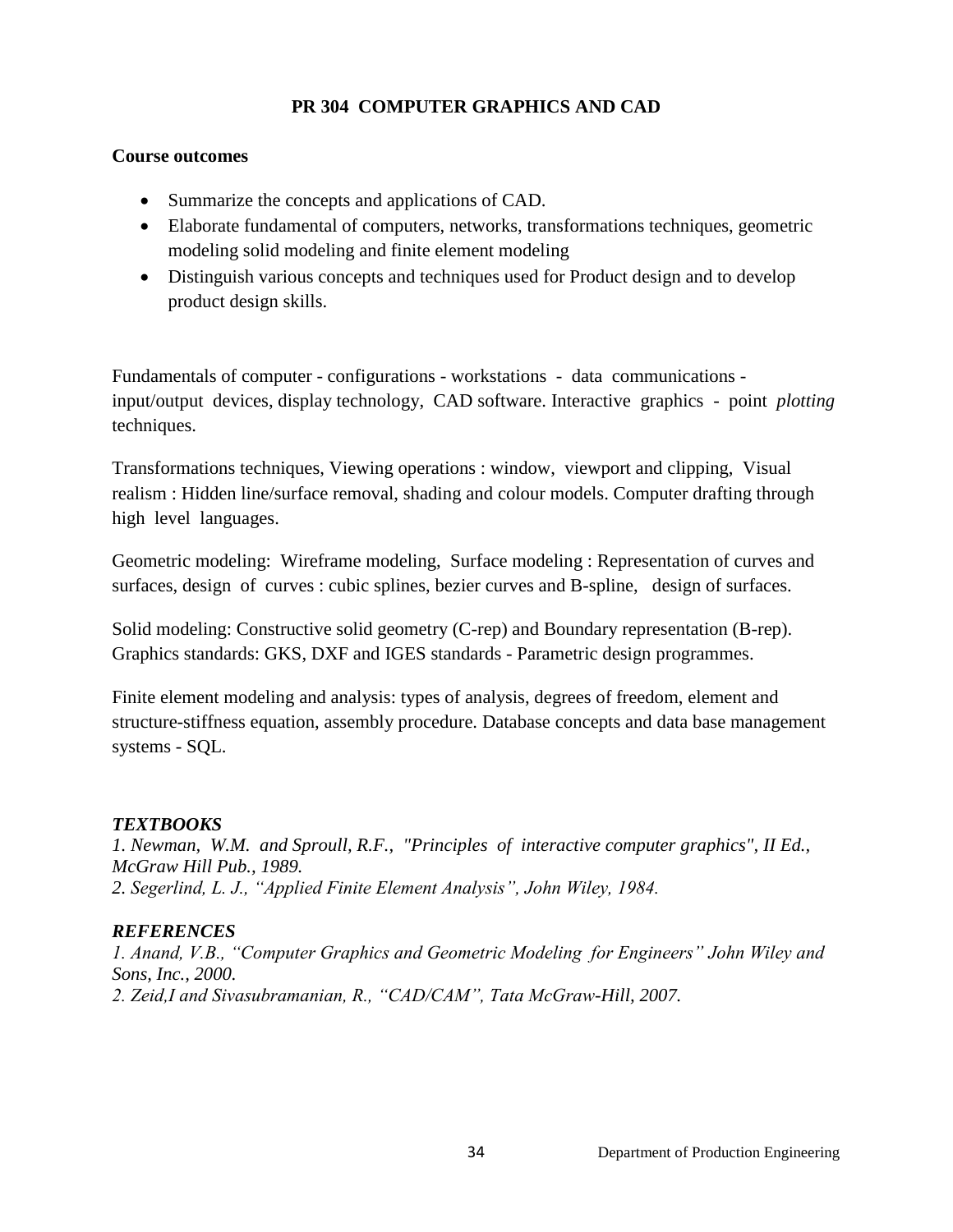#### **PR 306 DESIGN FOR MANUFACTURE AND ASSEMBLY**

#### **Course outcomes**

- Identify opportunities for design.
- Address technical considerations of design and manufacturing.
- Utilize DFM and Concurrent Engineering Principles on a "real life" project.

Engineering design – Kinds of design – Design process steps – Factors influencing design – Concurrent Engineering – Material selection process – Evaluation methods for material selection

Process capability analysis – Cumulative effect of tolerances – Centrality analysis – Compound assembly – Selective and Interchangeable assembly – Grouped Datum systems

Design for castings – Design for weldments – Design for forgings – Design for sheet metal formed parts – Design for powder metallurgy parts – Design for plastic parts

Design for machining – Design for economy – Design for clampability – Design for ease of assembly – Design for disassembly

Advances in DFMA- Design for robustness – Axiomatic design – Design for environment – DFA index – Poka Yoke – Lean principles – Six sigma concepts – Computer aided DFA using software.

#### *TEXTBOOKS*

- *1. Matousek , R. "Engineering Design" Blackie and Son Limited, Glasgow, 1967.*
- *2. Dieter, G.E. "Engineering Design: A Materials and processing Approach", McGraw Hill Co. Ltd, 2000.*
- *3. Boothroyd, G. "Assembly, Automation and product design" CRC press, 2005.*

#### *REFERENCES*

- *1. Eggert, R.J. "Engineering Design" Pearson Education, Inc. New Jersey, 2005.*
- *2. Peck, H. "Designing for Manufacture", Pitman Publications, London, 1983.*
- *3. Kalandar Saheb, S.D and Prabhakar, O. "Engineering Design for Manufacture", ISPE 1999. 4. Boothroyd "DFMA"*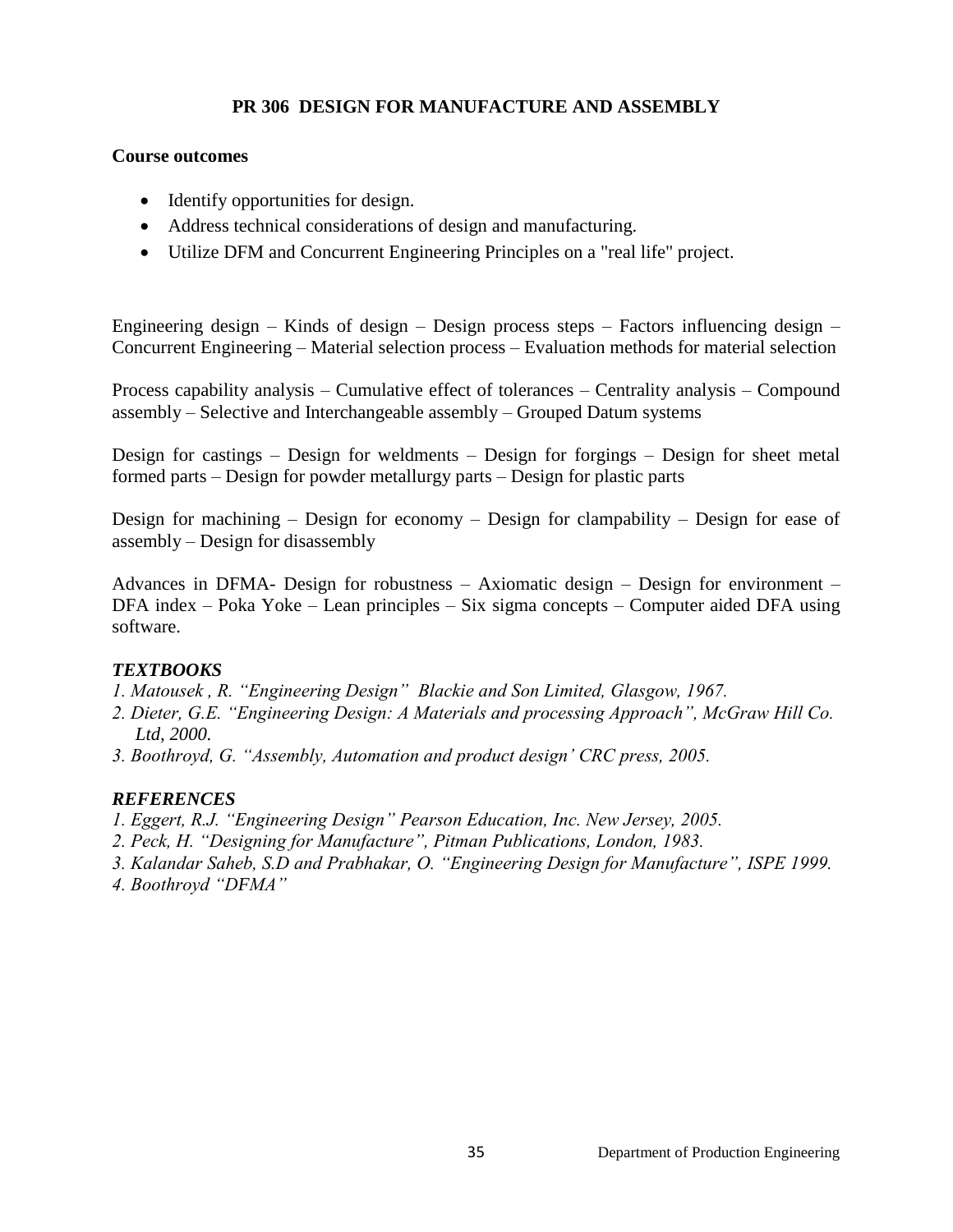## **PR 308 RELIABILITY, MAINTENANCE AND SAFETY ENGINEERING**

#### **Course outcomes**

- Identify and analyze the failures of the components and subcomponents of mechanical and electronic items.
- Distinguish different concepts in maintenance and explore in order to increase the service life of the products/machines
- List various safety measures concerning with environments described for a safety engineer

Failure Rate, Mean Time Between Failures (MTBF)-Mean Time To Failure (MTTF), Bathtub distribution, Down time, Repair time, Availability, Series-Parallel Structures, Redundancy, Reliability Allocation, Mechanical Reliability, Failure Mode Analysis.

Maintenance and Maintenance Engineering Objectives, facts, Maintainability Terms and Definitions, Importance, Preventive Maintenance, Corrective Maintenance, Total Productive Maintenance, Reliability Centered Maintenance, Inventory Control in Maintenance.

Maintenance Planning & Condition Based Maintenance - on - load and Off-Level Monitoring-Maintenance of Mechanical and Electrical equipments.

Safety - Importance - Fundamental Concepts and Terms- Workers' Compensation - Product Liability - Hazards and their Control - Walking and Working Surfaces, Electrical Safety **-**Tools and Machines **-** Materials Handling.

Fire Protection and Prevention **-**Explosions and Explosives **-** Radiation **-**Biohazards **-** Personal Protective Equipment **-** Managing Safety and Health.

## *TEXTBOOKS:*

- *1. Reliability Maintainability and Risk; Practical methods for engineers - David J Smith, Butterworth-Heinemann, New Delhi, 2001*
- *2. Maintainability, Maintenance and Reliability for Engineers, B.S. Dhillon, CRC Press, 2006*
- *3. Safety and Health for Engineers - Roger L. Brauer, John Wiley Sons, 2006*

## **REFERENCES:**

- *1. Handbook of Reliability engineering - Hoang Pha, Springer Publication, 2003.*
- *2. Engineering maintenance; a modern approach - B.S. Dhillon, CRC Press, 2002*
- *3. Maintenance Fundamentals, R. Keith Mobley, II edition, Butterworth-Heinemann, 2004*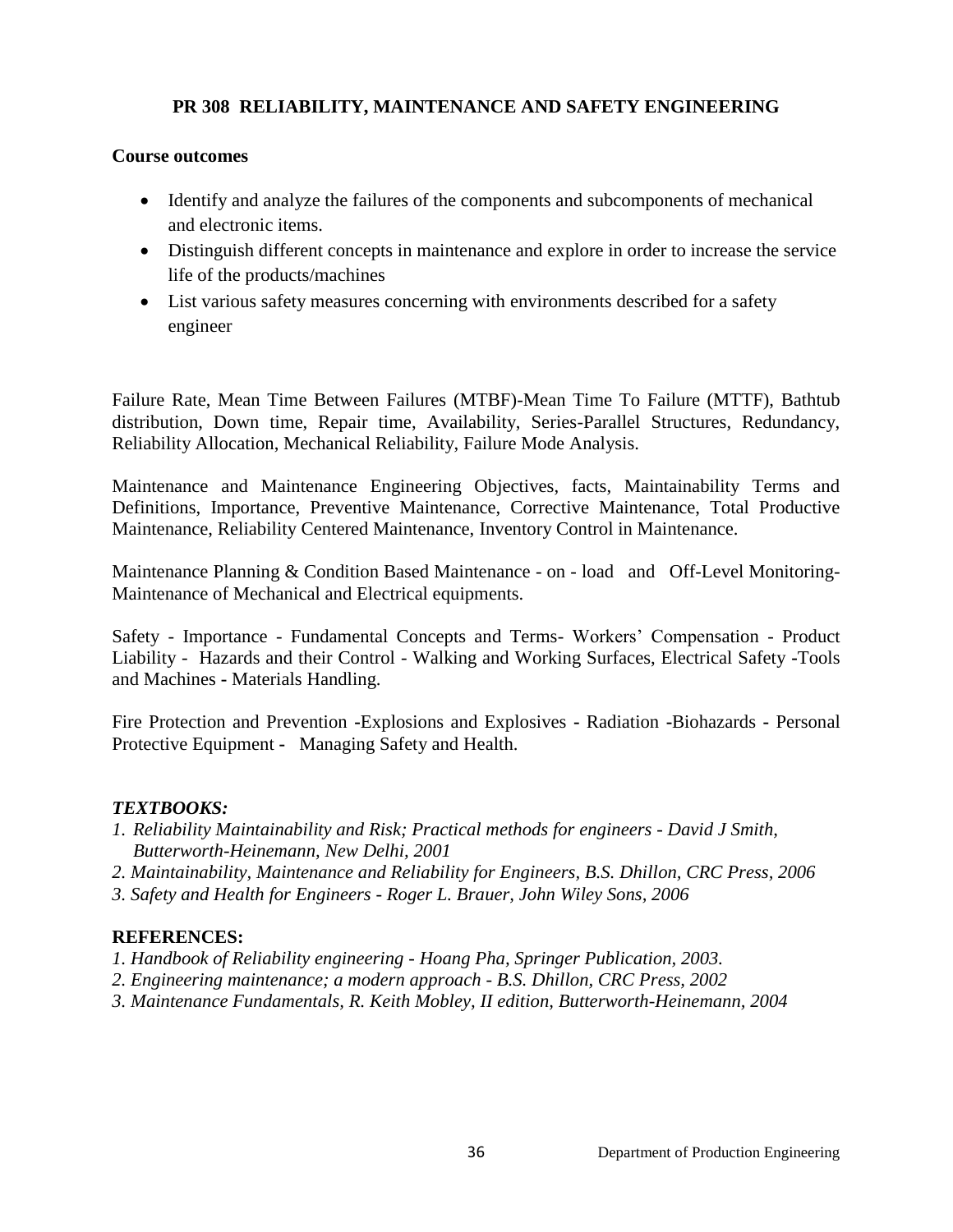#### **PR 310 CNC MACHINES**

#### **Course outcomes**

- Understand the theory of metal cutting.
- Fundamentals and application of CNC machine, constructional features, working and programming CNC machines with programming methods with or without the multiple tools for straight line machining and complex machining.

Concepts and features of NC systems – Classification of NC systems - Design considerations of NC machine tools - Constructional features of CNC machine tools – Functions of MCU.

Machining center - Turning center – CNC EDM, Ball screws, Bearings, Centralized lubrication systems.

Manual part programming – Preparatory, Miscellaneous functions – Sinumeric, Fanuc controls – Computed aided part programming - Post processors - APT programming-CNC programming based on CAD

Feedback devices **-** tooling for CNC machine – Interpolators.

Point-to-point and contouring systems – Adaptive control – ACO and ACC systems. Maintenance of CNC Machines- Economics of manufacturing using CNC machines

### *TEXT BOOK*

*1.Koren, Y. "Computer Control of Manufacturing Systems", McGraw Hill Book co. New Delhi, 1986.* 

- *1.Radhakrishnan P., "Computer Numerical Control Machines", New Central Book Agency, Calcutta, 1992*
- *2.Kundra T. K., Rao P. N., and Tiwari N. K., "CNC and Computer Aided Manufacturing", Tata McGraw Hill, New Delhi, 1991.*
- *3.Fitzpatric,M. " Machining And CNC Technology" , McGraw-Hill College, 2004*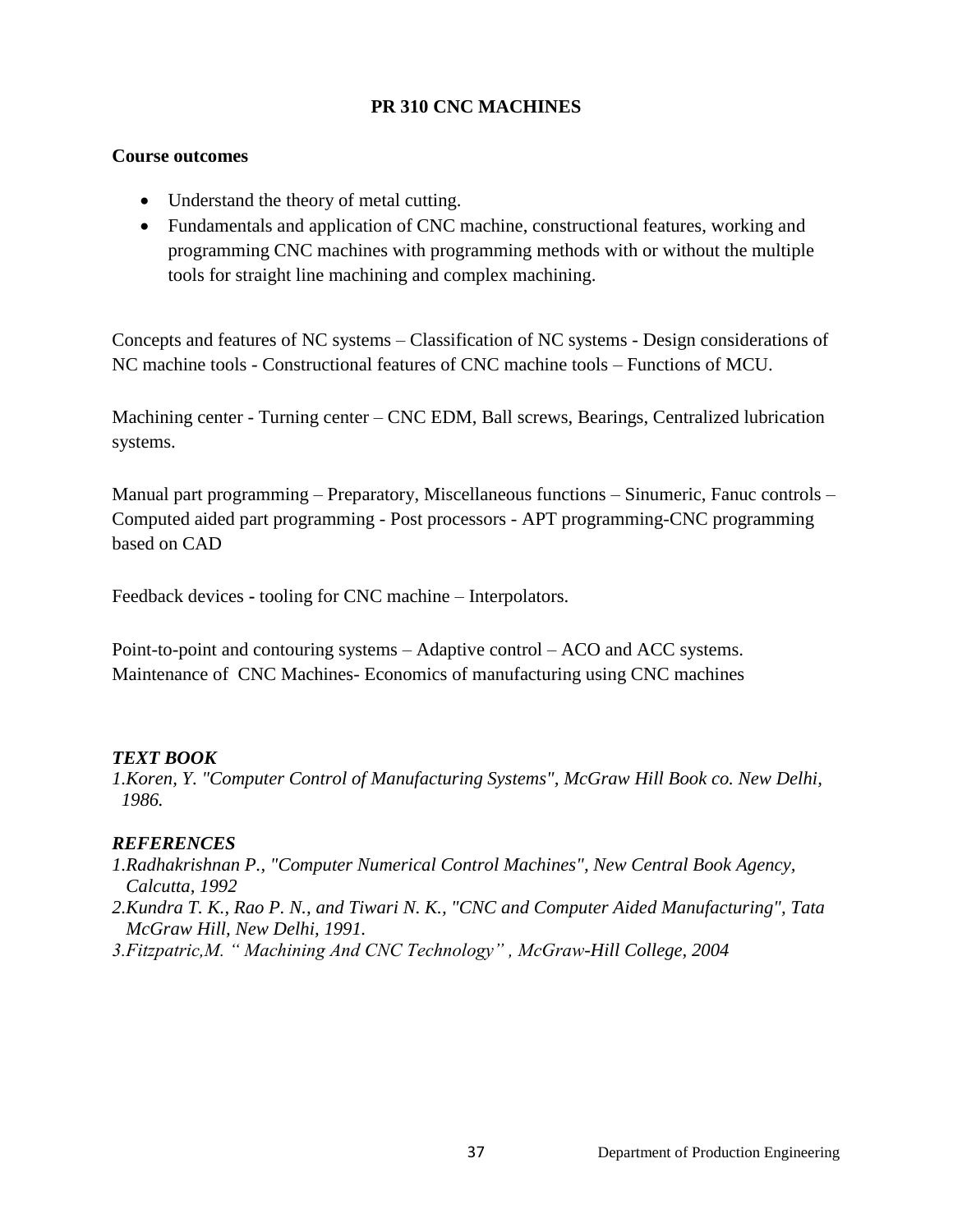# **PR 312 COMPUTER AIDED DRAFTING AND COST ESTIMATION**

#### **Course outcomes**

- Summarize Standards & Conventions
- Perform calculations on tolerances, manufacturing drawings, tolerance charting and Cost estimation through Process chart, estimation of time, cost.
- Possess the knowledge of computer technology in all of the operational and information processing activities related to manufacturing.

Standards and Conventions : Current international standards (ISO) and Indian Standards (IS) types of lines - principles of presentation - dimensioning - conventional representation of threaded parts, springs, and gears.

Dimensional and Form Tolerances : Limits and fits IT system of tolerances, deviation of fit geometric tolerance-tolerancing of form, orientation, location and runout - datums and Datum systems-Dimensioning and tolerancing of profiles

Manufacturing Drawings : Surface texture indication on drawing - welds symbolic representation of drawings. Given a sub-assembly/assembly to prepare manufacturing drawings of components, Sample exercises on CAD- preparation of manufacturing Drawings.

Re-dimensioning and Tolerance Charting : Introduction to re-dimensioning to suit manufacturing requirements-manufacturing datum-functional datum. Introduction to tolerance charting

Cost Estimation : Preparation of Process chart for a given component-estimation of setting time and machining time-estimation of material cost, labour cost and overhead cost based on supplied data.

### **TEXTBOOK**

*1.IS :10714,10715,10716,10717,11669,10719,813,919,2709,8000 pt 1 to 10721,11158 and AWS/ISO*

### **REFERENCES**

*1.Siddeshwar and Kanniah ,"Machine Drawing", Tata McGraw Hill 2001 2.Gopalakrishna, K.R., "Machine Drawing" 16th Edition, Subhas Stores, 2002. 3. Wade, O. "Tolerance Control in design and manufacturing", Industrial Press, 1972*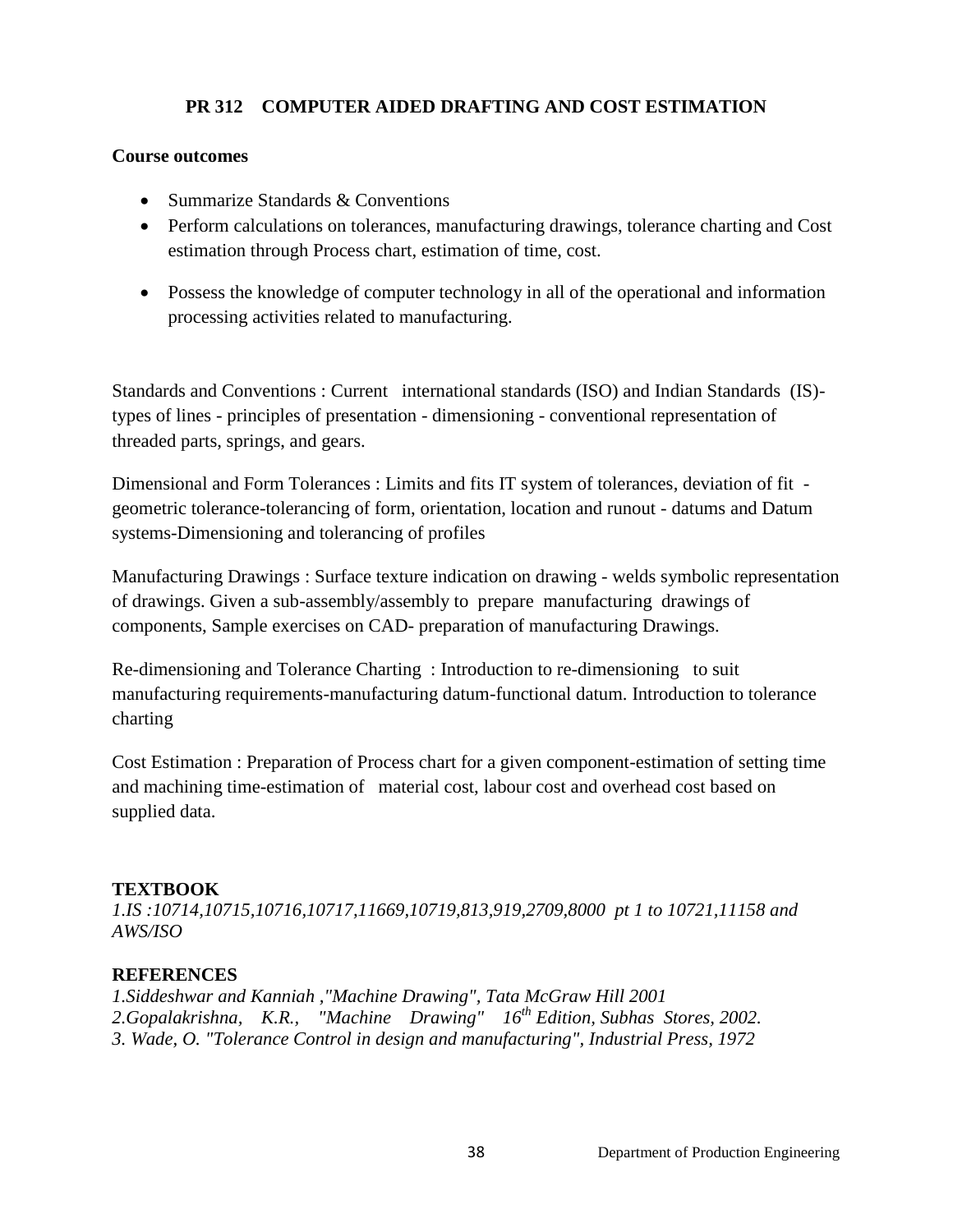# **PR 314 CNC LABORATORY**

#### **Course outcomes**

- Explain the fundamentals, constructional features and working of CNC machines.
- Learn basics of CNC programming for complicate machining profiles and understand application of ACS in CNC machining.
- Perform hands-on CNC programming operations.

(Practical Exercise will be selected from the following)

Programming and operation of CNC Lathe, Turning center, Milling machine and Machining center.

#### **1. EMCO PC TURN 55 (SinumeriK)**

- 1.1. Study of EMCO CNC machine programming codes programs for simple components using linear interpolation, circular interpolation
- 1.2. Programs for components using canned cycle and for threaded operation
- 1.3. Absolute programming mixed programming

#### **2. HMT STC-15 TURNING CENTRE (SinumeriK)**

- 2.1. Study of STC-15 CNC machine programming codes -study of tool and zero offsets
- 2.2. Programs for simple components using linear interpolation and circular interpolation - tool
- 2.3. Programming for threaded components using subroutines- machining

### **3. T5 TURNING CENTRE (Fanuc – OT)**

- 3.1. Study of T5 CNC machine programming codes -study of tool and zero offsets
- 3.2. Programs for simple components using linear interpolation and circular interpolation - tool
- 3.3. Programming for threaded components using subroutines- machining

### **4. TRIAC 3AXES CNC MILLING MACHINE**

- 4.1 Study of Triac CNC machine- programming codes programs for simple profiles using linear interpolation, circular interpolation- tool path generation machining
- 4.2 Programs for profiles using canned cycles tool path generation machining advanced programming

### **5. EMCO PC MILL 55 (SinumeriK)**

- 5.1 Study of Triac CNC machine- programming codes programs for simple profiles using linear interpolation, circular interpolation- tool path generation machining
- 5.2 Programs for profiles using canned cycles tool path generation machining
- 5.3 Incremental programming and advanced programming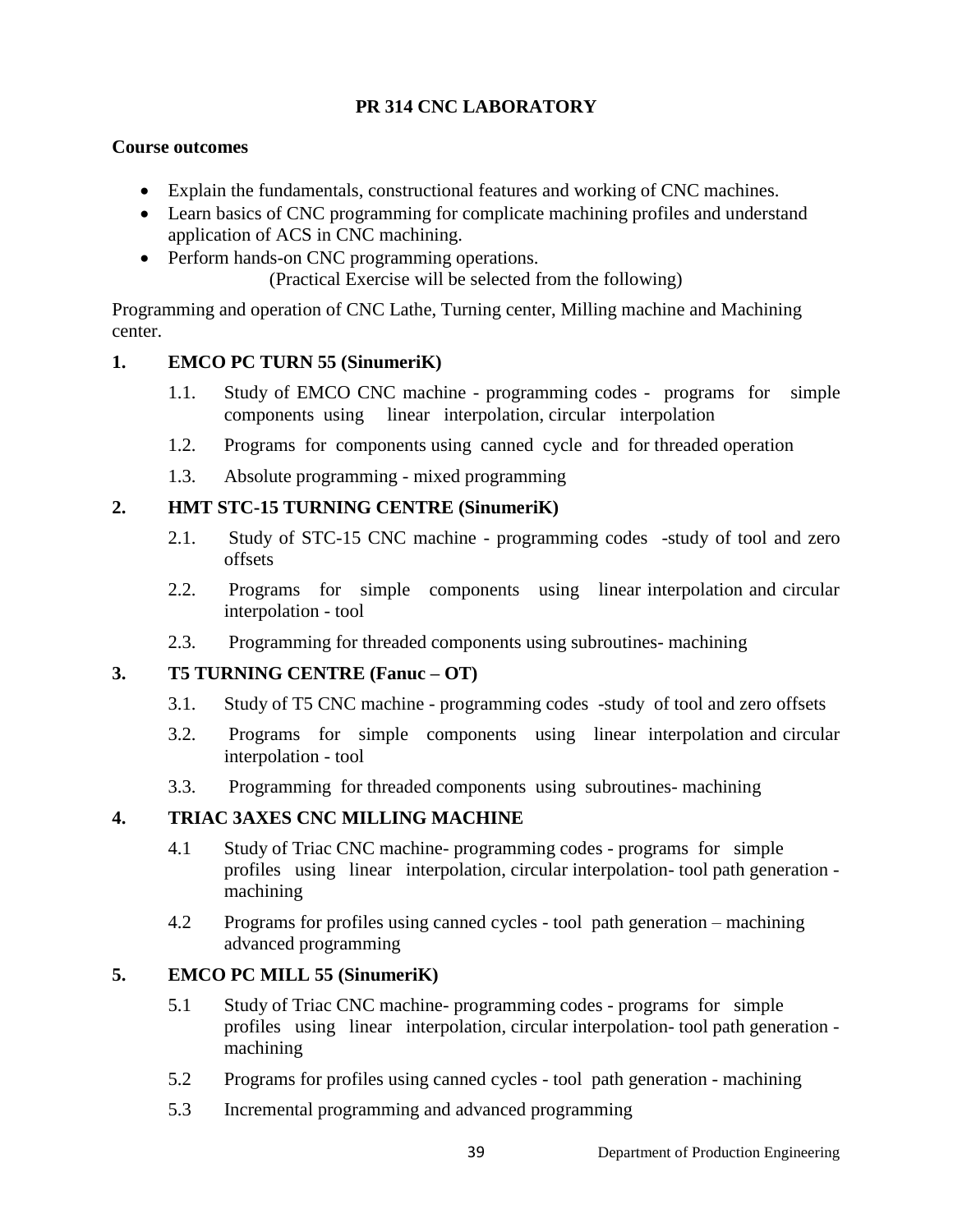# **6. VMC 3 AXES CNC MACHINING CENTRE (Fanuc – OM)**

Study of VMC CNC machine - programming codes - programs for simple profiles using linear interpolation, circular interpolation - Simulation - Machining Incremental programming

# **7. DEMONSTRATION ON MULTI-PROCESS MICROMACHINE**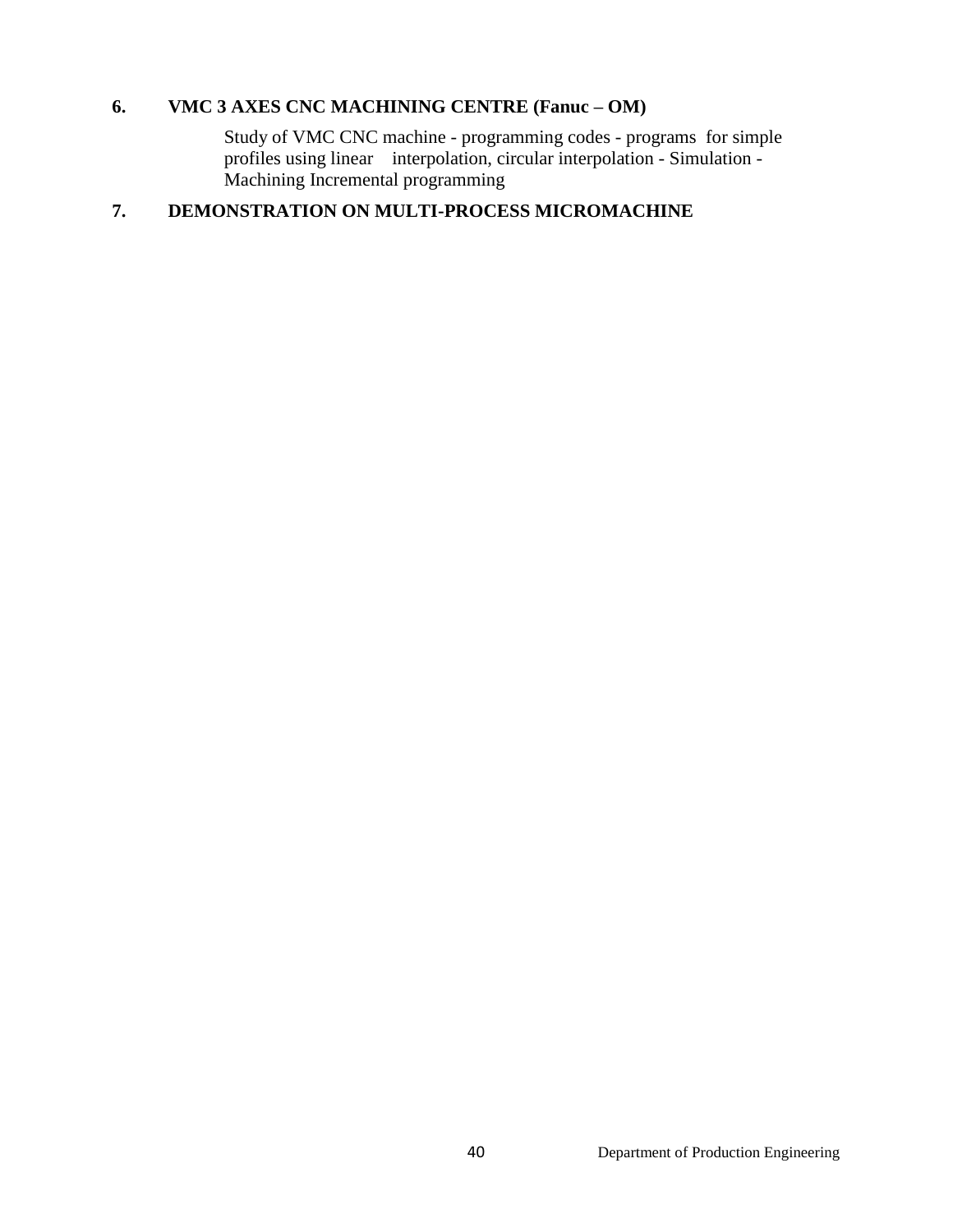# **PR 316 ADVANCED PRODUCTION PROCESSES LABORARTORY**

#### **Course outcomes**

- The measurement exercises on various forces during machining, hands-on operation with welding; bead profile measurement and testing of sand for casting are involved
- Measurement of cutting forces in turning, drilling and milling using strain gauge are involved
- Measurement of temperature distribution in the rake surface of the single point cutting tool using thermocouple is studied
- 1. Measurement of cutting forces in turning using strain gauge
- 2. Measurement of cutting forces in drilling using strain gauge
- 3. Measurement of cutting forces in milling using strain gauge
- 4. Measurement of temperature distribution in the rake surface of the single point cutting tool using thermocouple
- 5. Measurement of specific cutting energy in orthogonal cutting operation
- 6. TIG welding of butt joints
- 7. Bead profile measurement in TIG welding
- 8. Sand testing Permeability, Moisture content, Shear strength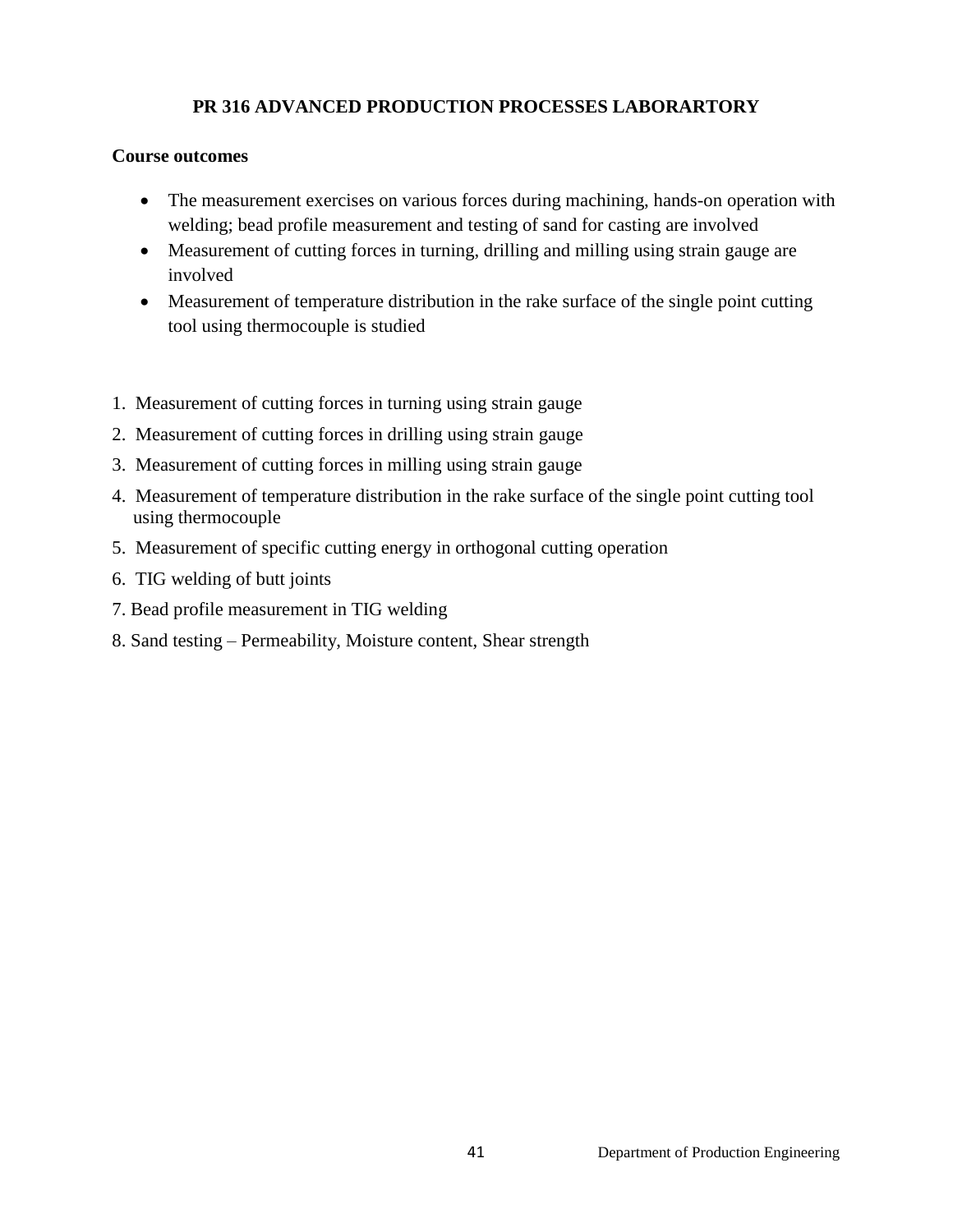#### **PR 401 MANUFACTURING SYSTEM SIMULATION**

#### **Course outcomes**

- Understand the basics of Discrete event system simulation
- Take decisions in the selection of manufacturing
- Acquire knowledge about the design/evaluation of different manufacturing systems using simulation modeling.

Introduction to Simulation - Components of a system, Types of models, Monte Carlo Simulation, Steps in simulation, applications -Discrete Event Simulation – components of DES - Time advance mechanism.

Introduction – probability mass function, probability density function, Statistical models – Discrete distributions – Bernoulli, Binomial, Poisson, Geometric- Continuous distributions – Normal, Uniform, Exponential Gamma, Triangular Empirical Distributions

Properties of random numbers- Random number generation techniques – midsquare, mid product Constant multiplier, linear, additive congruential. Test for random numbers- uniformity, independence- Kolmogorov simronov test, chi squareRuns test, Gap test, poker test, autocorrelation test Random variate generation-Inverse transform Acceptance rejection, convolution method

Input Analysis Methods-Examples-Verification of simulation models- Validation of simulation models-Measure of performance and their estimation-Out put Analysis Methods-Transient and steady state behavior – Evaluation of alternate system design – Simulation Based Optimization (SBO).

Simulation packages spreadsheet, witness, Arena etc., Simulation of queuing models, inventory models, Material handling, assembly systems, logistics and supply chains –Tutorial.

### *TEXTBOOK*

*1. Banks, Carson, Nelson and Nicol : Discrete-Event System Simulation, Fourth Edition Prentice Hall of India ,2005*

### *REFERENCES*

*1.A. M. Law and W. D. Kelton: Simulation, Modeling and Analysis, Third Edition, McGraw-Hill,2000. 2.Geoffrey Gordon: System simulation, second edition Prentice Hall of India*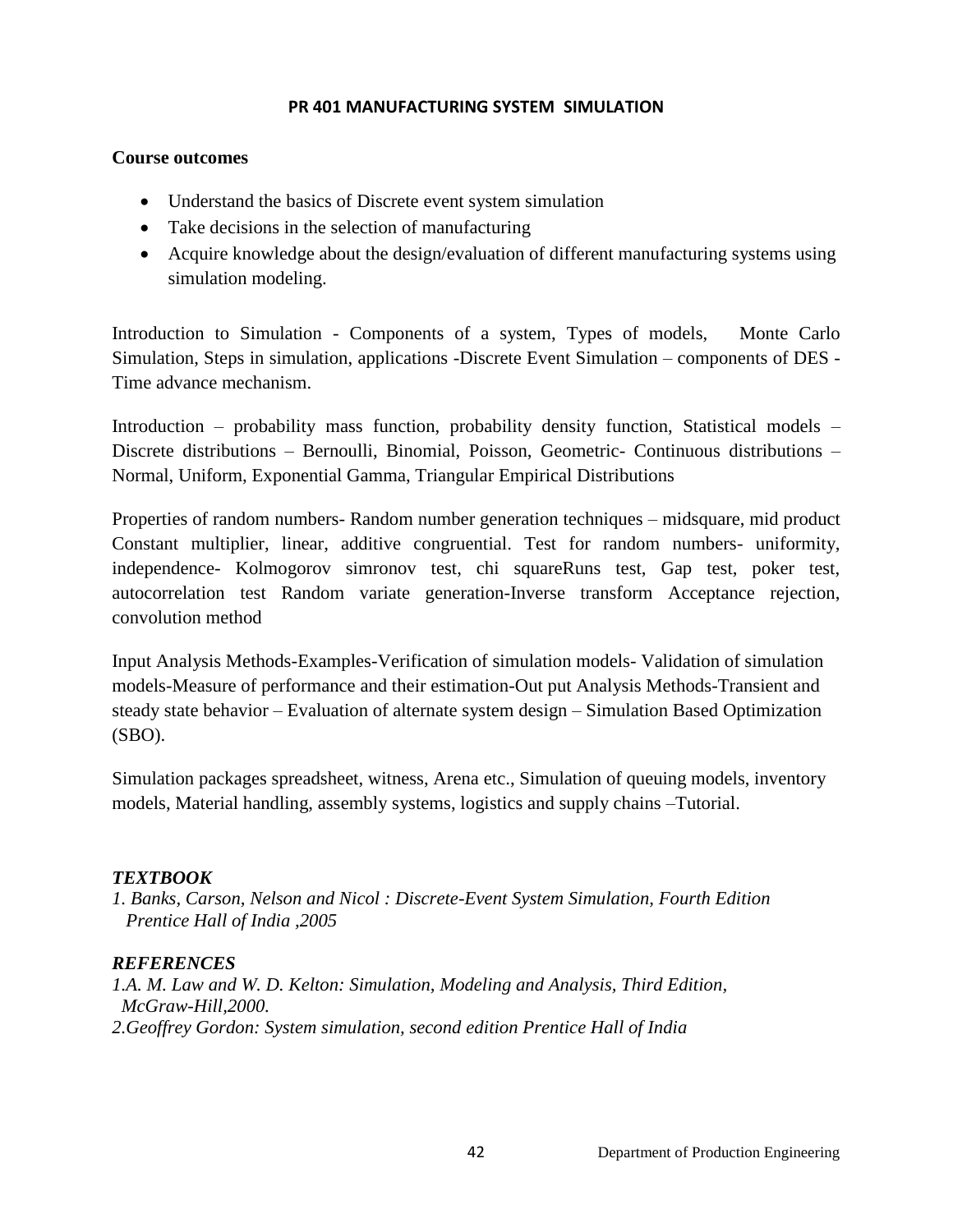# **PR 403 FLUID POWER CONTROL AND MECHATRONICS**

#### **Course outcomes**

- Know hydraulic devices and their applications.
- Produce and analyze the integrated product design
- Give electro-hydraulic, electro-pneumatic solutions

Introduction - overviews, principles and application of hydraulic, pneumatic, electric controls system.

Hydraulic system, hydraulic components - pressure-flow-direction controls valves –proportional , servo, cartridge(logic) valves- accumulator, accessories. Hydraulic components symbols-Design and application of hydraulic circuits of machine tool, press, Mobile hydraulic.

Pneumatic system, pneumatic components - pressure-flow-direction controls valves - pneumatic components symbols- Design and application of pneumatic circuits of machine tool.

Semi automats-automats-transfer lines - automatic assembly - transfer devices and feedersclassifications and applications-job orienting and picking devices- setting of automats and transfer lines.

Introduction to mechatronics, mechatronics system, Microprocessors and their applications, Sensors and Principles, PLC system, examples of mechatronics systems,

### *TEXTBOOKS*

*1.Michael J. Pinches and John G. Ashby" Power Hydraulics", Prentice Hall, 1989 2. Dudleyt A. Pease and John, J. Pippenger, " Basic Fluid Power", Prentice Hall, 1983 3.Achei-rican, "Machine Tool Design" Vol.2 and 4,MIR Pub., 1983*

### *REFERENCES*

*1. Doeblin, E.O. Measurement Systems, McGraw Hill, 1995.*

*2. Mechatronics 3/e - W. Bolton (Addison Wesley) ISBN 981-235-874-9*

- *3. Assembly Automation and Product Design [Geoffrey Boothroyd](http://www.flipkart.com/geoffrey-boothroyd/) (Hardcover - 1992)*
- *4. Rexroth- hydraulic training manual.*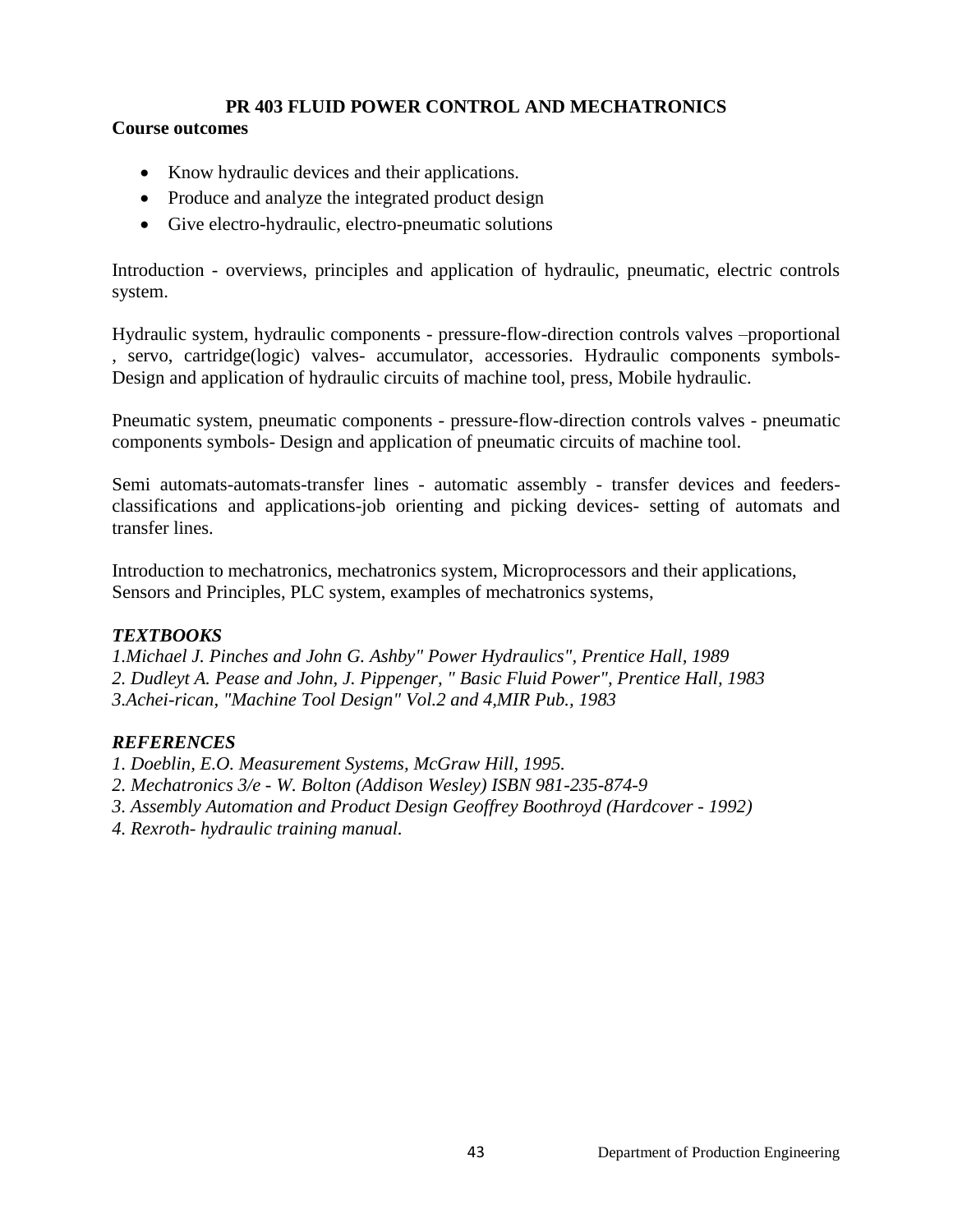# **PR 405 DESIGN OF PRODUCTION TOOLING**

#### **Course outcomes**

- Design single point cutting tool, form tool, drill etc
- Understand how to conduct machining economically
- Design jigs, fixtures and press tools

Design of cutting tools: Tool materials, design of single point cutting tool, form tool, drill, reamer, broach & plain milling cutter.

Theory of metal cutting – design of tool holders for single point tools – Boring bars – selection of tools for machining applications – economics of machining

Design of fixtures: standard work holding devices – principles of location and clamping – clamping methods and elements – quick-acting clamps – design  $&$  sketching of milling fixtures for simple components – Turning, Grinding, Welding fixtures. inspection fixtures and design of gauges

Design of Drill jigs: Drill bushings – types of jigs: Plate, Leaf, Turn over & Box Jigs – design & sketching of drill jigs for machining simple components

Press tools: power presses – die cutting operations – centre of pressure – scrap strip lay out for blanking – press tonnage calculations – Progressive & Compound dies – die design for simple components. Drawing dies – blank development – estimation of drawing force – blank holders & blank holding pressure – design  $\&$  sketching of drawing dies for simple components – Bending dies & Combination tools.

### *TEXT BOOKS*

1. Cyril Donaldson, Lecain and Goold: Tool Design – Tata Mc Graw Hill publications

2. A Bhattacharyya: Metal Cutting – Theory and Practice – Central Book Agency Kolkata

#### *REFERENCES*

1. ASTME: Fundamentals of Tool Design – Prentice Hall

2. F W Wilson: Hand Book of Fixture Design - Mc Graw Hill publications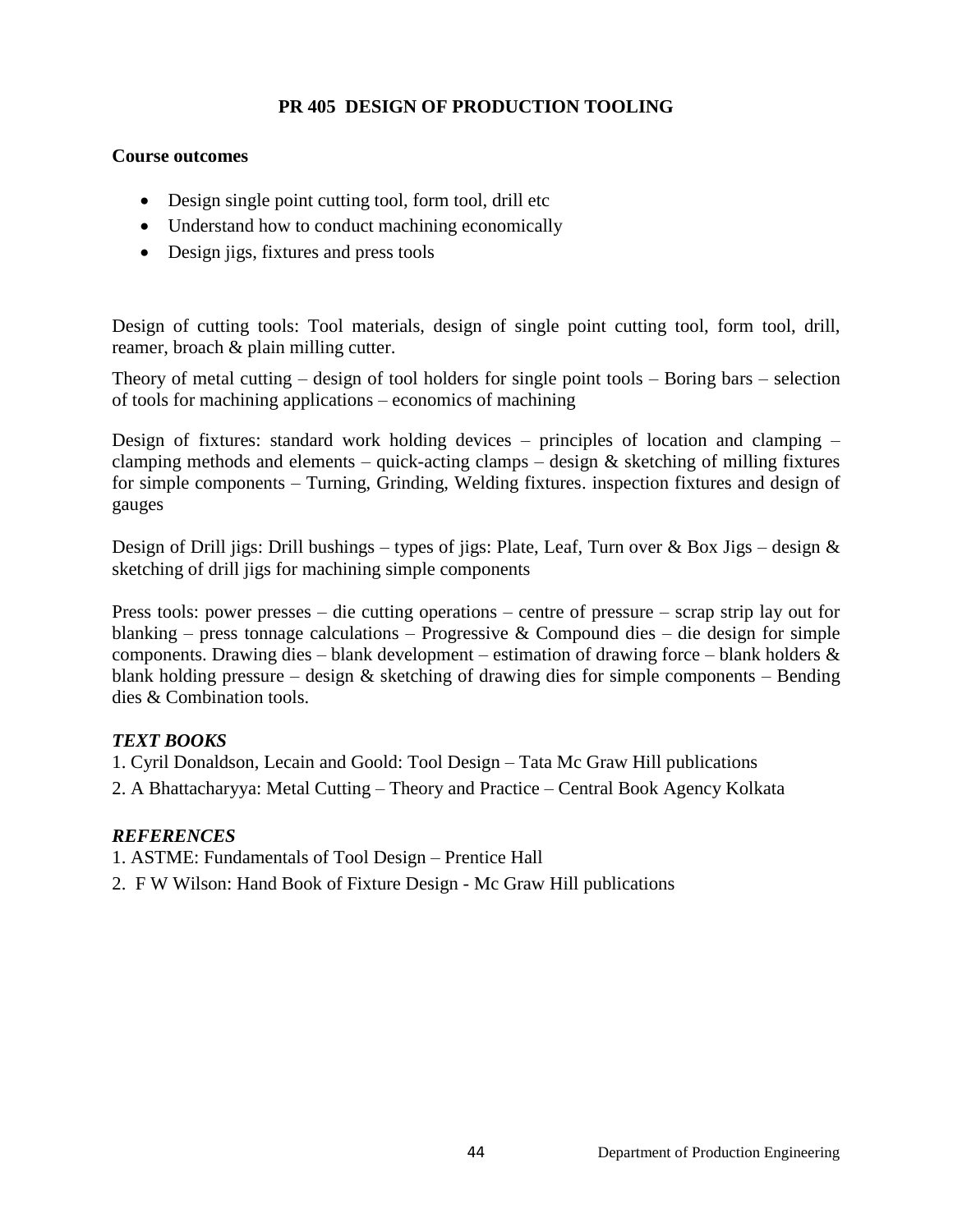#### **PR 407 AUTOMATION AND CIM**

#### **Course outcomes**

- Understand the basic principles of automation
- Identify the applications of robotics
- Understand application of computers for manufacturing operations.

Automation – Principles and strategies - Elements of an automated system – Levels of automation –- Automation in production systems – Automated manufacturing systems – Types – Reasons for automation

Industrial robotics – Joints and links – Configurations – Robot control systems – End effectors – Grippers, Tools – Accuracy and repeatability - Applications of industrial robots – Robot programming – Lead through – Programming languages – Simulation and offline programming.

Material handling systems  $-$  Types  $-$  Design considerations  $-$  AGVs  $-$  Types and applications  $-$ Vehicle guidance technology - Storage systems – Performance –Methods – Automated storage systems.

Manufacturing systems – Group technology – Part families – Parts classification and coding – Production flow analysis – Cellular manufacturing – Composite part concept – Machine cell design – FMS – Types – Components – Applications and benefits.

Automatic data capture - Barcode technology – Radio frequency identification – Fundaments of automated assembly systems – Inspection technologies – Coordinate Measuring Machine

### *TEXT BOOK*

*1.Mikell P.Groover, "Automation, Production Systems and Computer Integrated Manufacturing" Pearson Education Asia, 2001*

### *REFERENCES*

*1.Donatas Ti junclis, Keith E.Mekie, "Manufacturing High Technology Handbook", Marcel Decker.*

*2.Ranky Paul, "Computer Integrated Manufacturing", Prentice Hall, 2004.*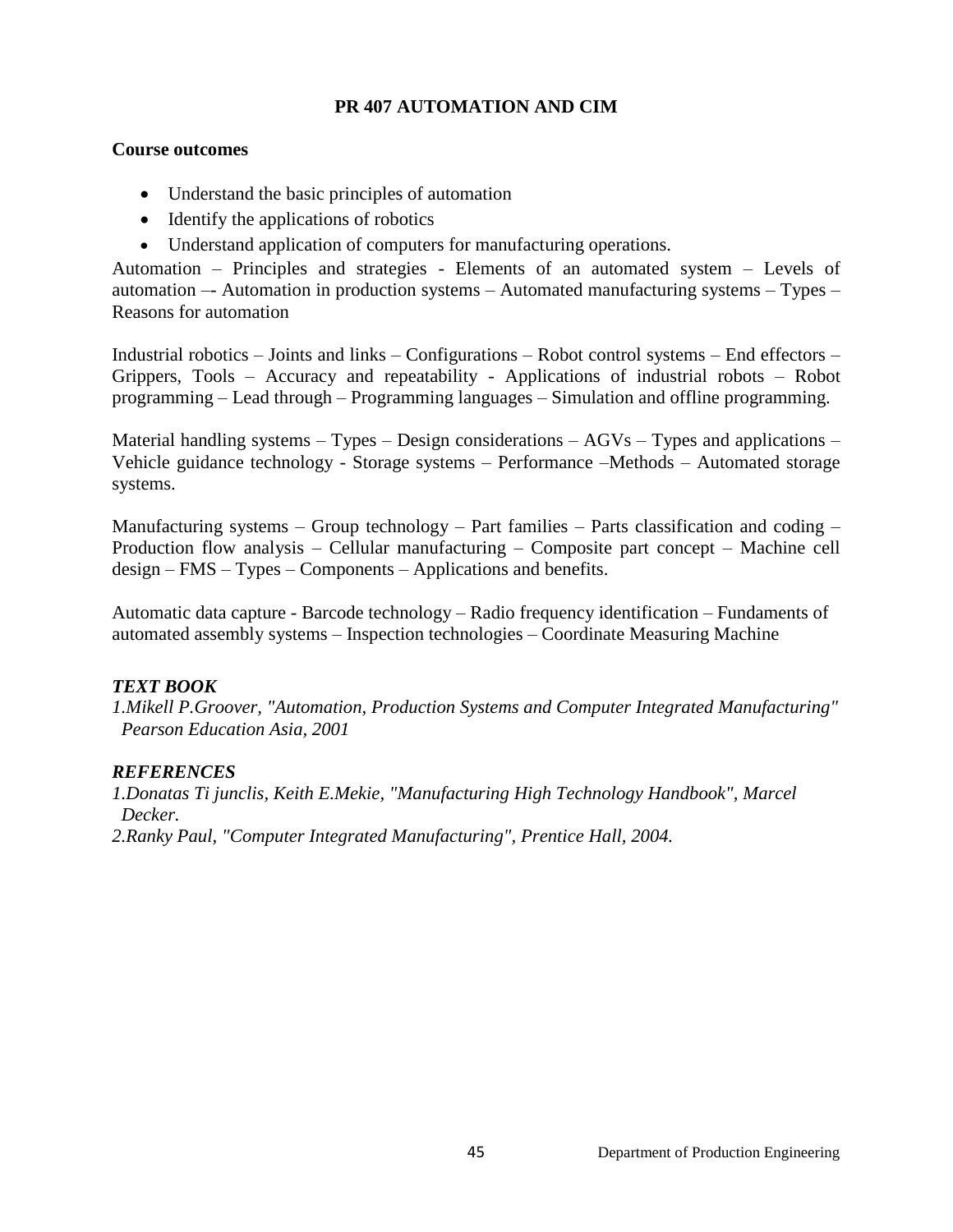### **PR 411 FLUID POWER CONTROL AND MECHATRONICS. Course outcomes**

- Design and simulate PLC circuits for engineering applications
- Familiarize MAT Lab /SCI Lab
- Understand the engineering applications of Hydraulic and Electro hydraulic circuits

(Practical Exercise will be selected from the following)

- 1. Design, simulate and testing of Pneumatic and Electro Pneumatic circuits for engineering applications using actuators and control valves ( pressure, flow and direction).
- 2. Design, simulate and testing of Hydraulic and Electro Hydraulic circuits for engineering applications using actuators and control valves ( pressure, flow and direction).
- 3. Design, simulate and testing of PLC circuits for engineering applications using sensors.
- 4. Using MAT Lab/ SCI lab -Study on Robot programming and operation with vision systems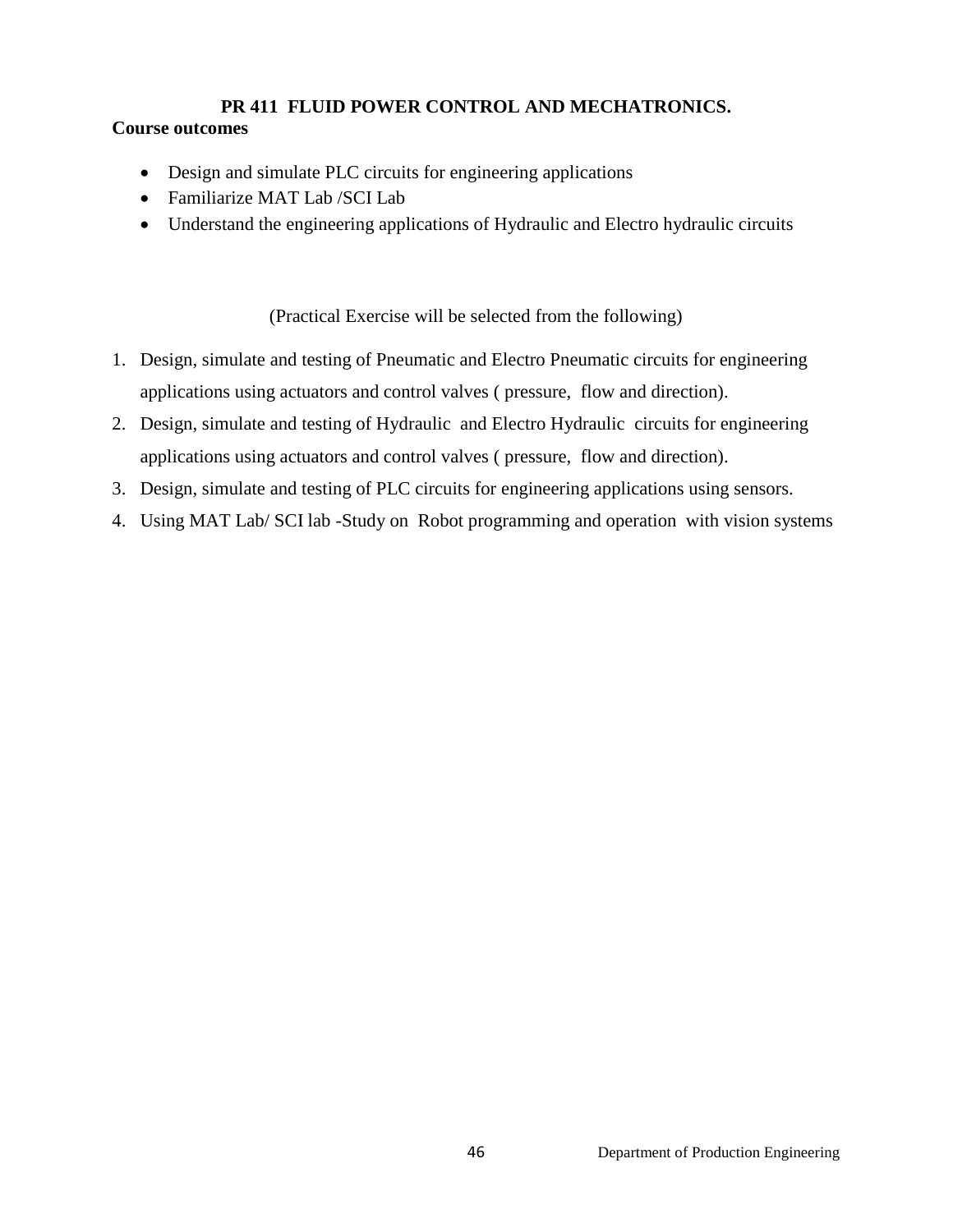# **PR413 MANUFACTURING SYSTEM SIMULATION LAB.**

#### **Course outcomes**

- Model and simulate using ARENA, SIMQUICK, WITNESS, Flexsim
- Familiarize QUEST, UGRIP, Systat
- Simulate job shop system and queuing system

# **ARENA**

Exercise 1: Simulation of Single Server Queuing System.

Exercise 2: Simulation of manufacturing shop

# **SIMQUICK**

Exercise 3: Simulation of supply chain Inventory System

Exercise 4: Simulation of Multiple Servers Queuing System

Exercise 5: Simulation of batch shop manufacturing process

# **WITNESS**

Exercise 6: Simulation of multi machine assignment system

Exercise 7: Simulation of Manufacturing and material handling systems

Exercise 8: Simulation of supply chain inventory system

# **GPSS**

Exercise 9: Simulation of Job shop System

Exercise 10: Simulation of queuing System

### **Demo on**

QUEST, UGRIP, Systat, GAMS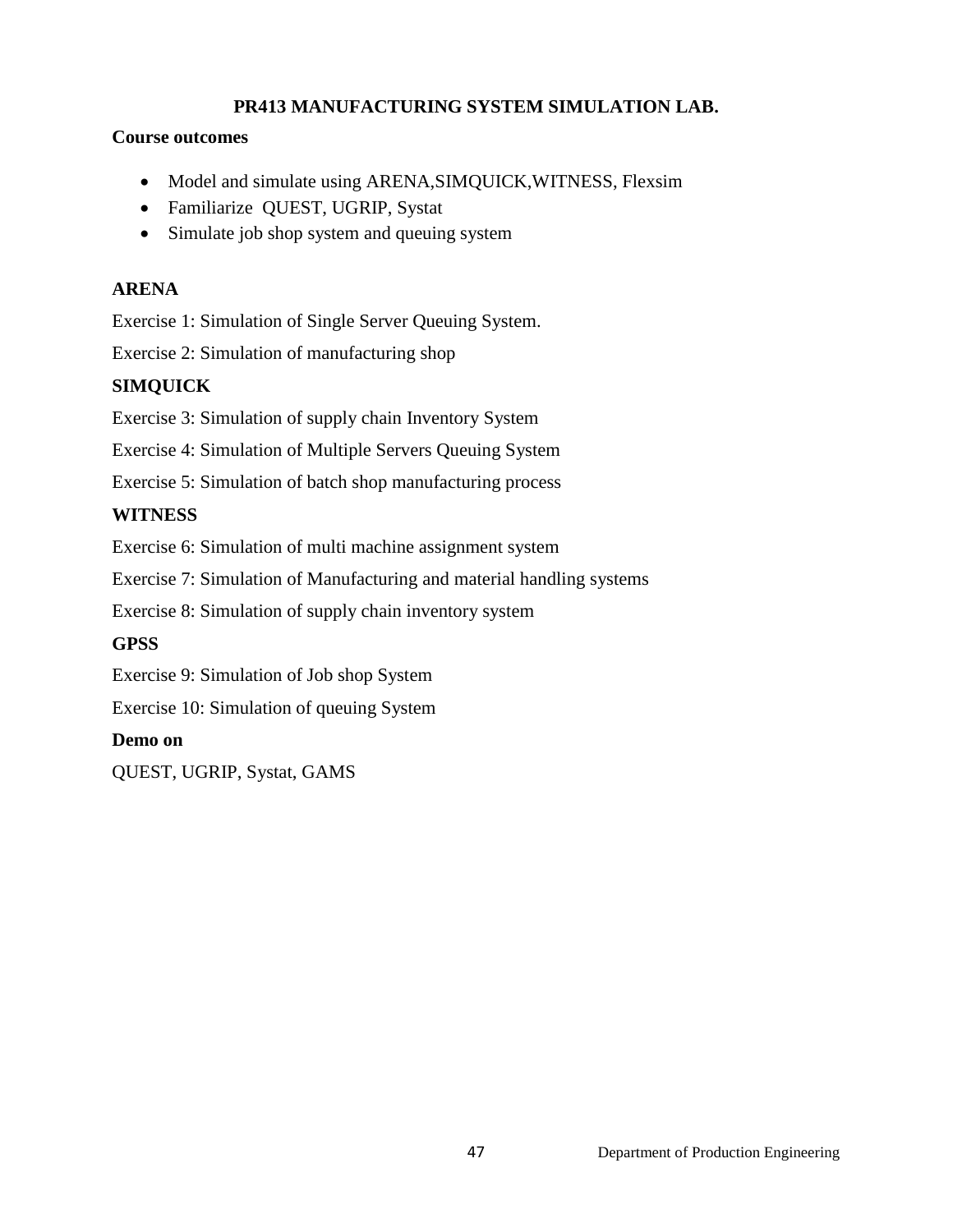# **PR 415 COLLOQUIUM**

## **Course outcomes**

- Develop presentation & reporting skills.
- Improve the soft skills like time management, communication
- Understand time management and communication skills

Preparing and making presentations – preparing slides, time management and communication aspects.

Making presentation on experience gathered during 50 working day practical training in the area of Manufacturing Engineering /Industrial Engineering.

Preparation of report, making a presentation with audience response sheet and a critique on writing style, completeness and editorial get-up.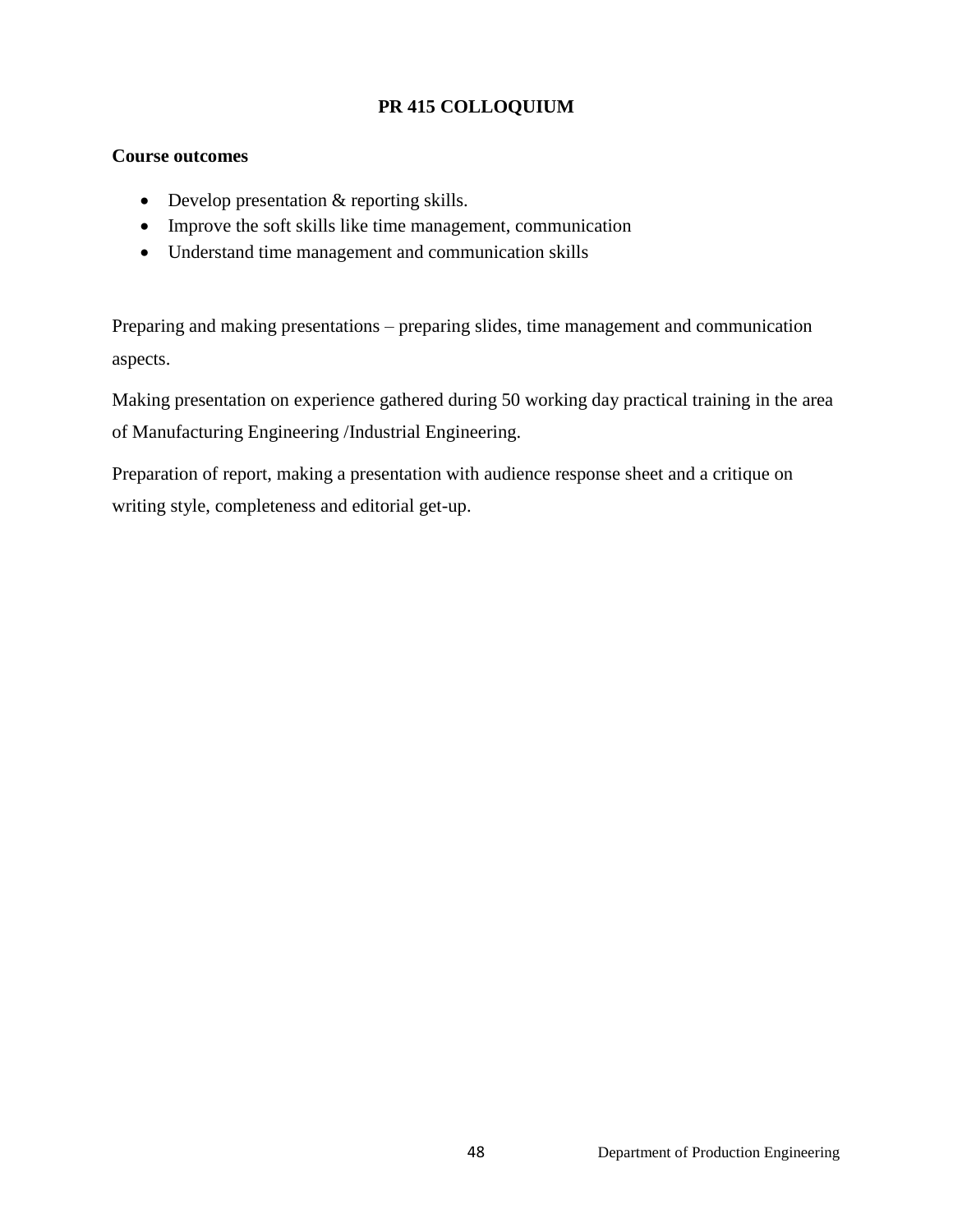#### **HM 402 INDUSTRIAL ECONOMICS**

#### **Course outcomes**

- Interpret and analysis Demand, Supply and Consumption Laws
- Manage business organizations and marketing strategies.
- Perform human resource management tasks

Micro Economics **-**Demand and supply analysis - elasticity of demand - problem demand forecasting - Consumption Laws - of Diminishing Marginal Utility Consumer Surplus - Macro And Monetary Economics

Keynesian Employment Theory - National Income computation - General Management

Contributions of Fayol and Taylor - Managerial functions - Types of Business organizations - Types of Business organizations

Marketing Management**-**Introduction: Definition, in importance, Evolution - Buyer Behavior - Market segmentations

Personnel Management**-** Personnel management: - Definition, Scope, Task - Recruitment and selection - Training and Development - Job Evaluation Merit rating - wage and salary administration - time rate, Piece rate, Halsey and Rowans plane - trade union - Collective bargaining - workers Participation in Management - Industrial Fatigue and Accident-Performance appraisal system.

### *TEXT BOOKS*

- *1. Dewett. K.K. - "Modem Economic Theory", S. Chand and Co. Ltd., 1999 Edition.*
- *2. Burton Genie, Thakur Manab, "Management Today" Tata Mc Graw Hill Pub Co.- 1996 Edition.*
- *3. V.S. and Namakmaris "Marketing Management Planning Implementation and Control" Macmillan,1996 Edition.*
- *4.Nair N.G., Latha Nair., "Personnel Management and Industrial Relations", S. Chand and Co. Ltd., 1999 Edition.*

### *REFERENCES*

- *1.Craig Petersen H. Cris Lewis W. "Managerial Economics", Prentice Hall of India, 1996 Edition.*
- *2 .Koutsionnis , "Modem Economic Theory", PHI, 1996 Edition.*

*3.Maheswari S.N., "An Introduction to Accountancy" Vikas publishing House Pvt. Ltd., 1999 Edition.*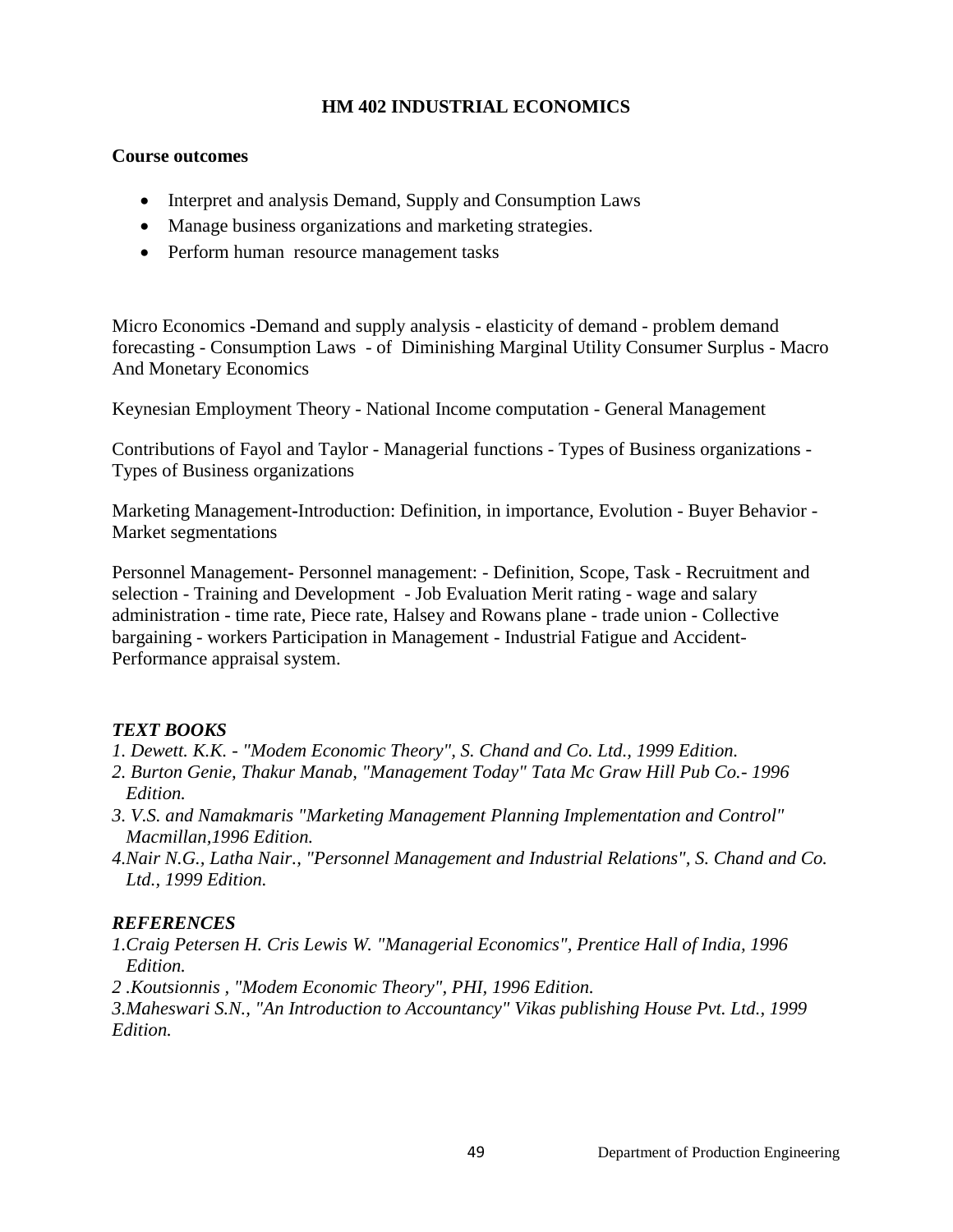# **PR 402 MANUFACTURING PLANNING AND CONTROL**

#### **Course outcomes**

- Perform production management tasks.
- Perform forecasting and inventory problems.
- Perform process planning tasks

Production systems overview, Production Management objectives, Manufacturing strategy, Technological Innovations on Manufacturing, Corporate strategic choices, Management of Technology- Product design and development- break even analysis

The forecasting process, Time series forecasting models – moving averages, exponential smoothing- multi-item forecasting- regression models, qualitative methods, forecasting system controls

Classification of Inventory - Inventory costs - deterministic and probabilistic models – Inventory control systems.

Production batch and allocation problems - Objectives and Activities of Production Activity Control, Flow-shop, intermittent flow shop, Job shop, Shop floor control – High volume Production Activity Control, Job-shop Production Activity Control

Just-in-time systems-Push and Pull systems-Kanban Production system, Theory of constraints and synchronous manufacturing, Process Planning-Steps-CAPP

### *TEXT BOOKS*

1. *Buffa, E.S., "Modern Production/Operations Management", 8th edition, John Wiley sons, 2003.*

*2. Elsayed A Elsayed, Thomas O. Boucher, "Analysis and control of Production System", Prentice Hall, 2002.* 

### *REFERENCES*

*1. Samuel Eilon, "Elements of Production Planning and control", Universal Book Corp., 1999.*

- *2. Krajervaki and Ritzman, "Operations management", Prentice Hall, 2009*
- *3. Norman Gaither, Greg Frazier, Operations Management, Thomson Learning, 9th Edition, 2002.*
- *4. Monks J.G. Operations Management, McGraw Hill, 2004*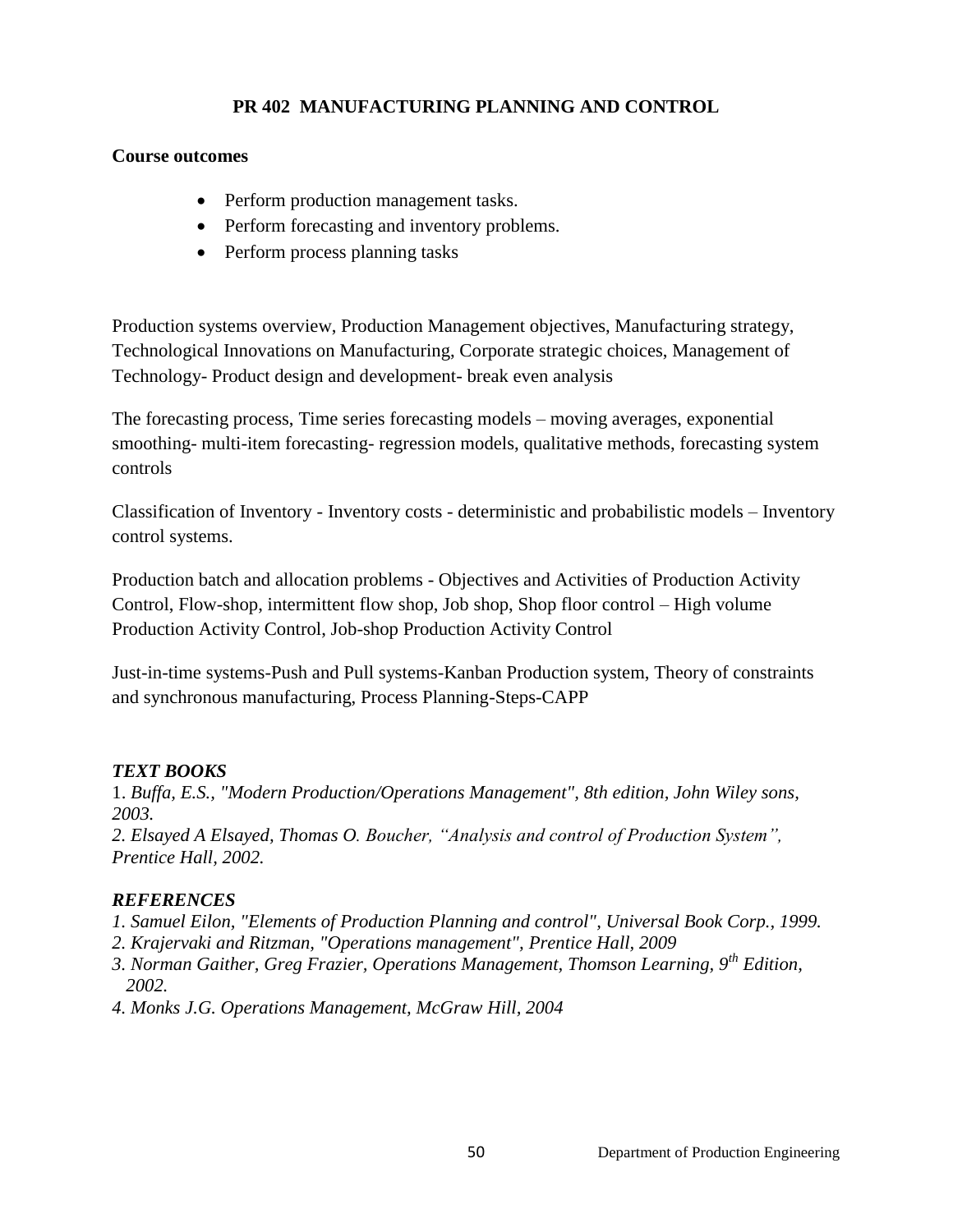# **PR 404 WORK DESIGN AND FACILITIES PLANNING**

#### **Course outcomes**

- Perform ergonomic analysis
- Perform computerized layout planning
- Perform work measurements

Methods study - motion and time study, and productivity - micromotion and macromotion study - Ergonomics.

Work measurement - techniques of work measurement - time study - production study.

Facility layout - steps in facility location study - layout types and analysis.

Layout design process - systematic layout planning - analysis - designing the layout - Assignment model

Computerized layout planning - CRAFT, ALDEP and CORELAP

### *TEXTBOOKS*

*1.Barnes, "Motion and time study", John Wiley, New York, 1990. 2.Apple, J.M. "Plant Layout and Materials Handling", Ronald Press Company,NewYork,1977*

### *REFERENCE*

*1.ILO, "Introduction to workstudy", ILO,Geneva,1974*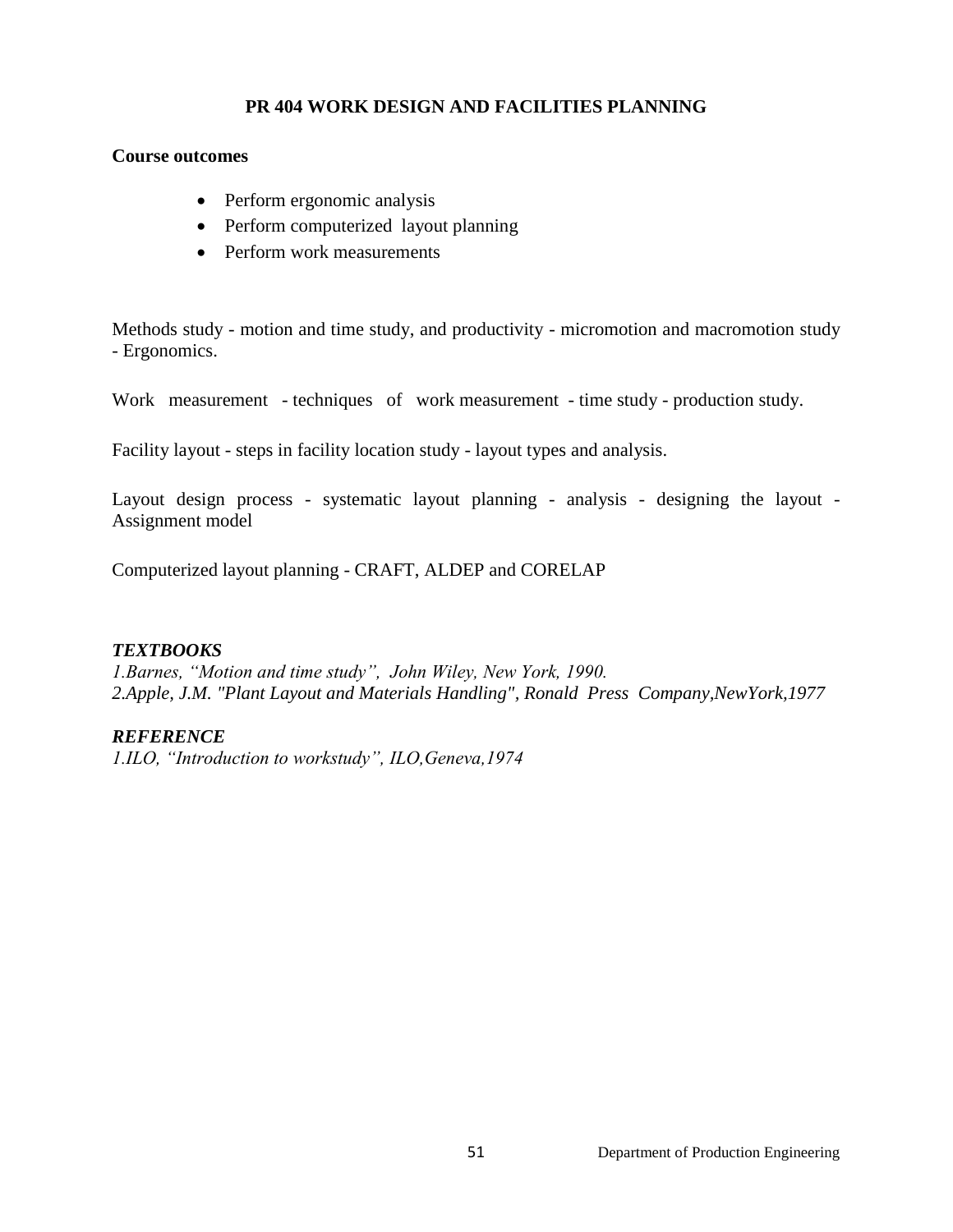# **PR 352 MATERIAL HANDLING AND STORAGE**

#### **Course outcomes**

- Classify various material handling and and storage systems
- Identify various fixed path equipment
- Summarize various packaging techniques

Introduction to material handling- Principle of material handling equipment-layout and aerial handling systems- Types of material handling systems.

Fixed Path Equipment- flexible-path equipment - Conveyers-automated guided vehicles (AGV) - Applications of AGVS

Production line equipments-pick and place robots-transfer devices-feeder lines, robotic devices

Conveyors-storage equipments-Automated ware houses- types of storage systems- small containers - unit load containers - rack and shelving

Automated storage and retrieval systems-methods of protecting materials for packages auxiliary equipments -automated identifications systems

### *TEXTBOOK*

*1.Groover, M.P. "Automation ,Production systems and computer integrated manufacturing" Part V , P HAll Inc.New Delhi, 2007*

### *REFERENCES*

*1. Apple, J.M. "Materials handling systems design", The Ronald Press Co.N.Y. 2001 2. White,J.A. "Production handling". 4th. edition, Parts 4,5- 4,7,5.2 and 5.4 John Wiley and Sons, Newyork,1987*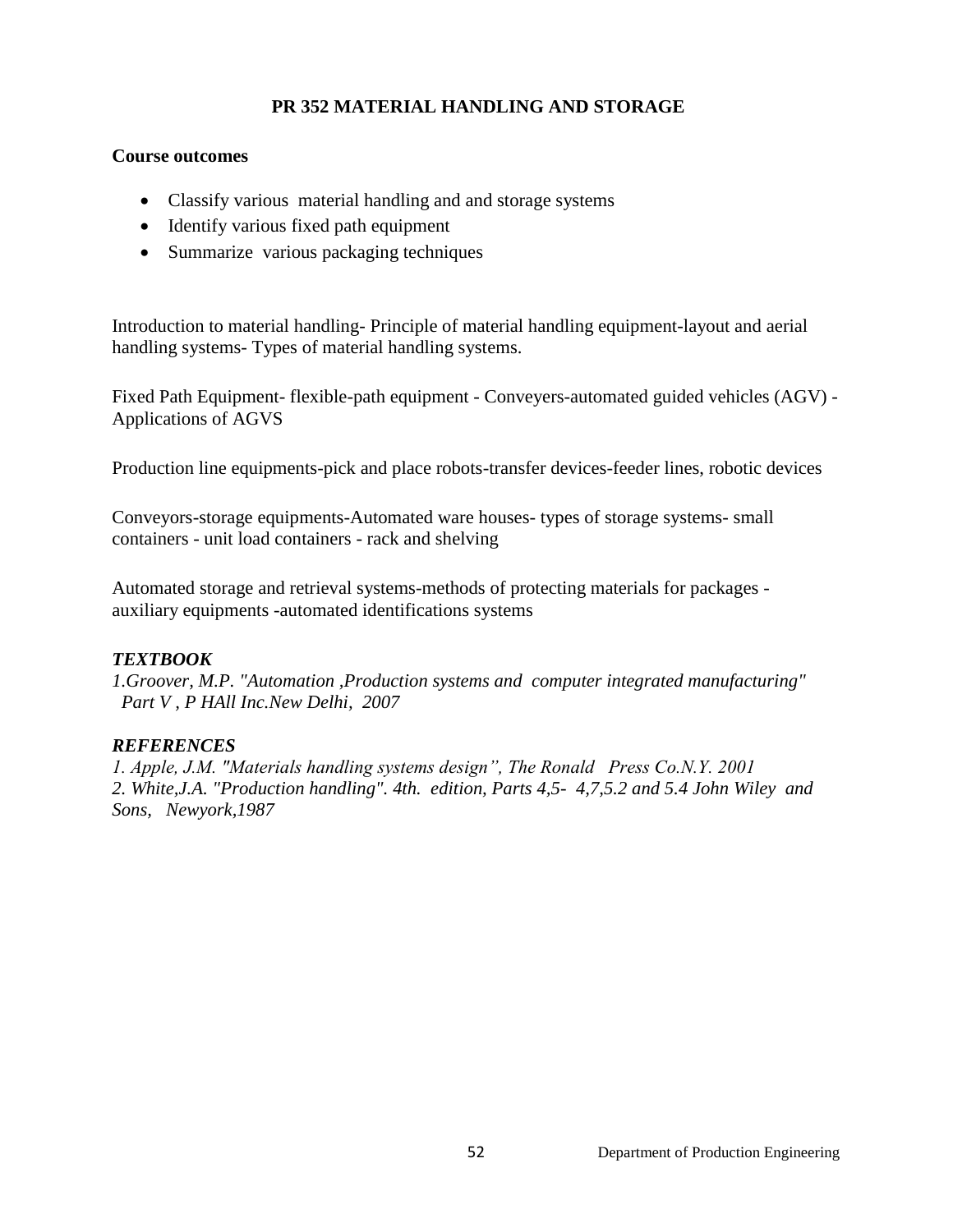#### **PR 354 MEMS AND NANOTECHNOLOGY**

#### **Course outcomes**

- Understand the evolution of micro machining
- Know about nano materials and various nano measurements techniques
- Identify the recent trends in manufacturing micro components and measuring systems to nano scale.

Precision Engineering – Concepts and significance – Micro fabrication – Types - Top down – Bottom up approaches – LIGA process – Lithography steps – X ray Lithography – Masks – Mask materials

Micromachining – Theory of micromachining – Types – Concepts – Tools used in micromachining – Micro EDM – Micro wire cut EDM – Abrasive Jet Micromachining - Ion beam milling

Laser based micromachining – Types of Lasers – Diode, Excimer and Ti: Sapphire lasers – Nanosecond pulse micro fabrications – Shielding gas

Nano-engineering – its concepts – significance and applications – Nano surface generation – Diamond turning – ELID grinding – Electron beam nano fabrication

Nano Metrology – Surface texture measurement – Surface integrity measurement – Talysurf profilometer – Scanning Electron Microscope – Atomic Force Microscope - Commercialization issues of micro-nano technology

### *TEXT BOOK*

*1. M. J. Madou, "Fundamentals of Micro Fabrication", CRC Press, 2nd edition, 2002*

- *1. Mark J, Jackson, "Micro fabrication and Nanomachining", Taylor and Franci Group, 2006.*
- *2. Serope Kalpakjain, "Manufacturing Engineering and Technology", Pearson Education, 4th edition, 2005*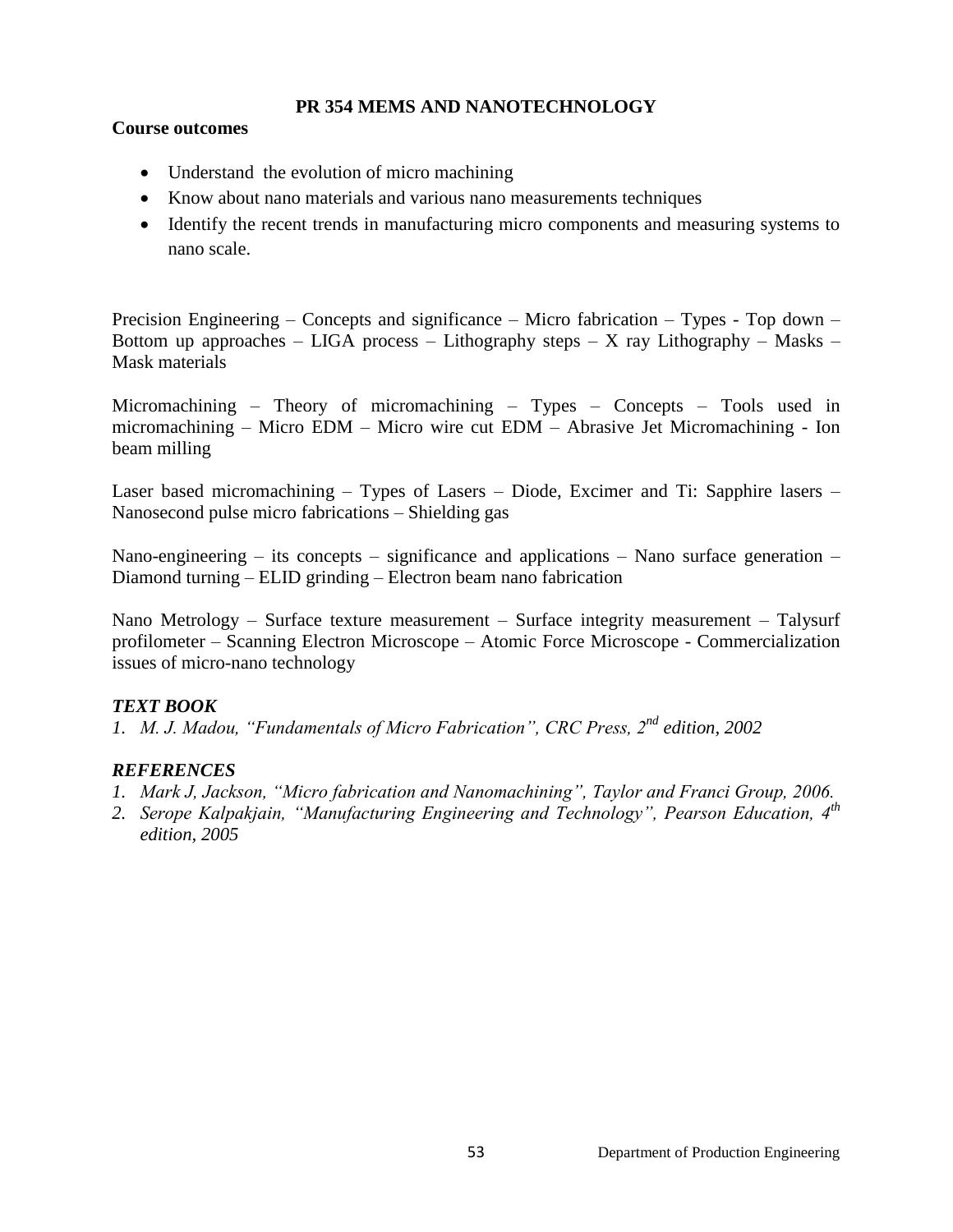#### **PR 356 DESIGN AND ANALYSIS OF EXPERIMENTS**

#### **Course outcomes**

- Create steps, need and terminology for experiments
- Know about factorial experiments and special experimental techniques
- Apply Taguchi techniques for various design problems for various design problems

Introduction- Planning of experiments – Steps – Need - Terminology: Factors, levels, variables, experimental error, replication, Randomization, Blocking, Confounding.

Single Factor Experiments- ANOVA rationale - Sum of squares – Completely randomized design, Randomized block design, effect of coding, Comparison of treatment means – Newman Kuel's test, Duncan's Multiple Range test, Latin Square Design, Graeco-Latin Square Design, Balanced incomplete design.

Factorial Experiments-Main and interaction effects –Two and three Factor full factorial Designs, 2<sup>k</sup> deigns with Two and Three factors-Unreplicated design-Yate's Algorithm

Special Experimental Designs: Blocking in factorial design, Confounding of  $2<sup>k</sup>$  design, nested design-Response Surface Methods.

Taguchi Techniques- Fundamentals of Taguchi methods, Quality Loss function, orthogonal designs, application to Process and Parameter design.

#### *TEXT BOOK*

*1.* Montgomery, D.C. "Design and Analysis of Experiments", John Wiley and Sons, 5<sup>th</sup> Edition,2002.

- *1.* Hicks, C.R. "Fundamental concepts in the Design of Experiments", Holt, Rinehort and Winston, 2000.
- 2. Bagchi, T.P. "Taguchi Methods explained", PHI, 2002.
- 3. Ross, P.J. ―Taguchi Techniques for quality Engineering‖, Prentice Hall, 2000*.*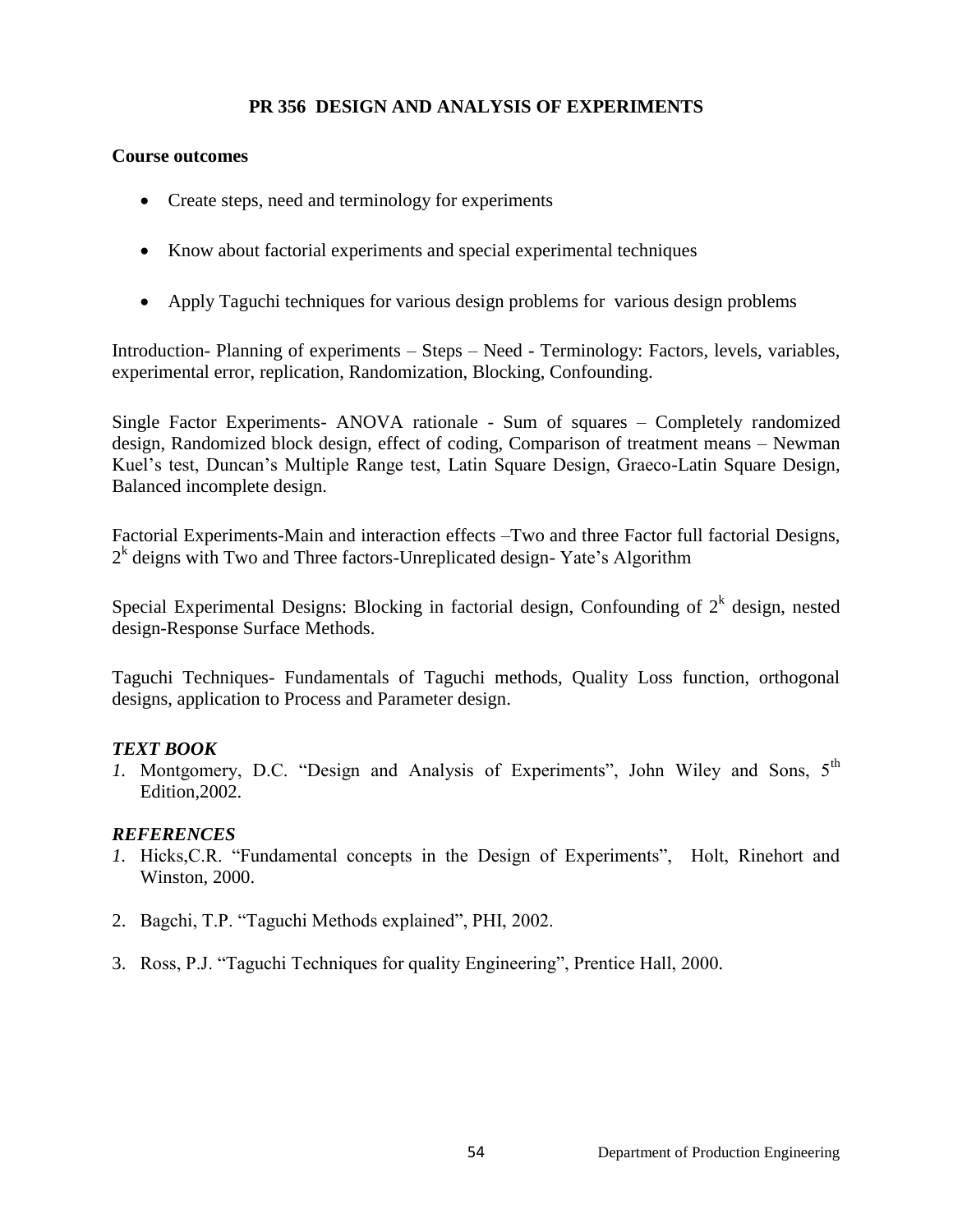#### **PR 358 SUSTAINABLE MANUFACTURING**

#### **Course outcomes**

- Summarize the tools and techniques in sustainable manufacturing
- Recognizing various EIA methods
- Design Eco friendly products

Sustainable Manufacturing - Concept of Triple bottom line, Environmental, Economic and Social Dimensions of Sustainability, Sustainable Product Development – Various Phases.

Tools and Techniques – Environmental Conscious Quality Function Deployment, Life cycle assessment, Design for Environment, R3 and R6 cycles, Design for Disassembly.

EIA Methods –CML, EI 95 and 99, ISO 14001 EMS and PAS 2050 standards, Environmental Impact parameters.

Design for recycling – Eco friendly product design methods – Methods to infuse sustainability in early product design phases.

Sustainability Assessment – Concept Models and Various Approaches, Product Sustainability and Risk/Benefit assessment– Corporate Social Responsibility.

#### **Textbooks**

- a. G. Atkinson, S. Dietz, E. Neumayer, "Handbook of Sustainable Manufacturing". Edward Elgar Publishing Limited, 2007.
- b. D. Rodick, Industrial Development for the 21st Century: Sustainable Development Perspectives, UN New York, 2007.

#### **References**

- c. P. Lawn, Sustainable Development Indicators in Ecological Economics, Edward Elgar Publishing Limited.
- d. S. Asefa, The Economics of Sustainable Development, W.E. Upjohn Institute for Employment Research, 2005.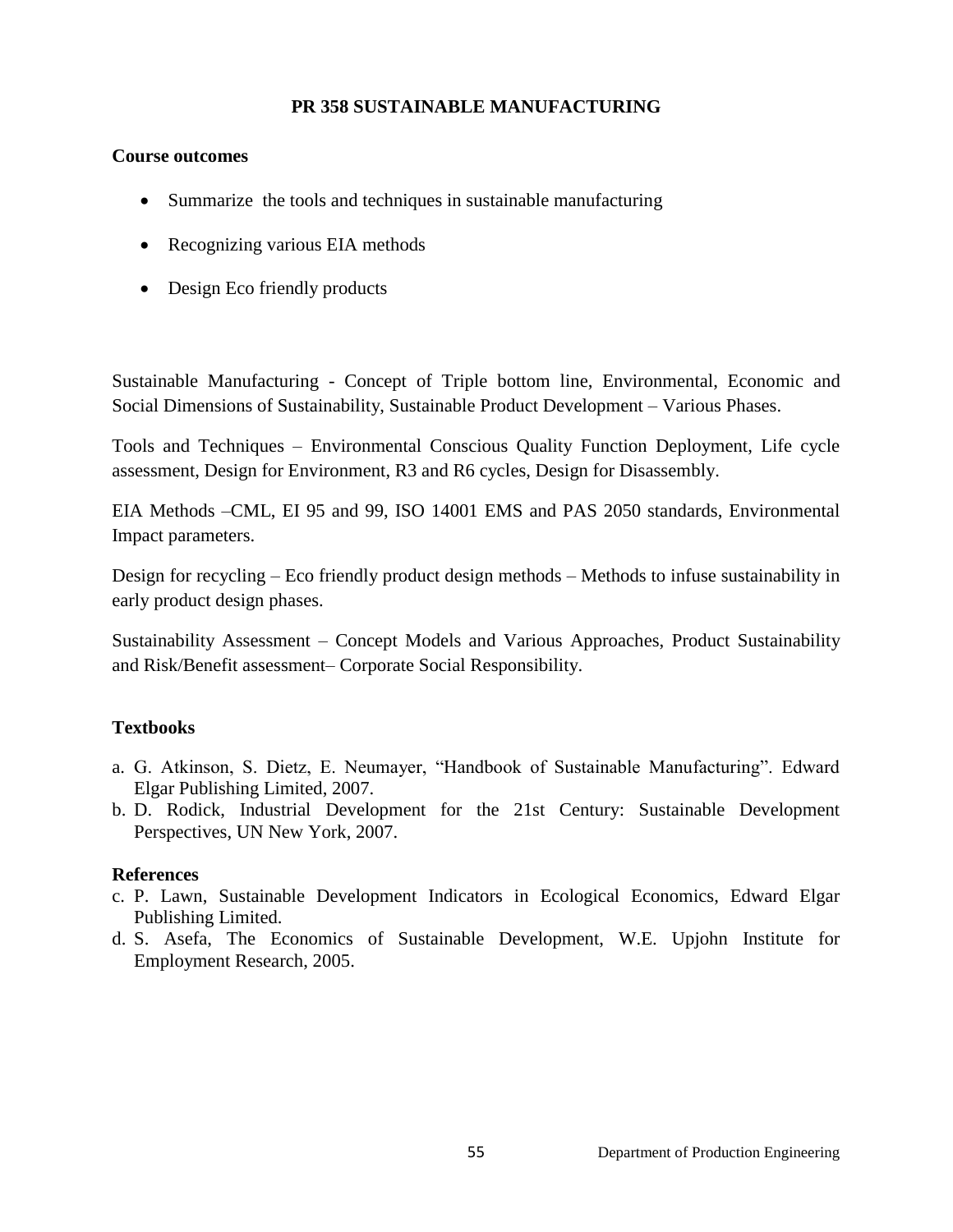#### **PR 451 FINITE ELEMENT METHODS**

#### **Course outcomes**

- Obtain expertise in formulating finite element models for structurals thermal and vibrational problems.
- Obtain ability to solve FE models using numerical solutions.

Introduction**-**Different approaches in Finite Element Method - Steps involved in FEM--Types Of Elements Used

Interpolation Polynomials - Linear elements Shape function - Finite Element Formulation Of Field Problems

Classification of partial differential equations - Finite Element Formulation Of Solid Mechanics Problems

Axial force member - element matrices for axial force members - Truss element analysis of pinned truss - Two dimensional elasticity problems- Numerical Methods In FEM

Evaluation of shape functions - Solution of finite element equations - Cholesky decomposition, Skyline storage - Computer implementation.

### *TEXTBOOK*

*1. Larry J Segerlind ," Applied Finite Element Analysis", John Wiley, 1984*

- *1. K.J.Bathe, "Finite Element Procedures", Prentice Hall, 1994.*
- *2. Huebner and E.A.Thornton, "The Finite Element Method for Engineers", John Wiley,2008*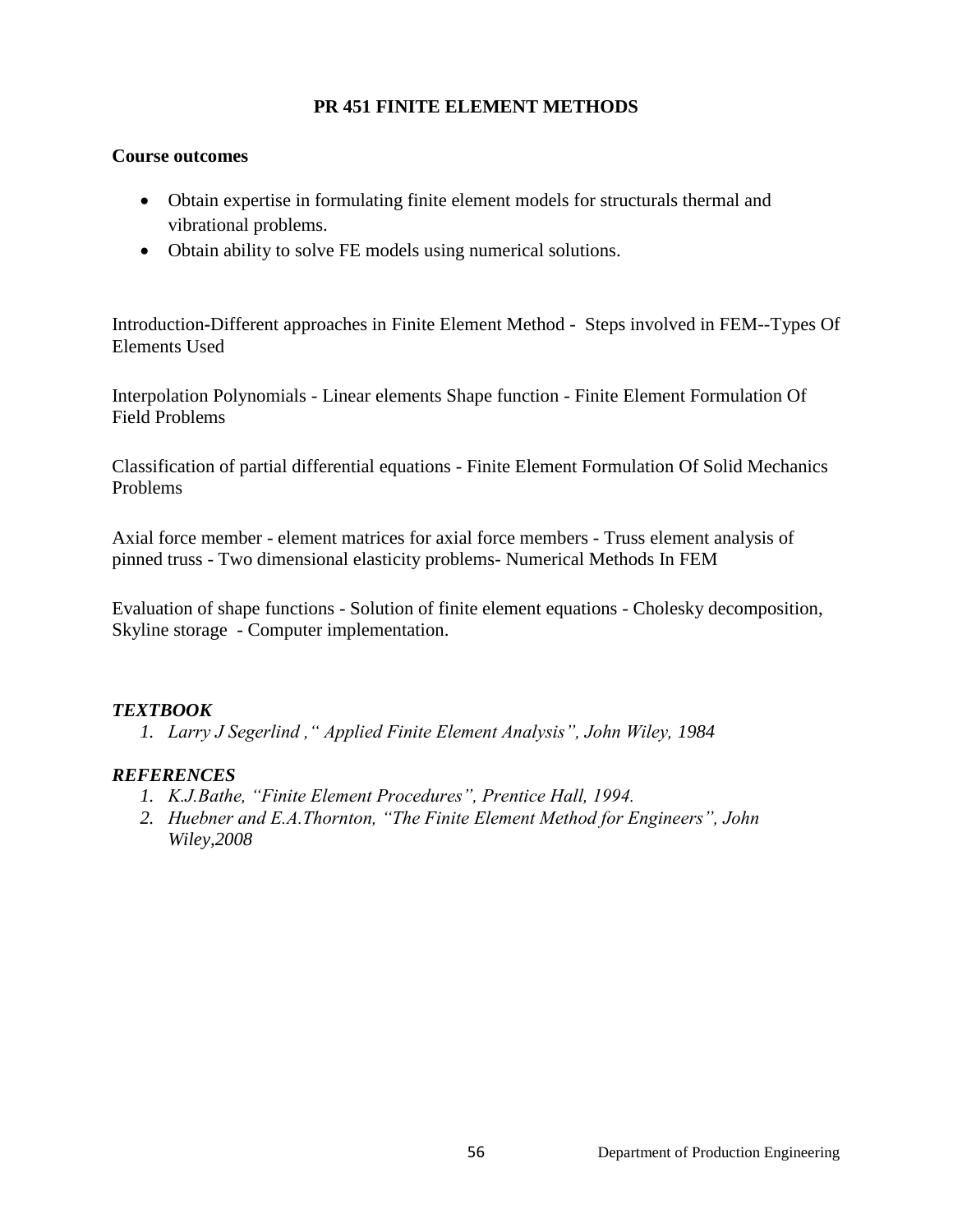# **PR 453 RAPID PROTOTYPING, TOOLING AND MANUFACTURE Course outcomes**

- Understand the principle, parameters and applications of R P processes
- Recognize various types of rapid tooling
- Identify different allied processes

Introduction- Need for the compression in product development, History of RP systems, Survey of applications, Growth of RP industry, Classification of RP systems.

Principle, process parameters, process details and applications of various RP processes - Stereo lithography systems, Selective Laser Sintering, Fused Deposition Modeling, Laminated Object Manufacturing, Solid Ground Curing, Laser Engineered Net Shaping, 3D Printing.

Rapid Tooling: Indirect rapid tooling - silicone rubber tooling, aluminum filled epoxy tooling, spray metal tooling, Direct rapid tooling - direct AIM, copper polyamide, sand casting tooling, laminate tooling, soft tooling Vs hard tooling.

Rapid Manufacturing Process Optimization- Factors influencing accuracy, data preparation errors, part building errors, errors in finishing, influence of part build orientation.

Allied Processes: Vacuum casting, surface digitizing, surface generation from point cloud, surface modification, data transfer to solid models.

### *TEXTBOOK:*

- 1. Pham D T and Dimov S S, "Rapid Manufacturing", Verlag, 2001.
- 2. Paul F Jacobs, "Stereo lithography and other RP&M Technologies", SME, 1996.

#### *REFERENCES:*

1. Terry Wohlers, "Wohlers Report 2001", Wohlers Associates, 2008.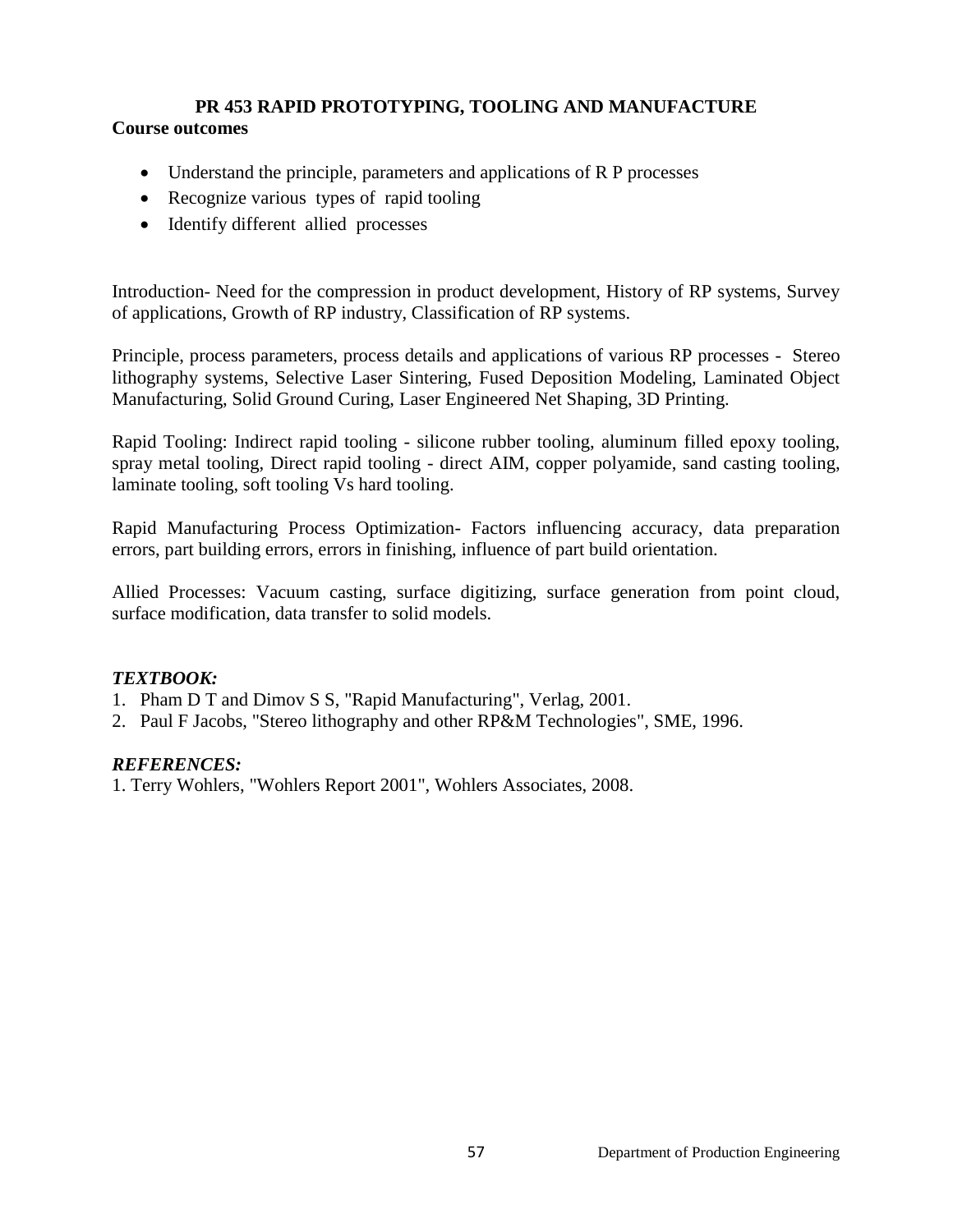# **PR 455 MACHINE TOOL TECHNOLOGY**

#### **Course outcomes**

- Classify different types of machine tools
- Analyse vibration of machine structures
- Design lathe beds, drill columns

Classification of machine tools - features construction and operation of basic machine tools different types and mechanics of transmission of machine tool motion - kinematic structure of machine tools

Mechanical drives for rotational movement - stepped and step less O/P -mechanical drives for reciprocation

Strength and rigidity of machine tool structures - design of lathe beds - design of drill columns analysis of spindle bearings hydrodynamic bearings - stack slip motion - hydrostatic bearings-

Vibration of machine - sources of vibration

Semi automation - automatic machines with mechanic controls.

### *TEXTBOOK*

*1. Sen, G.C. and Bhattacharya, A., "Principles of machine tools", New Central Book Agency, Calcutta, 2006.*

- *1. Chernov N Machine Tools, Mir publishers Moscow, 1984.*
- *2. Mehta, N.K., "Machine tool design", Tata McGraw Hill Co., N.Delhi , 2008.*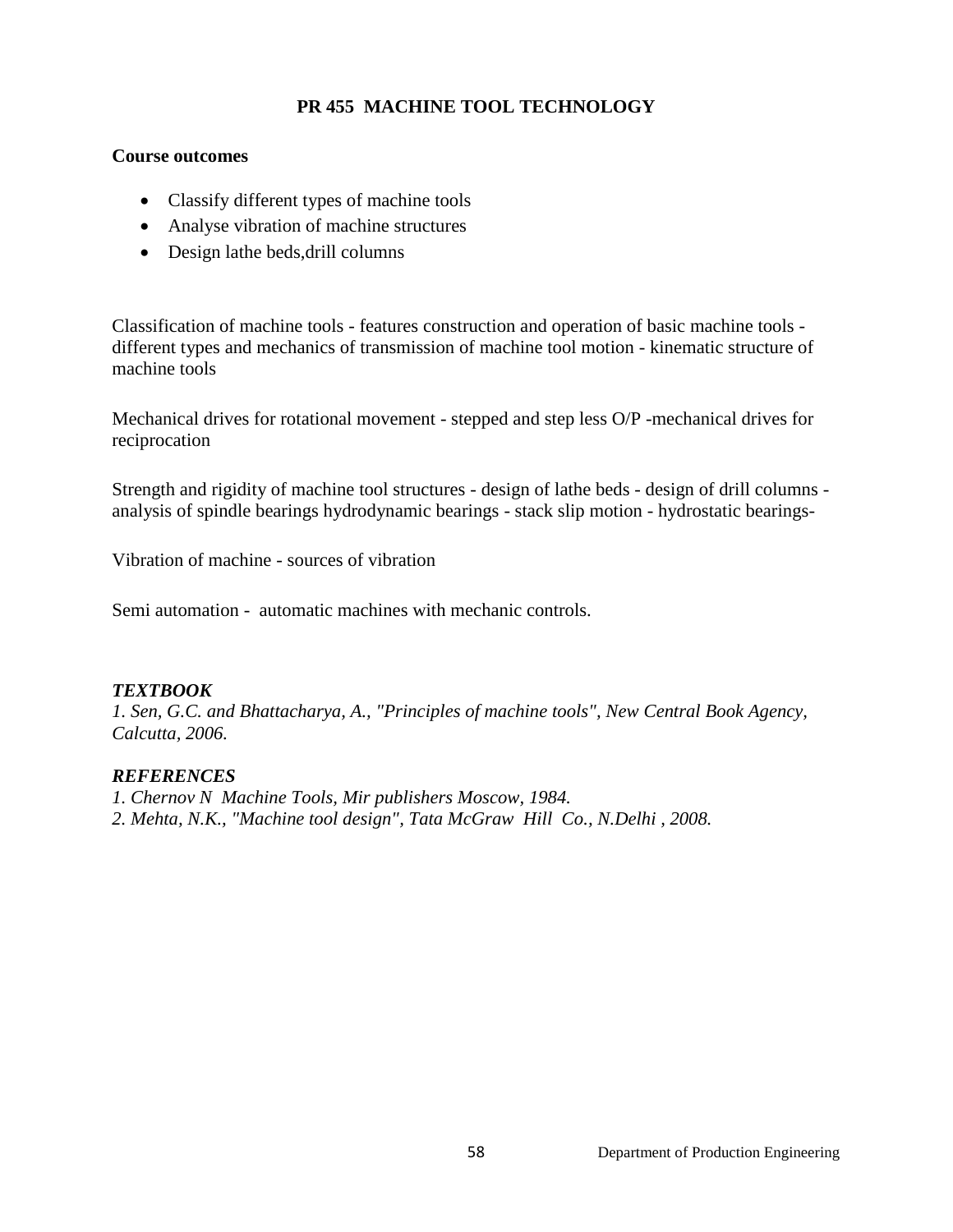## **PR 457 AGILE MANUFACTURING**

#### **Course outcomes**

- Know about modern trend of manufacturing
- Customization of product for the manufacturing
- Implementation of new technology

Types of Production- The Agile Production Paradigm- History of Agile Manufacturing- Agile Manufacturing Vs Mass Manufacturing, Agile Manufacturing Vs Mass Customization- Agile Manufacturing Research Centers.

Agile Practices- Agile practice for product development - Manufacturing agile practices understanding the value of investing in people, Concept models of Agile Manufacturing-Infusing managerial principles for enabling agility.

Implementing technology to enhance agility- Implementing new technology – reasons – guidelines preparation for technology implementation - A checklist, technology applications that enhance agility - agile technology make-or-buy decisions.

Performance Measurement and Costing: Measurement of agility – methods – Scoring and Fuzzy approaches – Costing for Agile Manufacturing practices – Activity Based Costing.

Creating the learning factory: Imperative for success, factory becoming a learning factory, building a road map for becoming a learning factory - core capabilities, guiding vision, leadership that fits, ownership and commitment, pushing the envelope, prototypes, integration, learning challenges for learning manufacturing business.

### *TEXTBOOK*

- *1. Gunasekaran A, "Agile Manufacturing, 21st Strategy Competitiveness Strategy", Elsevier Publications, 2001.*
- *2. Montgomery J C and Levine L O, "The Transition to Agile Manufacturing – Staying Flexible for Competitive Advantage", ASQC Quality Press, Wisconsin, 1995.*

- *3. Goldman S L, Nagal R N and Preiss K, "Agile Competitors and Virtual Organizations", Van Nostrand Reinhold, 1995.*
- *4. Brian H Maskell, "Software and the Agile Manufacturer, Computer Systems and World Class Manufacturing, Productivity Press, 1993*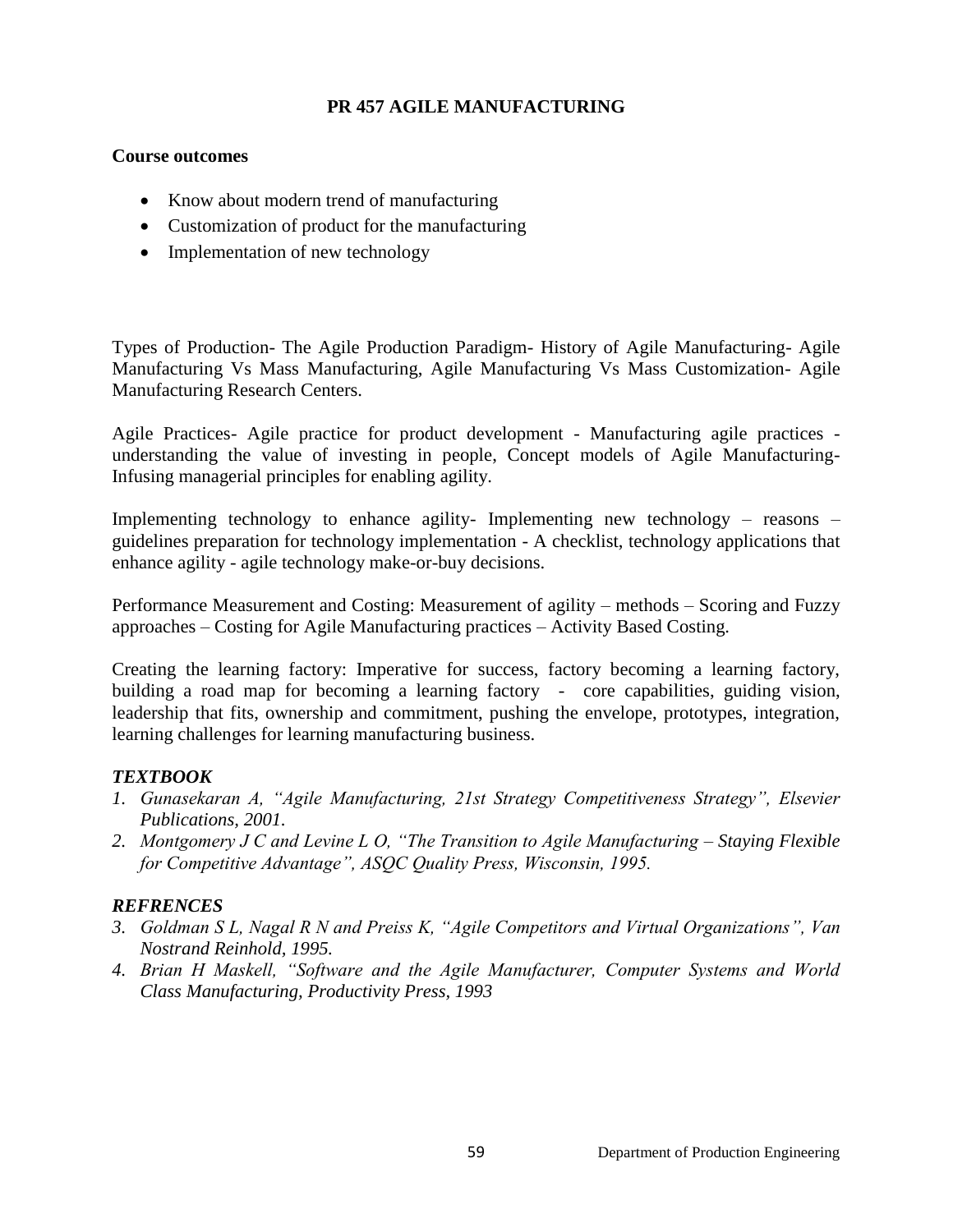#### **PR 459 OPERATIONS MANAGEMENT**

#### **Course outcomes**

- Perform production management tasks.
- Describe the various components and functions of production planning and control such as capacity planning, aggregate planning, process planning, production scheduling, line balancing.
- know the recent trends like manufacturing requirement Planning (MRP II) and Master production schedule(MPS)

Overview of Production System, Objectives of Operation Management, Scope of Operations Management, Operations Management Frame work, Relationship of operations with other Functional areas, Manufacturing Vs Service sector, Operations Decision making, Production Design Process and Process choices

Measures of capacity, Factors affecting capacity, Capacity planning, Systematic approach to capacity planning, Long-term and short-term capacity decisions, Tools for capacity planning, Capacity Requirement planning- Business process outsourcing

Aggregate Planning strategies and methods-Pure and mixed strategies-Transportation method-LPP method

Master Production Schedule, MRP-Lot sizing methods - Wagner and whitens algorithm, MRP II, CRP

Assembly Line Balancing – algorithms, Group technology – Production Flow analysis – Rank order clustering, Business Process Reengineering-JIT

### *TEXTBOOKS*

*1.Analysis and control of Production System by Elsayed A Elsayed, Thomas O. Boucher, Prentice Hall publications, 1993 2.Buffa, E.S., "Modern Production/Operations Management", 7th edition, John Wiley sons,2007.*

### *REFERENCES*

*1.Krajervaki and Ritzman, "Operations management", Addison Wesley Pub. Co, 2007 2.Norman Gaither, Greg Frazier, Operations Management, Thomson Learning, 9th Edition,2002. 3.Monks J.G. Operations Management, McGraw Hill, 2004*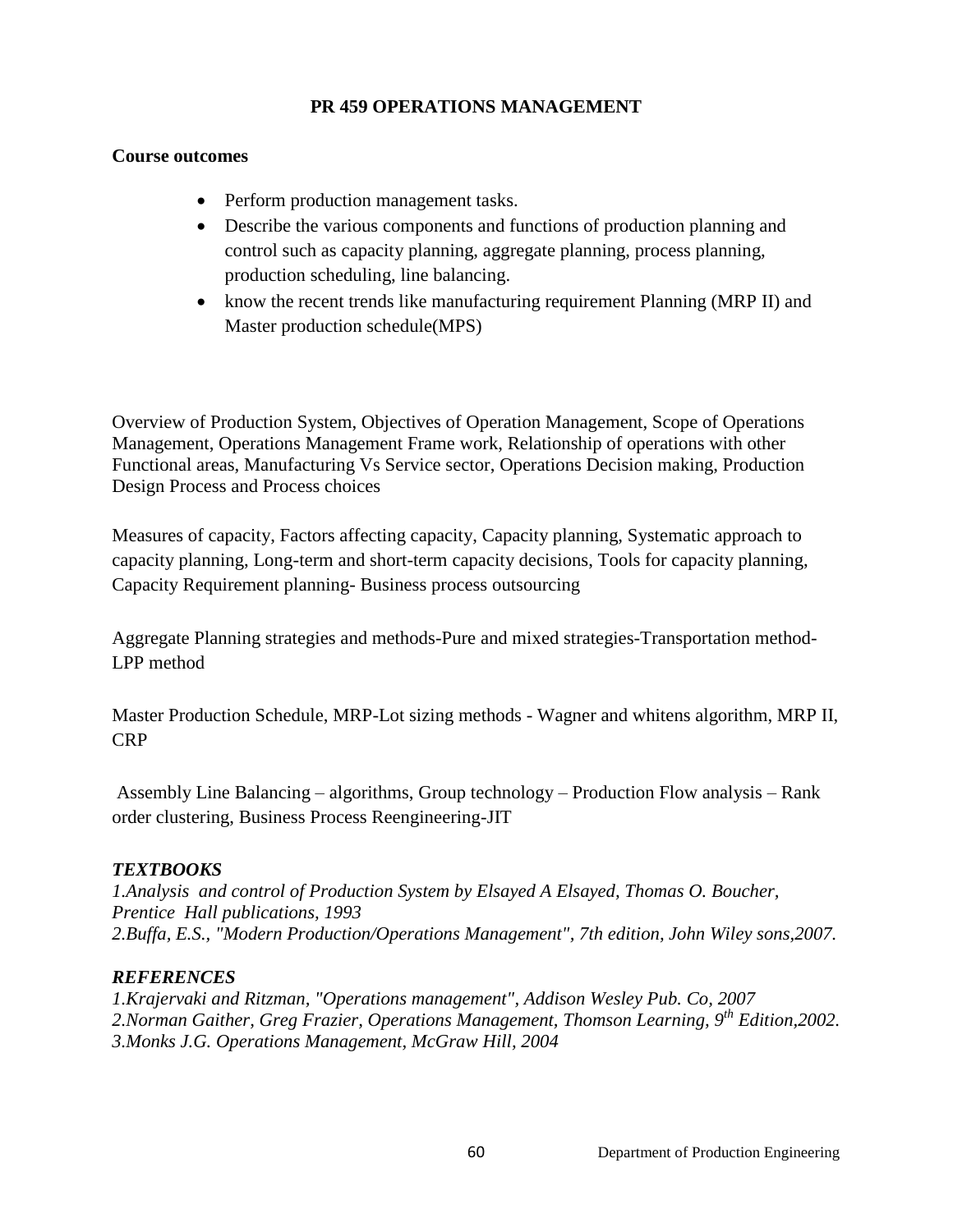### **PR 461 SUPPLY CHAIN MANAGEMENT**

#### **Course outcomes**

- Define structure of supply chain
- Design supply chain configuration
- Analyze the role of Transportation in SCM

Evolution of supply chain-essentials of SCM-structure of supply chain, examples-process viewsdecision phases, issues - aligning supply chain with business strategy –supply chain decision variables, performance measures- new challenges - reverse logistics.

Supply chain configuration design - factors involved - sourcing, models for strategic alliances – supplier selection, outsourcing and procurement process – facility location and capacity allocation - modeling approaches LP, MILP - network design in uncertain environment – evaluation using simulation models.

Demand forecasting-collaborative forecasting models-bullwhip effect-information sharing aggregate planning in supply chain- strategies-multi echelon inventory planning-modelsdiscounting- risk pooling- centralized versus decentralized systems.

Roles of transportation- tradeoffs in transportation design-modes of transportation and their design - vehicle routing and scheduling - models - packaging-pricing and revenue management.

Role of IT in supply chain -IT infrastructure-CRM-SRM-e-business-RFID-supply chain collaboration-Decision Support System (DSS) for supply chain- selection of DSS for supply chain.

### *TEXTBOOKS*

*1.Supply Chain Management: Strategy, Planning and Operations-Sunil Chopra, Peter Meindl, Prentice Hall India , 3rd ed., 2007.*

- *1.Designing and Managing the Supply Chain: Concepts, Strategies, and Cases-David Simchi-Levi, Philip Kaminsky, Edith Simchi-Levi, Tata McGraw Hill, 3rd ed, 2007.*
- *2.Modeling the supply chain, J. Shapiro, Thomson, 2nd ed., 2002*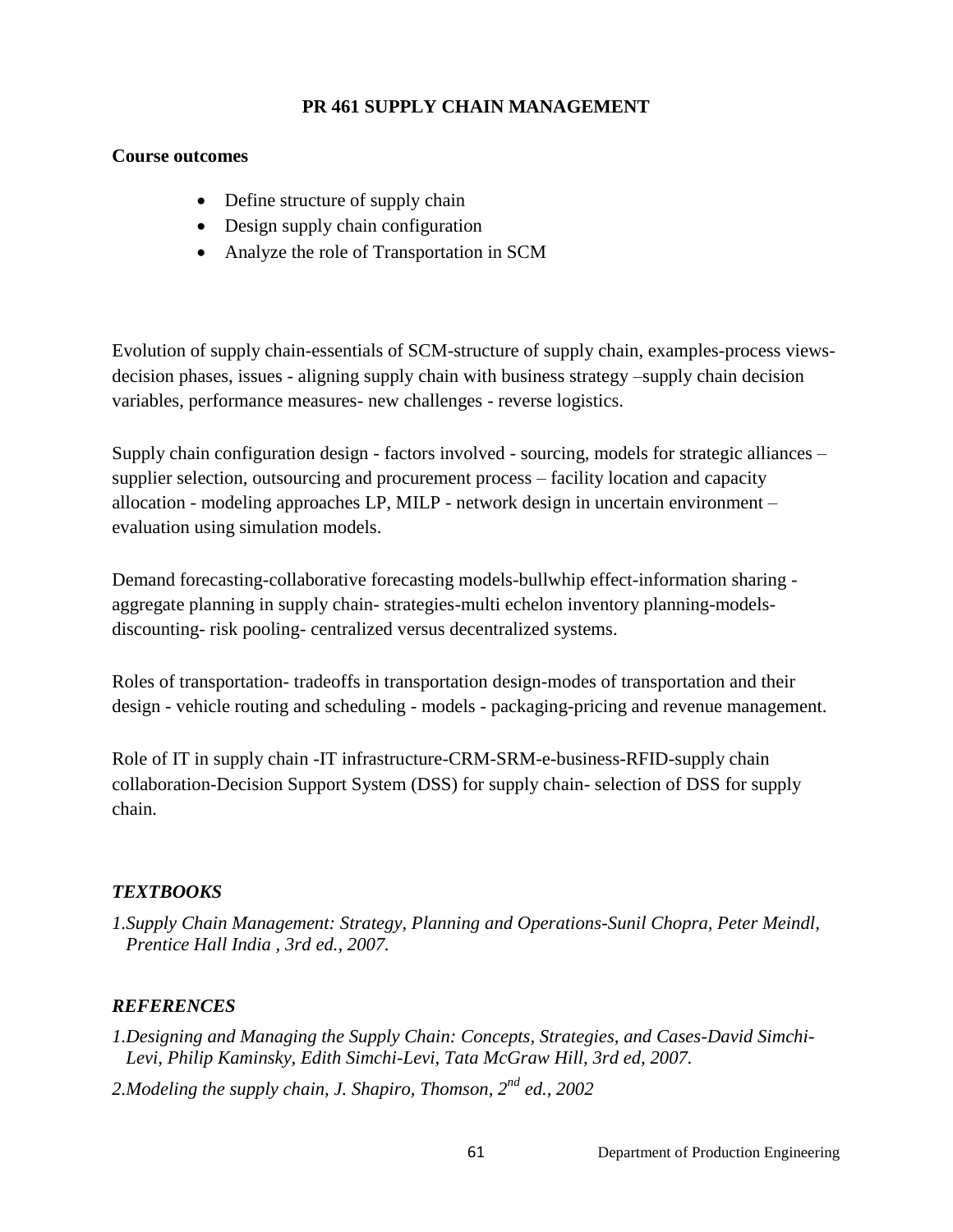#### **ME 471 AUTOMOBILE ENGINEERING**

#### **Course outcomes**

- Classification of vehicles- petrol and diesel engines and their working principle
- Describe various component of automobile like clutch, brakes wheels and suspension system
- Know the basic concepts of mechanisms and machinery

Engine And Fuel System**-**Introduction : General classification of vehicles- major parts-Petrol and Diesel Engines - their working- Cooling, lubrication and electrical system-Types of cooling - Transmission Systems

Need for clutch - Type of clutches - Mechanical details

Brakes, Wheels And Suspension System-Principle of braking, Mechanical brake system, Hydraulic and pneumatic brakes - drum and disc brakes - power assisted brakes. Wheels - tyres wheel alignment, tyre specification - tyre wear and maintenance

Suspension system : Purpose and characteristics- rigid axle suspension system, and torsion bar – Steering**-**Principle of Steering , Ackerman principle of correct steering , center point steering , steering geometry

Maintenance, Servicing and tuning up on engine, Faultfinding and remedy.

### *TEXTBOOK*

*1.Narang, G.B.S., "Automobile Engineering", Khanna Publishers, 1991.*

### *REFERENCES*

*1.Joseph Heitner., "Automotive Mechanics", 2nd Edition, East West press. 2004. 2.Kirpal Singh, "Automobile Engineering", Vol I and Vol II, Standard Publishers,Delhi, 1998.*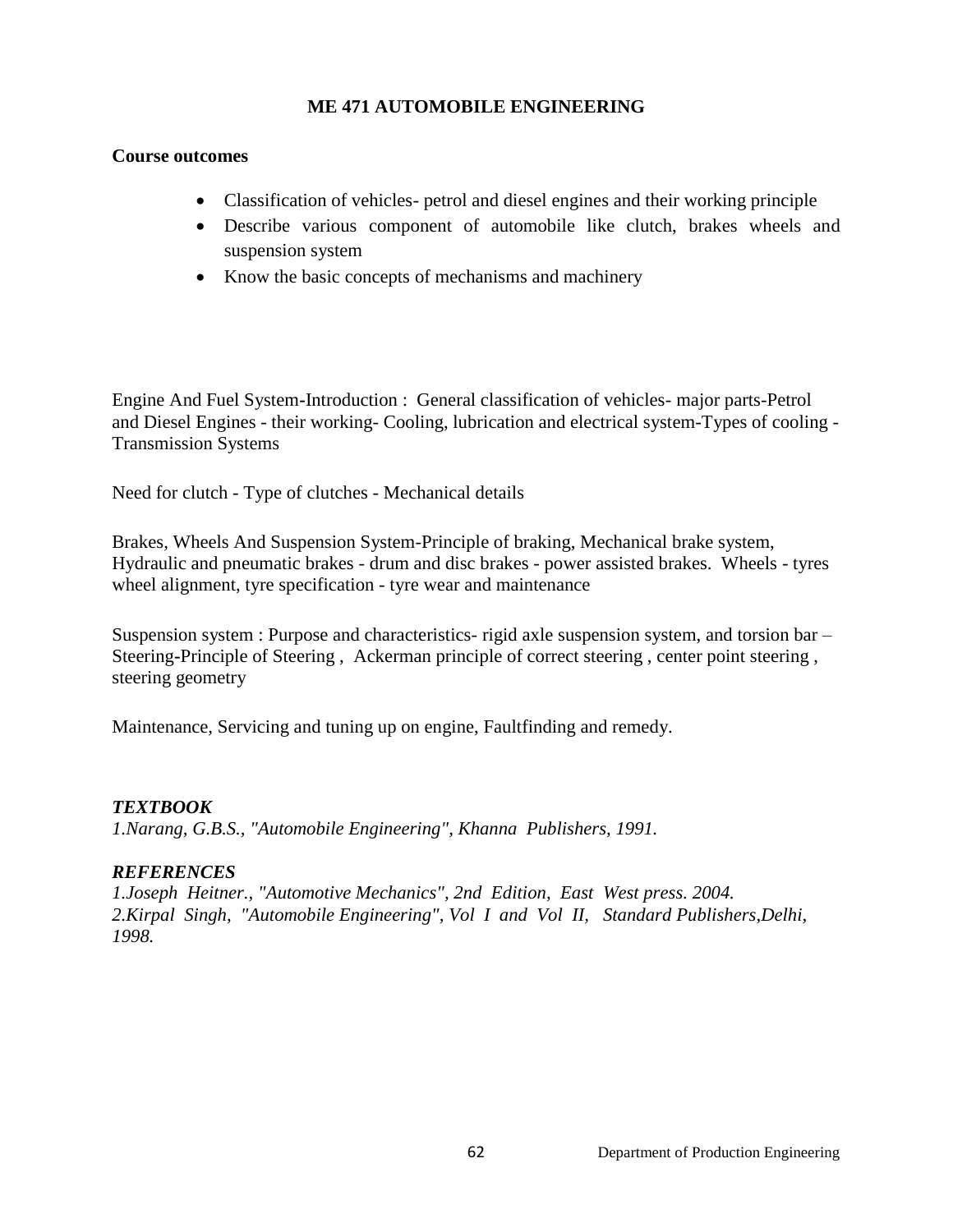## **PR 450 INDUSTRIAL ROBOTICS**

### **Course outcomes**

- Explain the basic concepts, parts of robots and types of robots
- Identify the various drive systems for robot, sensors and their applications in robots, programming of robots
- Discuss about the various applications of robots, justification, implementation and safety of robot

Fundamentals of Robotics: Definition - robot classification - robot arm geometry - power sources, application areas - control techniques - path control - robot controller operation - open loop and closed loop systems.

End of arm tooling and sensors: characteristics - classification - special purpose tools - Typical designs, compliance in Wrists. End Effectors: types, mechanical and other types of griper - types of sensors and applications.

Robot Programming And Languages: Language classification - program commands, arm motion, task point diagram - on line/off line programming, sample programs, program analysis - AI and experts systems.

Robot Applications: Robot applications in manufacturing - material transfer and machine loading / unloading - Processing operations like welding and painting - Assembly operations - Inspection Automation. Robot cell layouts - multiple robots and machine interference.

Recent developments: Recent developments in advanced Robotics –Modular concept - Special applications of robotics - micro robotics, Bio robotics - technologies and applications.

### **TEXTBOOKS**

*1. Keramas,J.G. " Robot Technology Fundamentals", Delmer Publisher, 2002 2. Jain, K.C, and Aggarwal, L.N., "Robotics Principles and Practice", Khanna Publishers, 2001*

- *1. Groover, M.P., "Industrial Robotics", McGraw Hill International Editions, 1986.*
- *2. Deb, S.R., "Robotics Technology and Flexible automation", Tata McGraw Hill Pub., New Delhi, 1994.*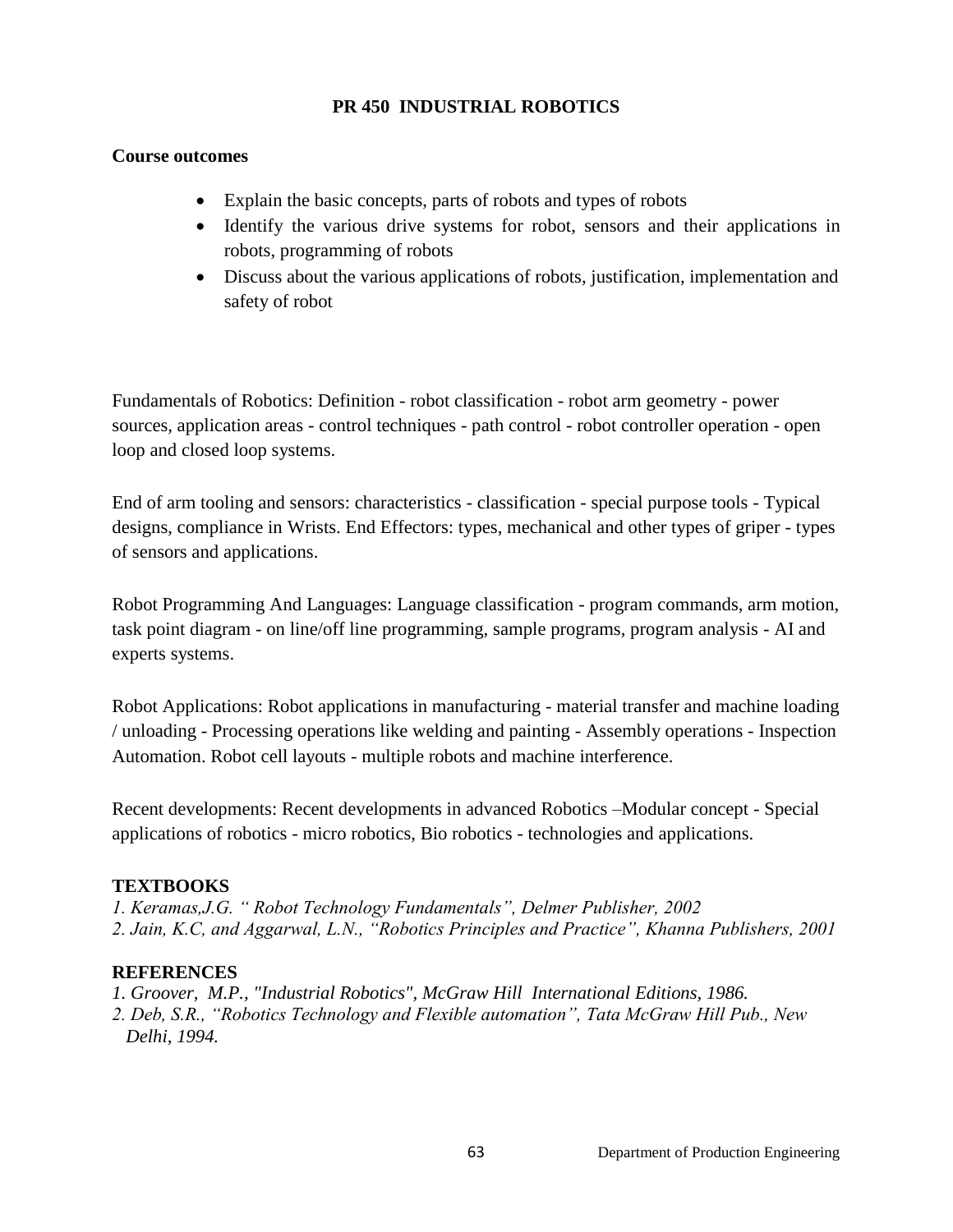# **PR 452 MANUFACTURING OF COMPOSITE MATERIALS**

#### **Course outcomes**

- Define fundamentals of composite material strength and its mechanical behavior
- Classification of composites –matrix composites, metal matrix composites, Ceramic matrix composites reinforcement – particle reinforced composites, fiber reinforced composites
- Analysis of fiber reinforced Laminate design for different combinations of plies with different orientations of the fiber.

FRP composites – Fiber types, fiber forms and properties, matrices type and properties, lamina, laminate, orthotrophy, anisotrophy, composites

Macro and micro-mechanical analysis and properties, Failure theories – Tsai – Hill, Tsai-Wu

Primary and secondary manufacturing of composites – Lay-up, Autoclave Molding filament Winding, Pultrusion, Compression Molding, RTM, RIM, SRIM, machining, drilling and routing

Metal matrix composites – Manufacturing route Design, Structural and testing, application

Ceramic matrix composites – Manufacturing routes and application

### *TEXTBOOKS*

- *1. .Mein Schwartz., "Composite Materials Handbook", McGraw Hill, 1992*
- *2. 2.Autar K.Kaw, "Mechanics of Composite Materials", CRC Press, 2005.*

- *1. "ASM Hand book on Composites", Volume 21, 2001*
- *2. Vanviack L.H, "Physical Ceramics for Engineers", Addison Wesley Publication, 1964.*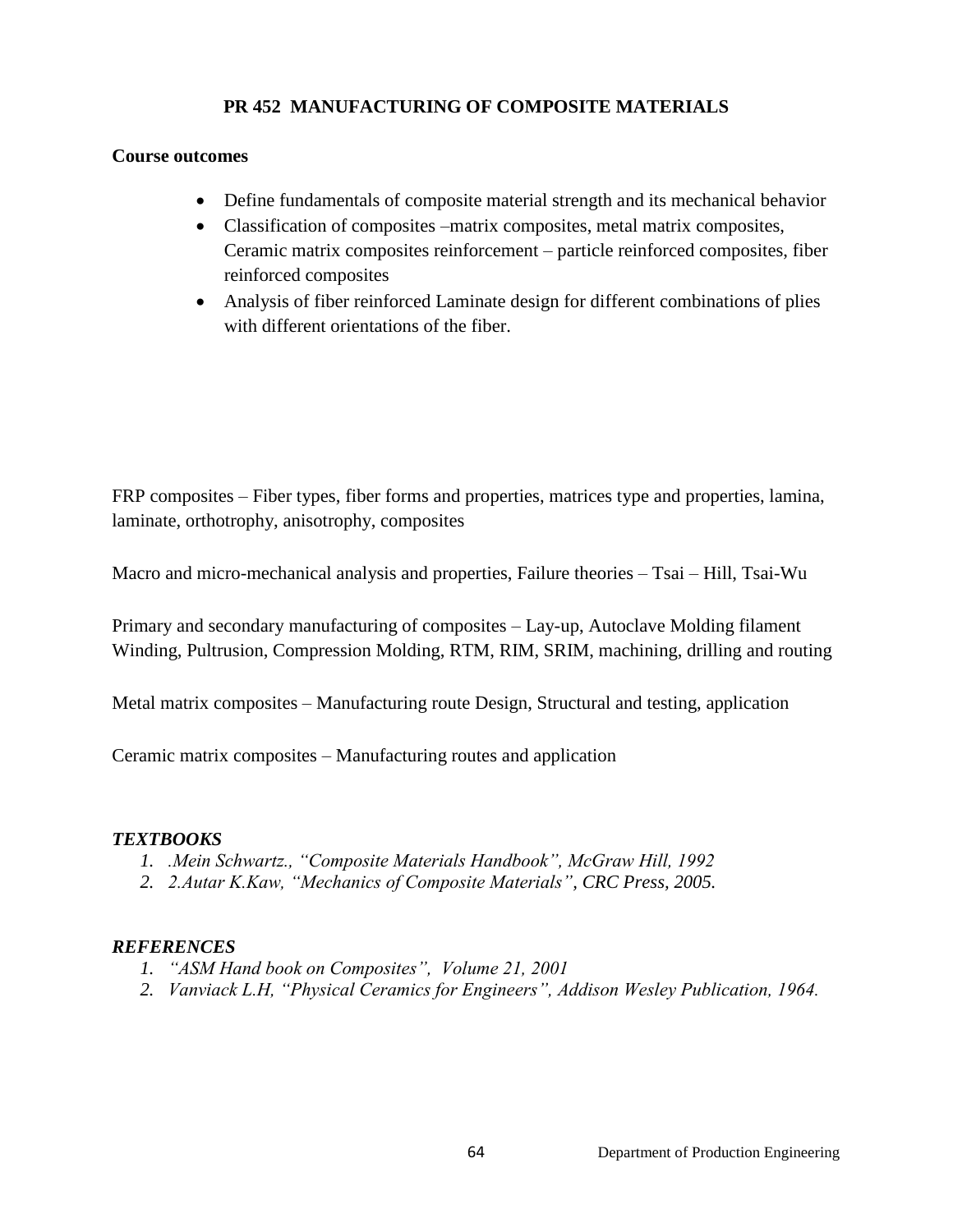#### **PR 454 PROJECT MANAGEMENT**

#### **Course outcomes**

- Understand the Method for Project Identification & appriasial
- Develop & Analyze quantitative models for Project selection  $\&$  Scheduling.

Analysis of fiber reinforced Laminate design for different combinations of plies with different

Introduction **-** Project Management: An Overview – Types, Characteristics of Projects – Project life cycle. Identification of investmen t opportunities - Screening and Selection, Project Appraisal

Market and demand analysis- market survey-demand forecasting methods-Technical analysis – manufacturing process, materials-product mix, plant location-project charts and layouts.

Financial analysis – cash flows for project appraisal- Investment evaluation using capital budgeting techniques - net present value, profitability index internal rate of return, pay back period, accounting rate of return

Mathematical Techniques for project evaluation – Linear programming, goal programming, Network technique for Project Management – CPM, PERT, Multiple projects and constraints, scheduling.

Organization systems for project implementation- Work Breakdown-coordination and control-Project Management Soft wares

### *TEXTBOOK*

*1.Prasanna Chandra, "Projects – Planning, Analysis, Financing, Implementation and Review", Tata McGraw Hill,4th Ed, 1997*

#### *REFERENCES:*

*1.Mike Field and Laurie Keller, "Project Management", Thompson Business press, 2002 2.Gido and Clements, "Successful project management", 2nd edition; Thompson south-western, 2003* 

- *3.John M Nicholas, "Project Management for business and technology", 2nd edition, Pearson Education Asia, 2001*
- *4.Bhavesh M Patel, "Project Management – Strategic Financial planning, Evaluation and control", Vikas publishing house, 2000*

*5.S.Choudry "Project Management", ", Tata McGraw Hill,27th edition, 2006*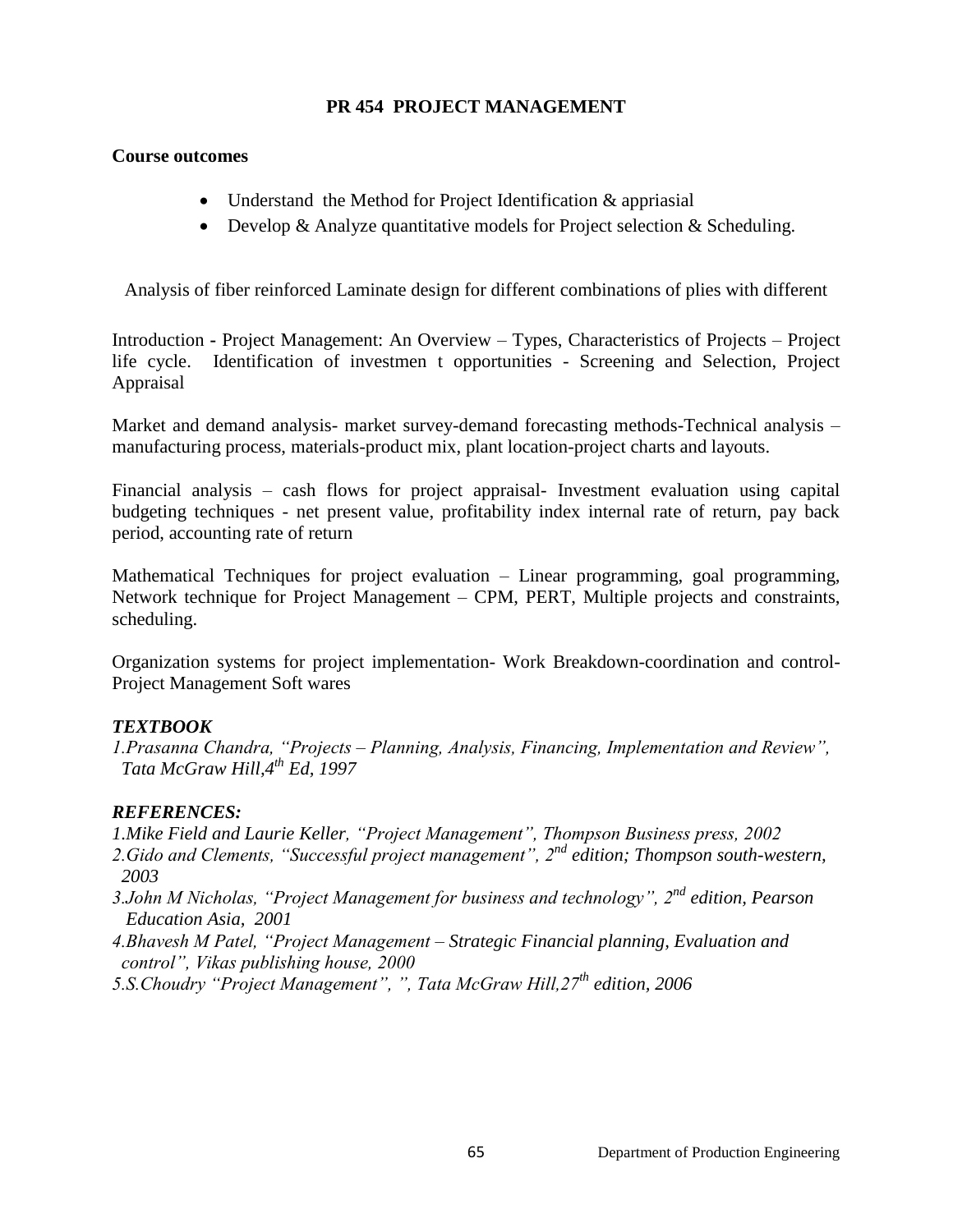#### **PR 456 VALUE ENGINEERING**

#### **Course outcomes**

- Define the concept and approaches of value analysis and engineering
- Justify the value of money and value of product
- Implementation of Value Engineering in any type of organization

An Overview Of Value Engineering**-**Concepts and approaches of value analysis and engineering - importance of value, Function - identity, clarify – analysis

Evaluation of VE-Evaluation of function, Problem setting system, problem solving system, setting and solving management - decision - type and services problem, evaluation of value

Results accelerators, Basic steps in using the systems

Understanding the decision environment, Effect of value analysis on other work in the business-Life Cycle Cost (LCC), Case studies

VE Level Of Effort-VE Team, coordinator, designer, different services, definitions, construction management contracts, value engineering case studies, Effective organization for value work, function analysis system techniques- FAST diagram, Case studies.

### *TEXTBOOK*

*1.Parker, D.E., "Value Engineering Theory", Sundaram publishers, 1990.*

### *REFERENCES*

*1.Miles, L.D., "Techniques of Value Engineering and Analysis", McGraw Hill Book Co., 2nd End., 1972 2. Khanna, O.P., "Industrial Engineering and Management", Dhanpat Rai and Sons, 1999.*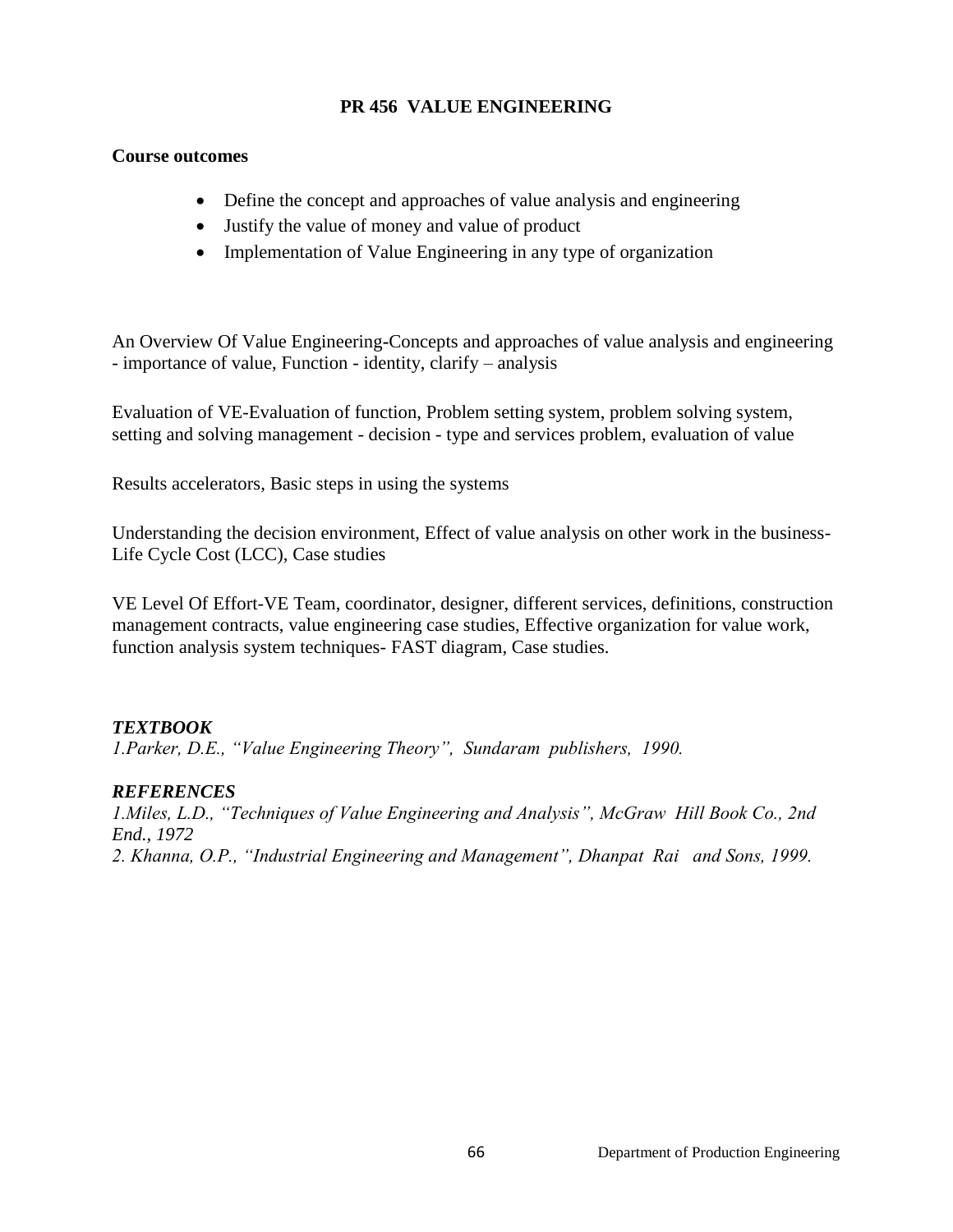# **PR 458 ARTIFICIAL INTELLIGENCE AND EXPERT SYSTEMS**

#### **Course outcomes**

- Describe the basic concepts, Operations and Principles of Artificial Intelligence
- Discuss the basic concepts, Operations and Principles of Fuzzy Logic
- Employ the concept of AI & fuzzy logic in Manufacturing Environments

Aspects of intelligence and AI - heuristic search - logic programming and reasoning - automatic programming-scope of AI-in manufacturing - components of intelligent manufacturing-

Requirements of AI languages - Languages Lisp and Prolog - simple programs

Knowledge engineering- protocol analysis - fuzzy logic - Semantic networks, Learning systems inference engine

Vision programmes - factory vision systems - machine learning

Features of Experts systems - applications in manufacturing planning and control.

### *TEXTBOOK*

*1.Simons, G.L., "Introducing Artificial Intelligence", NCC Publications, 1984*

### *REFERENCES*

*1.Maus, R and Keyes J Handbook of Expert Systems in manufacturing McGraw Hill, 1991 2. Ernest R Tello, "Mastering AI tools and techniques"*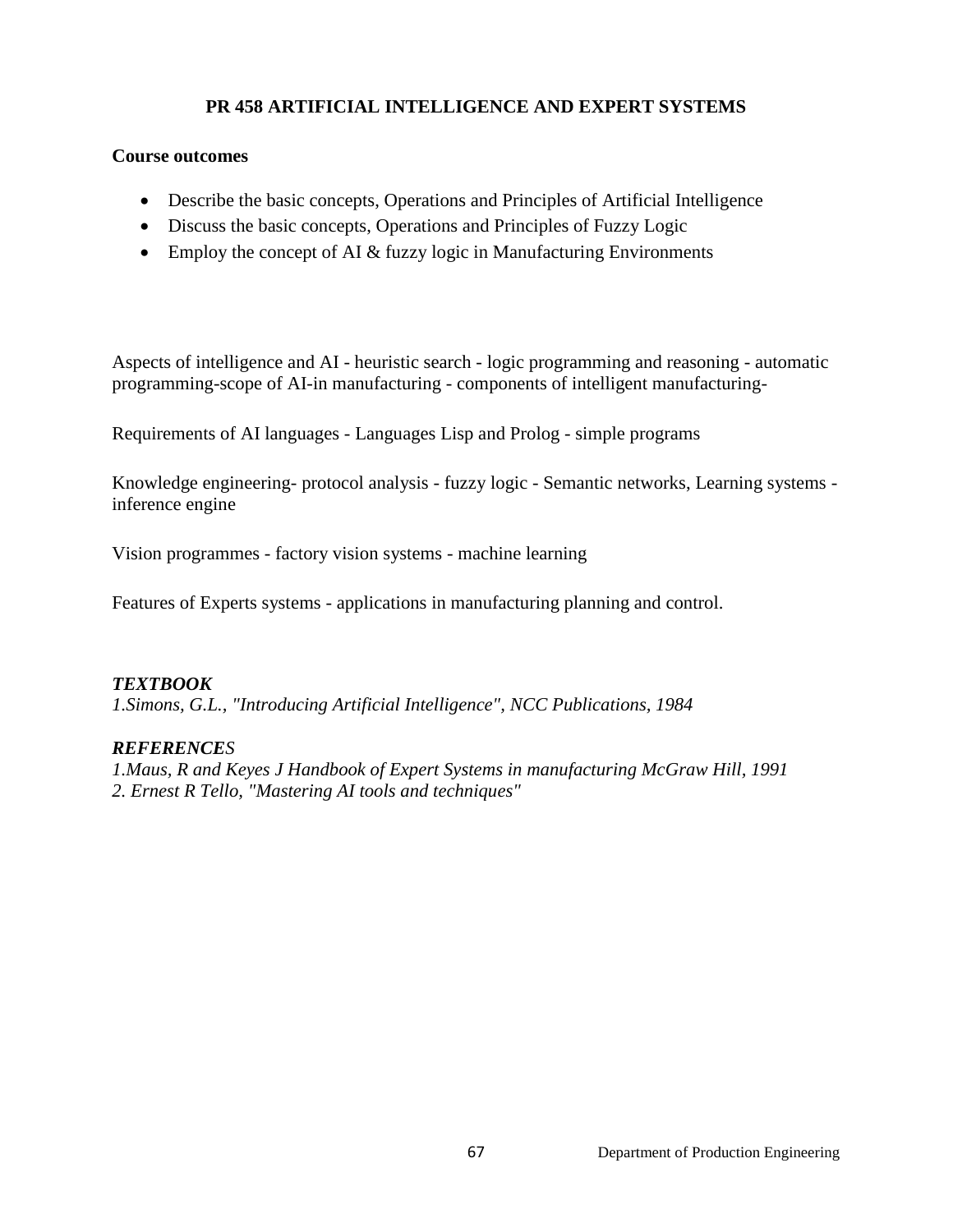### **HM 412 ENTREPRENEURSHIP DEVELOPMENT**

#### **Course outcomes**

- Point out the scope of an entrepreneur
- Indentify Project & market scenario
- Indentify key areas of development, financial assistance by the institutions, methods of taxation and tax benefits, etc

Concept Of Entrepreneurship-Definition and concept of enterprising - profile of an entrepreneur - need scope and characteristics of entrepreneurs

Project Identification-Methodology of project identification - short listing and zeroing on product/service - problems in project evaluation

Marketing**-**Market share - distribution - sale strategies - certification agencies - term finance source and management working capital

Assistance To Entrepreneur-Small industries development in India and its concept - ancillary industries - starting a small scale industry

Accounting Principles-Accounting principles - conventions and concepts - balance sheet profit and loss account - accounting rate of return, pay back period, SSI duty practice.

### *TEXTBOOK*

*1.Udai Pareek and T.V.Venkateswara Rao, Developing Entrepreneurship - A Hand book Learning systems, N.D., 1978.*

### *REFERENCES*

*1.EDI-1 Faculty and Experts, A Handbook for new entrepreneur, Entrepreneurship Development Institute of India, 1986. 2.Saravanavel, Entrepreneur Development, Ess Pee Kay Publishing House, Madras, 1987.*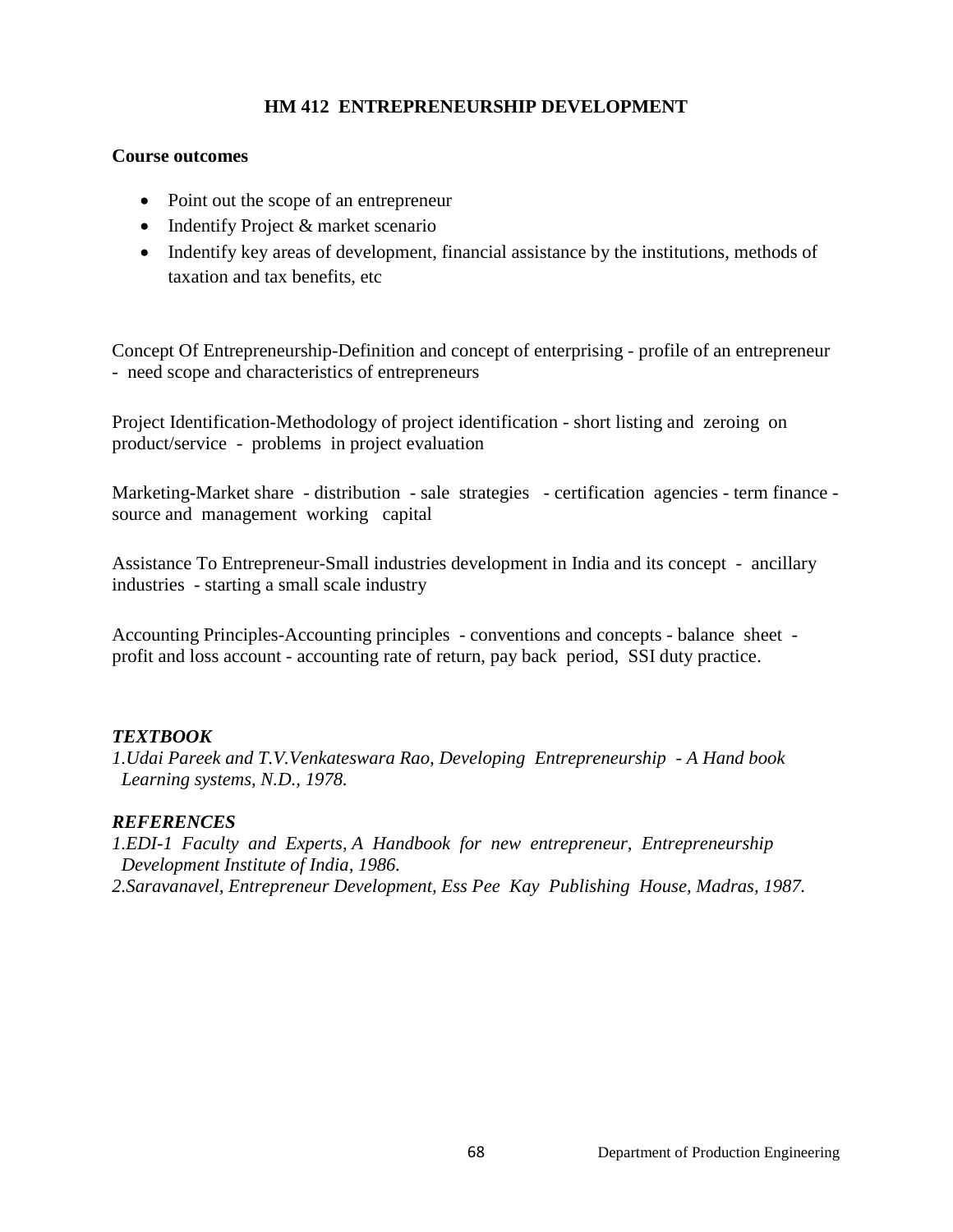## **PR 462 MANUFACTURE AND APPLICATION OF POLYMER COMPOSITES Course outcomes**

- Design and manufacture of PMCs for automotive aerospace and marine application
- Perform machining, forming, and joining processes on PMC
- Synthesis biopolymers and nano composite polymers for environmental, health care and energy application

Polymer matrix –classification- thermoplastics and thermosetting plastics, types of matrix material, reinforcement material- fiber- particulate- whisker, properties of reinforcements and matrix. Composite material-Types-MMC-PMC-CMC, Advantages and Disadvantages. Manufacturing of PMC material– Lay-up, Autoclave Molding filament Winding, Pultrusion, etc..

Machining of polymeric composite material, Forming methods for Polymers and polymeric composite material- component design consideration.

Joining of PMC-Friction Welding of PMC, Thermal Welding of PMC, Electromagnetic Welding of PMC-Process-Processing Parameters-Materials-Advantages & Disadvantages and Applications. Mechanical fastening of PMC, Chemical bonding of PMC, Joint design, equipment and application methods, Advantages and disadvantages, Applications adhesive bonding

Application of Polymers and PMC material- Automotive Industry- Marine Industry- Materials Handling- Chemical Industry- Electrical & Electronics Industry- Aerospace Industry-Biomedical field.

Recent advancements in polymeric materials- Blends and composites- conducting polymer nanofibers- Polymeric nanocomposites-Biodegradable Polymeric Nanofibers for Biomedical Applications- nanotube based Conducting Polymer Composite- polymeric nanomaterials in piezoelectric sensors- Biodegradable Polymers to improve new Antifouling coating ,Polymer in health care, Environmental issues concerning polymers and polymer in energy application.

### *TEXTBOOKS*

- *1. Schwartz, M. "Composite Materials Handbook", 2nd Edition, McGraw Hill, 1992.*
- *2. "ASM Hand book on Composites", Volume 21, 2001*

- *1. "Handbook of Plastics Joining- A Practical Guide" Plastics Design Library, Morris, NewYork, 1997.*
- *2."Handbook of Polymer Composites for Engineers" by Leonard Hollaway, British Plastics Federation, Woodhead Publishing, 1994.*
- *3.Swift,K.G. and Bookes, J.D. "Process Selection from design to manufacture", Butterworth- Heinemann, 2003.*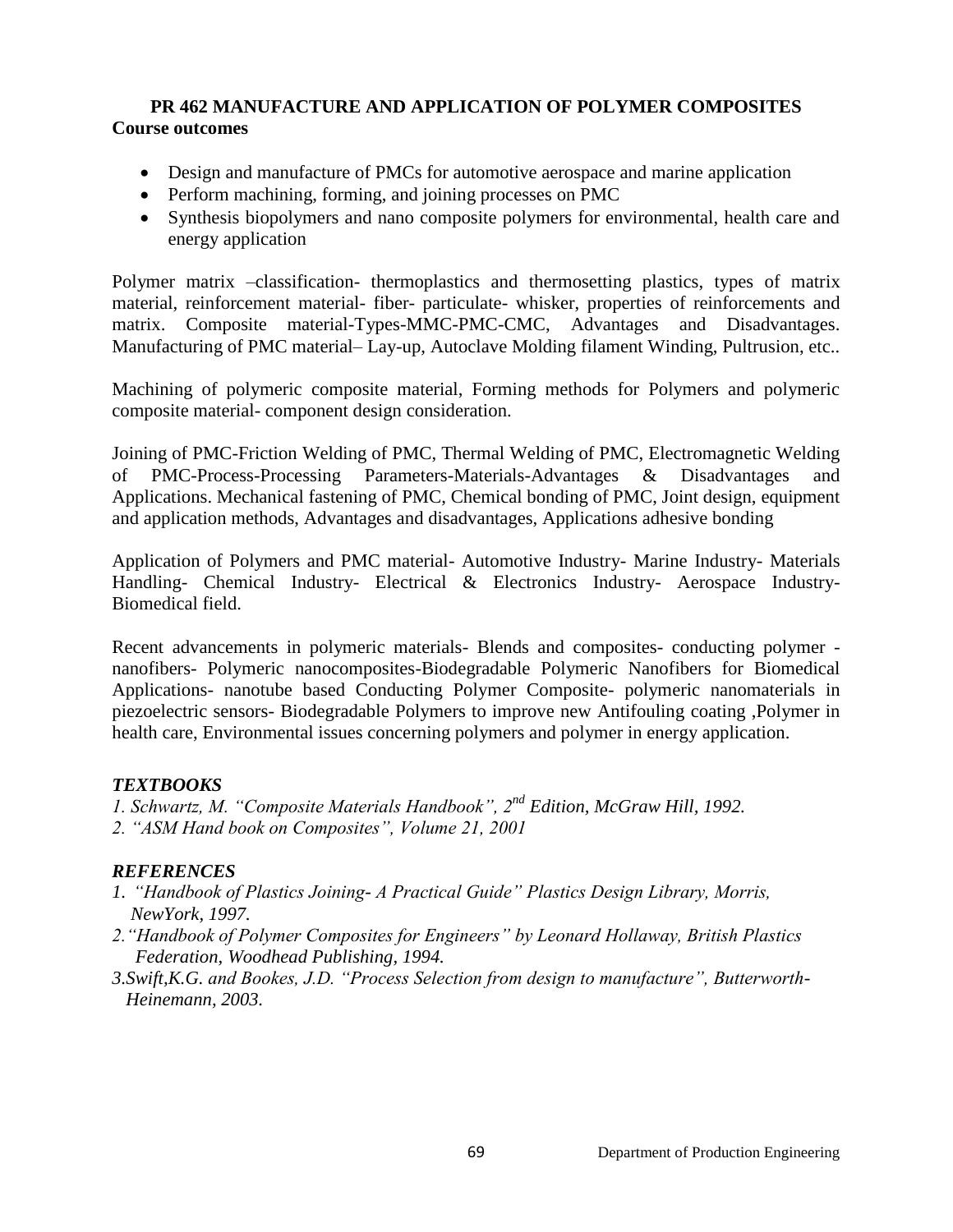## **PR 463 MECHATRONICS**

#### **Course outcomes**

- Know hydraulic and Pneumatic devices and their applications.
- Describe the interdisciplinary applications of Electronics, Electrical, Mechanical and Computer Systems for the Control of Mechanical and Electronic Systems
- Produce and analyze the integrated product design

**Introduction-** Evolution, scope, components of mechatronic systems, overview of mechanical, hydraulic & pneumatic actuators. Control Systems: Automatic control, open loop and closed loop control, servomechanism, block diagram algebra, concept of transfer function. System Modeling: Mechanical, Electrical, Fluid systems, D.C. motor, hydraulic motor. Types of standard inputs (signals).

**Sensors & Transducers -**Performance, terminology, characteristics, types, binary and analog. Position Sensors, Displacement sensors and Velocity sensors.

**Electromagnetic Actuators and control -** Types, Specifications and Control, Characteristics, AC Motors, DC Motors, SCR (Silicon Controlled Rectifiers) motors, factors for selecting motor, piezoelectric actuators, solenoids, torque motors. Programmed Control- Review of logic gates, programmable logic controllers (PLC): basic structure, programming and applications. Signal Conditioning & Interfacing Microcontroller- Comparison between microprocessor and micro controller, organization of a microcontroller system, architecture of controller and Applications. Computer Numerical Control systems (a) Position and velocity control loops (b) Adaptive Control applications for m/c tools like lathe, grinding etc

**MEMS-** Overview of MEMS & Microsystems, Typical MEMS & Micro system products & applications. (i) Micro sensors and micro actuators: (ii) Micro manufacturing.

**Design of Mechatronic systems-**The design process, traditional and mechatronic designs, A few case studies like piece counting system, pick and place manipulator, simple assembly task involving a few parts, part loading / unloading system, automatic tool and pallet changers etc.

### *TEXTBOOKS*

*1.Ogata, "Modern Control Engineering", 4th Edition, Pearson Education, 2001 2.Pesses, D.W. "Industrial Automation", John Wiley and Sons, 1989. 3.Moriss, S.B. "Automated Manufacturing Systems: Sensors, Actuators", McGraw Hill, 1994. 4."Mechatronics- A Multi-disciplinary approach", 3rd Edition, Pearson-Prentice Hall, 2008. REFERENCES 1.Alciatore, D.G. and Histand, M.B. "Introduction to Mechatronics and Measurement System", Tata Mc Graw Hill . 2.N.P.Mahalik , "Mechatronics Principles, Concepts and Applications, 3.Necsulescu, D. "Mechatronics", Pearson Education, 4.Ayala, K.J. "The 8051 Microcontroller: Architecture, Programming and Applications", 2nd Edition, Penram International 5.Koren, Y. "Computer Control Of Manufacturing systems", McGraw Hill 6.Tai Ran Hsu, "MEMS and Microsystems Design and Manufacture".*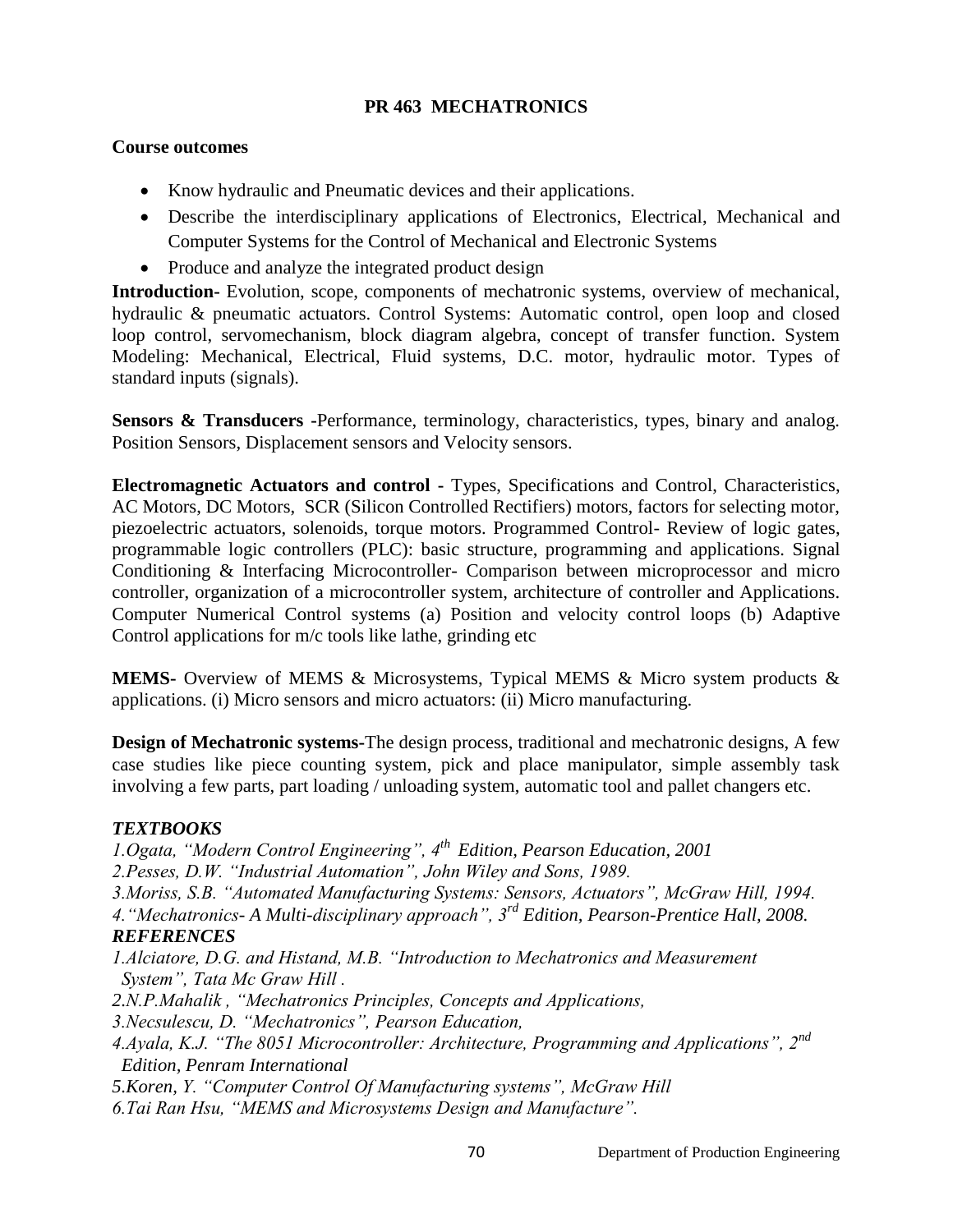#### **PR 464 PLANT ENGINEERING**

#### **Course outcomes**

- Describe the different type of plant and material handling system AS and RS (Automatic Storage and Retrieval System)-AGV and robotics
- Define the principles, functions and practices adapted in industry for the successful management of maintenance activities.
- Know about safety in plant operation, fire and electrical protection and prevention security equipment

Organization of the plant engineering function-Classification of maintenance work- Electric power supply systems-Electric generators and turbines-compressors, ventilation and airconditioning

Producer Gas Plants-operation and safety aspects in P.G. Compressor and Oxygen plants

Material handling system-AS and RS (Automatic Storage and Retrieval System)-AGV and robotics- piping system design and components-Pollution control and plant safety

Noise and vibration control - safety in plant operations, fire and electrical protection and prevention security equipment

Lubrication and corrosion**-** Synthetic and solid lubricants -lubrication systems - causes and control deterioration - paints and protective coatings.

### *TEXTBOOK*

*1. Rosaler, R.C. "Standard HandBook of Plant Engineering", 3rd Edition, McGraw Hill, 2002.*

### *REFERENCE*

*1.Lindley and Higgins, "Maintenance Engineers Hand Book", 7th Edition, McGraw Hill Professional, 2008.*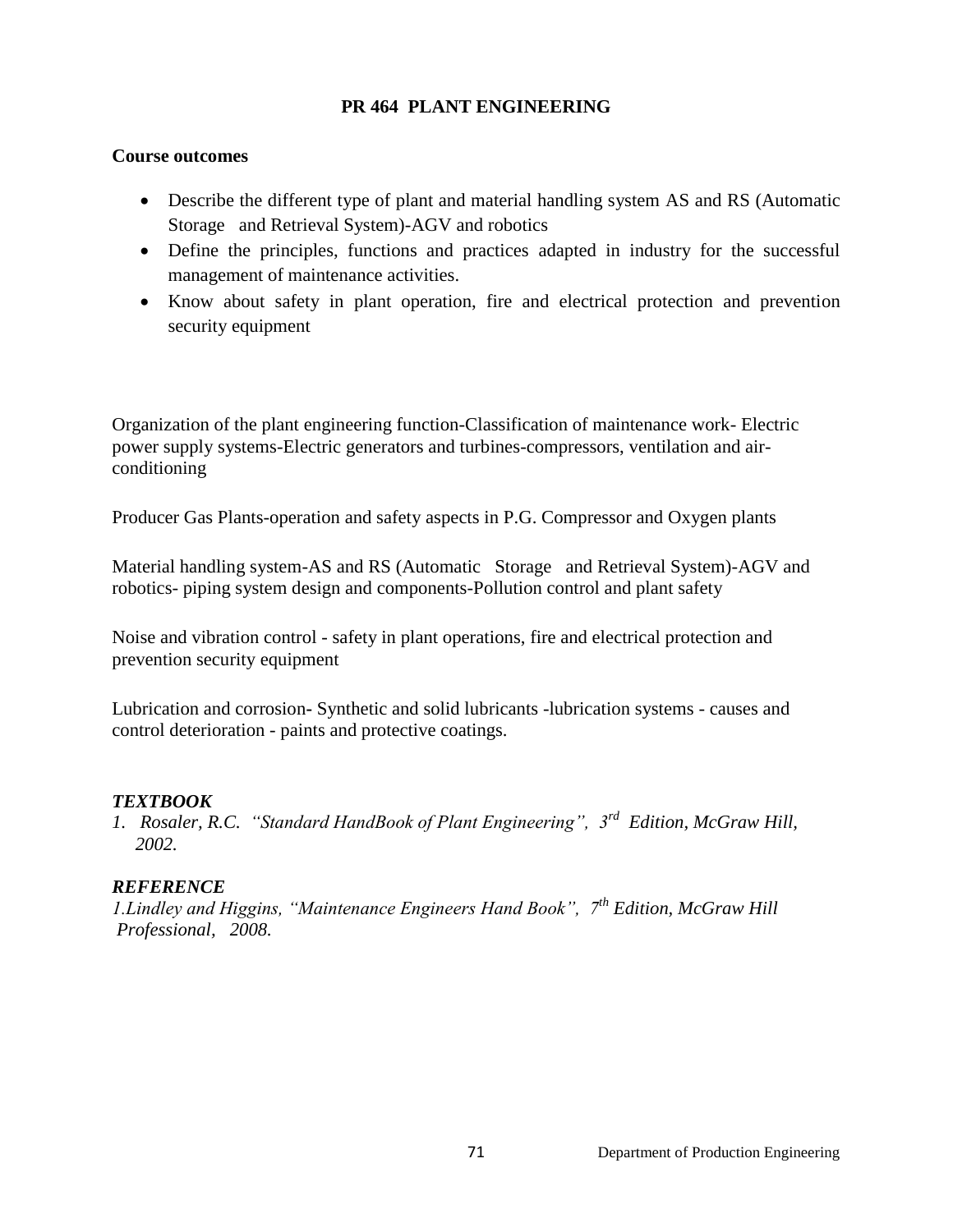# **PR 465 INTEGRATED MATERIALS MANAGEMENT**

#### **Course outcomes**

- Familiar with the various concepts and functions of material management
- Classification of inventory management
- Summarize Material handling and Logistic

Introduction to Integrated Materials Management – need, scope, functions and objectives of Materials Management. Purchasing function – purchase budget and materials budget – Source selection and development -Negotiations in purchasing - public buying - JIT concept

Inventory Management- Functions – Associated Costs – Classification – ABC – VED – FSN analysis - Basic EOQ model. Inventory control systems – Periodic Review – P system and Continuous review systems – Q systems – Lead-time analysis – Reorder point level Calculations.

 $MRP - Introduction - Terminology - Types of demand input to the  $MRP -$  Working Principle$ of MRP – Output of MRP – advantages and disadvantages. Stores Management: Stores function – types of stores – storage procedures- stock verification and stock accounting – stores records

Material Handling: layout, selection of equipment, principles of materials handling – Packaging, types of material handling equipment

Introduction to Supply Chain Management – Understanding the supply chain – Supply chain performance – Supply chain Drivers and Obstacles – Supplier selection and Supplier evaluation

### *TEXTBOOKS*

- *1. Gopalakrisnan, P. "Purchasing and Materials Management", Mc Millan Company, 2006*
- *2. Telsang, M."Industrial Engineering and Production Management", S.Chand and Company, 2006*

- *1. Chary, S.N."Production and Operations Management", Tata McGraw Hill, 2006*
- *2. Chopra, S. "Supply chain management", Prentice Hall,2008*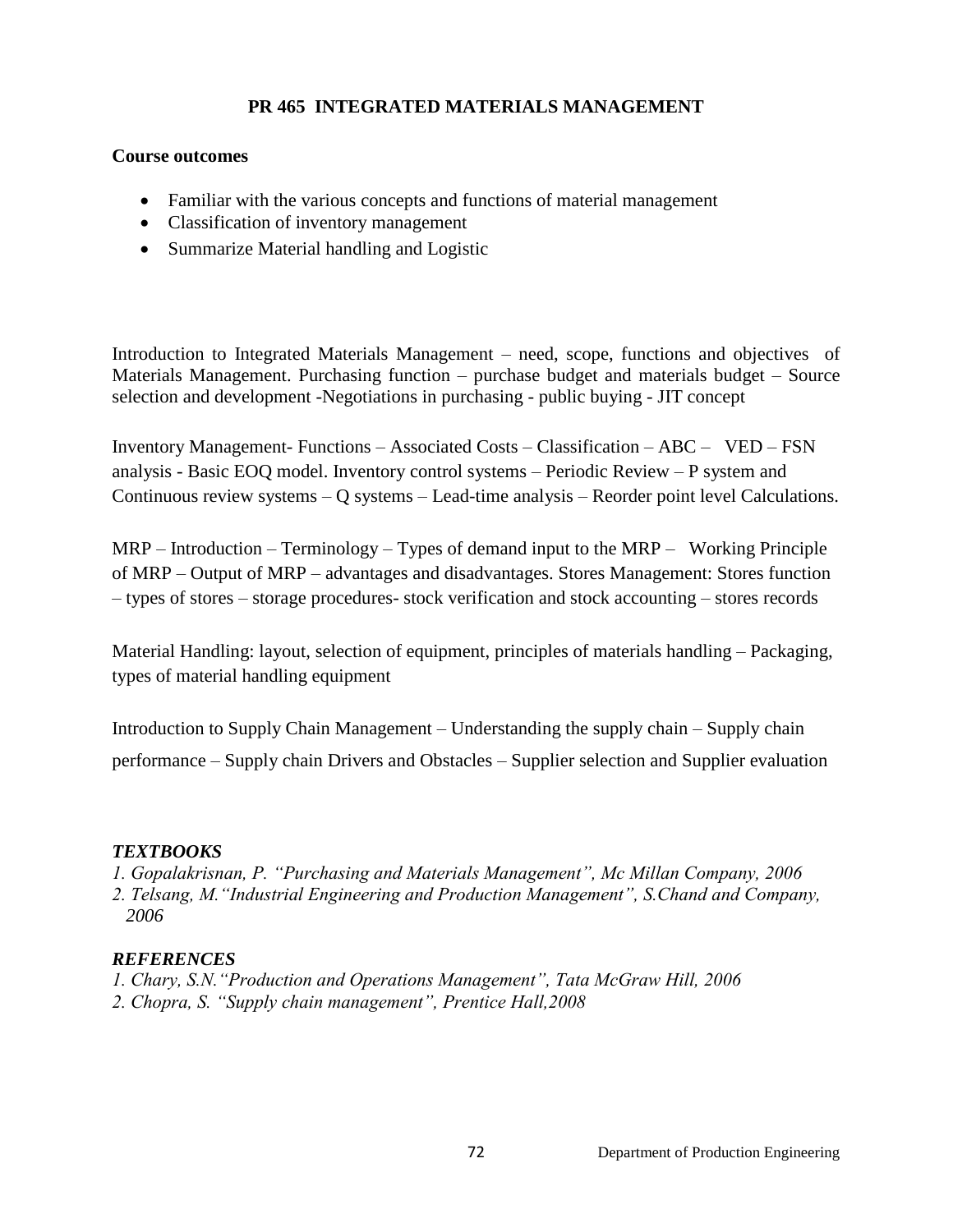# **PR 466 LEAN MANUFACTURING SYSTEM**

### **Course outcomes**

- Indentify the waste and how to eliminate those waste
- know the recent trends of manufacturing like just in time (JIT) and Pull Push system
- Implementation of some modern tool like 5S, Poke-Yoke and Kaizen in an organization

Objectives of lean manufacturing-key principles and implications of lean manufacturingtraditional Vs lean manufacturing. Value creation and waste elimination- main kinds of wastepull production-different models of pull production-continuous flow-continuous improvement/Kaizen- worker involvement -cellular layout- administrative lean.

Standard work -communication of standard work to employees -standard work and flexibility visual controls-quality at the source- 5S principles -preventative maintenance-total quality management-total productive maintenance -changeover/setup time -batch size reduction production leveling.

Value Stream Mapping- The as-is diagram-the future state map-application to the factory simulation scenario-line balancing -Poke Yoke – overall equipment effectiveness. One Piece Flow- Process razing techniques – cells for assembly line – case studies

Introduction - elements of JIT - uniform production rate - pull versus push method- Kanban system - small lot size - quick, inexpensive set-up - continuous improvement. Optimised production technology.

Team establishment, transformation process, Project Management, Lean implementation, Reconciling lean with other systems- lean six sigma-lean and ERP-lean with ISO 9001:2000.

#### *TEXTBOOK*

- 1. *Askin R G and Goldberg J B, "Design and Analysis of Lean Production Systems", John Wiley and Sons Inc., 2003.*
- 2. *Hobbs, D.P. "Lean Manufacturing implementation", Narosa Publisher, 2004.*

- *1. Micheal Wader, "Lean Tools: A Pocket Guide to Implementing Lean Practices", Productivity and Quality Publishing Pvt Ltd, 2002.*
- *2. Michael L George, David T Rowlands, Bill Kastle, "What is Lean Six Sigma", McGraw Hill, New York, 2004.*
- 3. *Kenichi Sekine, "One-Piece Flow", Productivity Press, Portland, Oregon, 1992.*
- *4. Alan Robinson "Continuous Improvement in Operations", Productivity Press, Portland, Oregon, 1991.*
- *5. Poke - Yoke, "Improving Product Quality by Preventing Defects", Productivity Press, 1992.*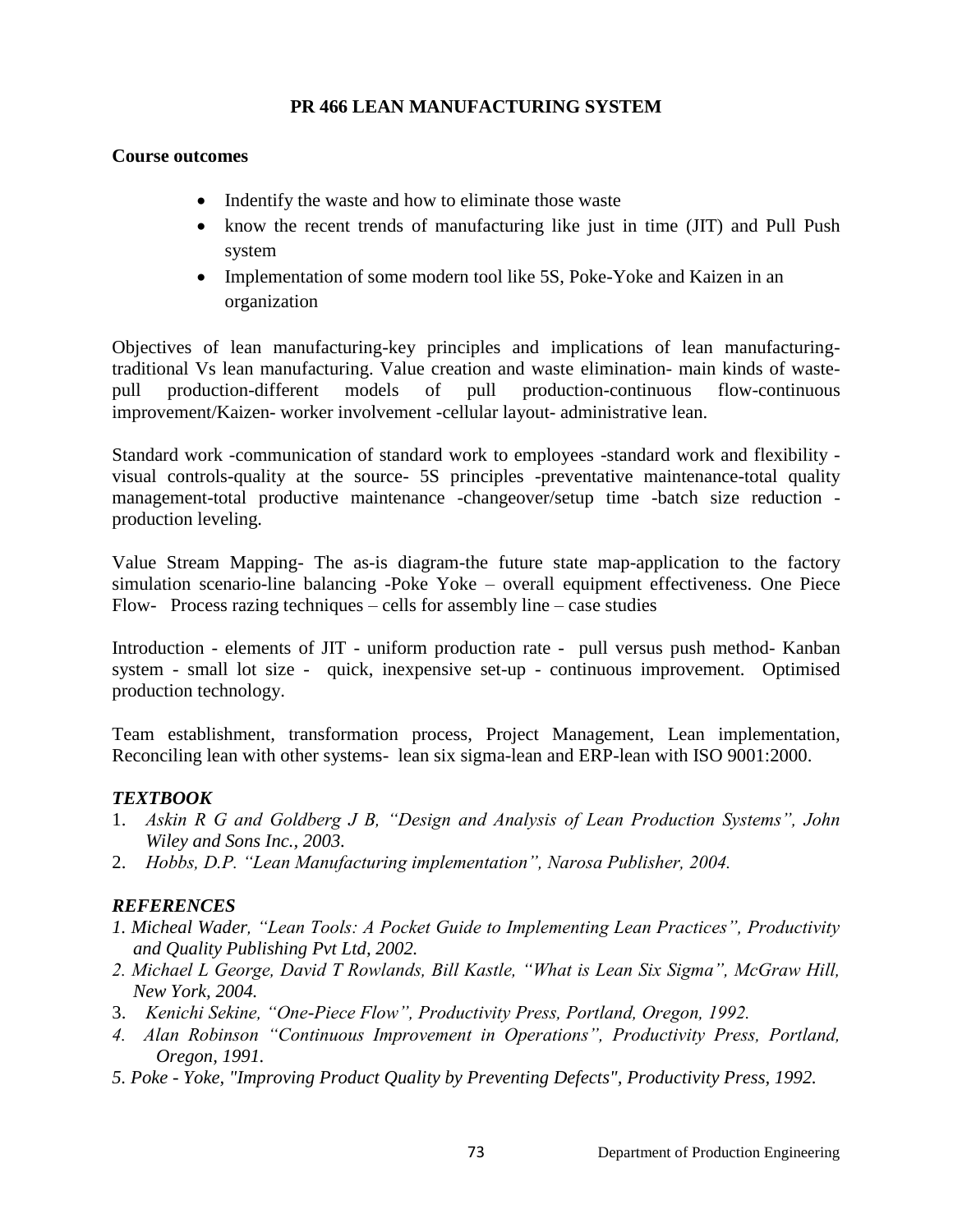# **PR 467 PRODUCT DEVELOPMENT STRATEGIES**

#### **Course outcomes**

- Explain modern product development process
- Design for the Environment through DFE method life cycle assessment
- Gather customer needs

Product development versus design, types of design and redesign, modern product development process, reverse engineering and redesigning product development process, examples of product development process, scoping product development – S-curve, new product development.

Gathering customer needs, organizing and prioritizing customer needs, establishing product function, FAST method, establishing system functionality.

Tear Down and Experimentation- Tear down method, post teardown report, benchmarking and establishing engineering specifications, product portfolios.

Generating Concepts- Information gathering, brain ball, C-sketch/6-3-5 method, morphological analysis, concept selection, technical feasibility, ranking, measurement theory, DFMA, design for robustness

Design for the Environment: DFE methods, life cycle assessment, weighted sum assessment method, techniques to reduce environmental impact – disassembly, recyclability, remanufacturing regulations and standards, analytical and numerical model solutions.

#### **TEXTBOOK**

- 1. Kevin Otto and Kristin Wood, "Product Design Techniques in Reverse Engineering and New Product Development", Pearson Education, 2004.
- 2. Karl T Ulrich and Stephen D Eppinger, "Product Design and Development", McGraw Hill, 1994.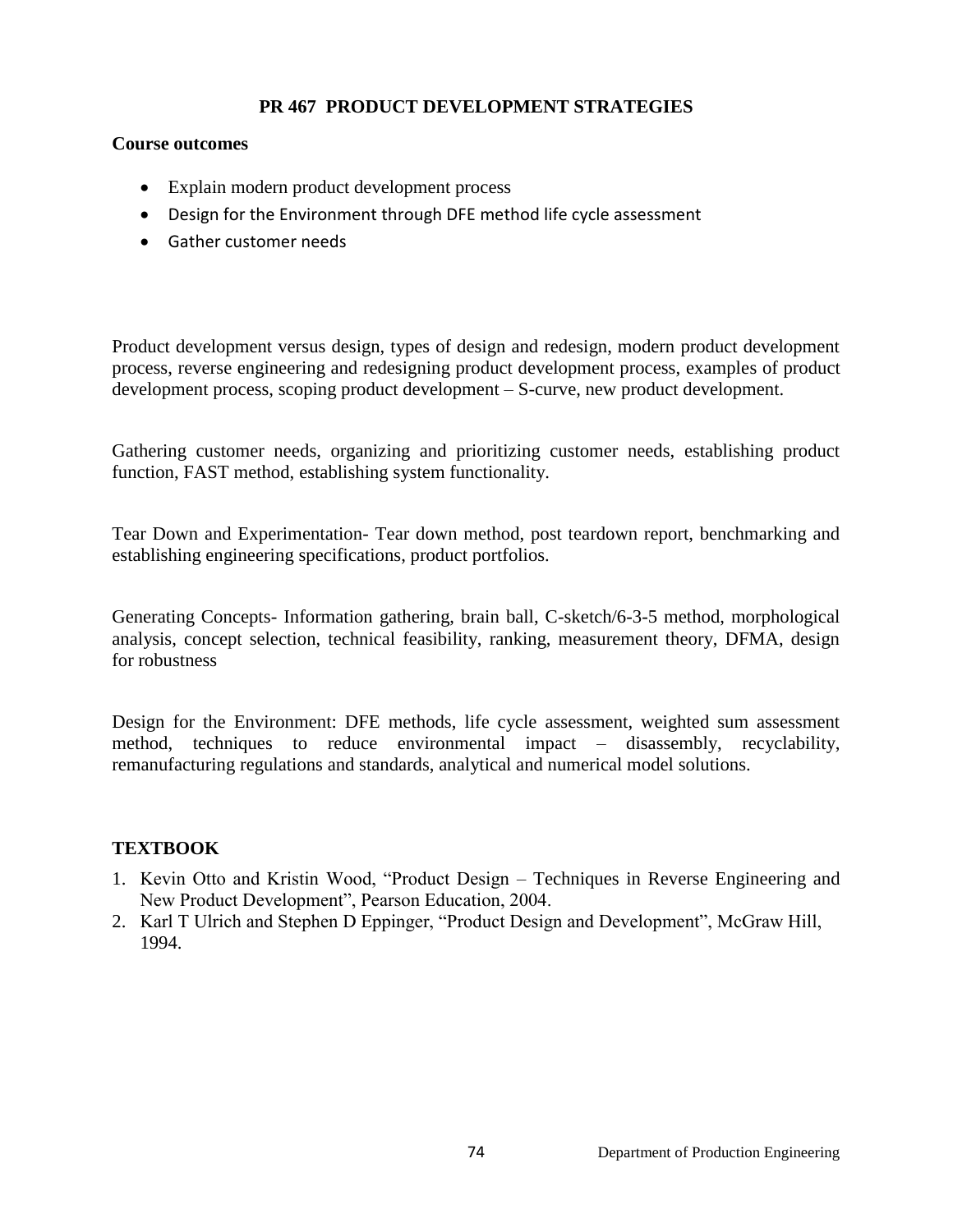# **HM 352 CORPORATE COMMUNICATION**

### **Course outcomes**

- Appropriate decision for business improvement through group discussion
- Improve the business electively by having good communication with internal and external customers
- Prepare different reports and circulars of decision making process

Corporate culture and communication - Process of communication – Networks and channels of communication – Barriers to communication – Strategies to overcome them - Use of technology in successful communication – Role of psychology in communication- Internal and External Communication.

Speech mechanics – Mental process of speaking – Extempore speech practice –Body Language – Group discussion practice – Group dynamics – Seminar skills and interview strategies – Presentation skills – Use of Power point-- Techniques to make people listen.

Importance of listening in the corporate world -Listening for information and content – Kinds of listening – Factors affecting this – Methods to overcome them – Retention of facts, data and figures- Role of Speaker in listening.

Reader-writer relationship - Varieties of styles and registers- Mechanics of technical writing – Reports of different kinds – Oral and written reports – Executive summary and abstract –Memos and IOMs-- Use of charts, graphs etc.

Circulars and notices – Proposals , Agenda and Minutes – Marketing language – Corporate Branding - 'You' tone - Captions and Eye catchers - Interoffice memos Communication in a crisis.-

# *TEXT BOOKS:*

- *1 .Basic Business Communicaion – Raymond V. Lesikar and Marie E. Flatley - Tata McGraw-Hill,2005*
- *2. Business Communication Strategies – M. Monippally Tata McGraw-Hill.,2001*

- *1. A Guide to Scientific Writing – David Lindsay– Macmillan,1995.*
- *2. Business Listening Tasks - Patrick Hanks and Jim Corbett ( CUP ),1986.*
- *3. New International Business English – Leo Jones and Richard Alexander, Cambridge University Press. ( CUP ),1996.*
- *4.Social Psychology – James A. Wiggins, Beverly B. Wiggins and James Vander Zanden McGraw Hill,1987.*
- *5. What do you say after you say Hello – Dr. Eric Berne – Corgi books.*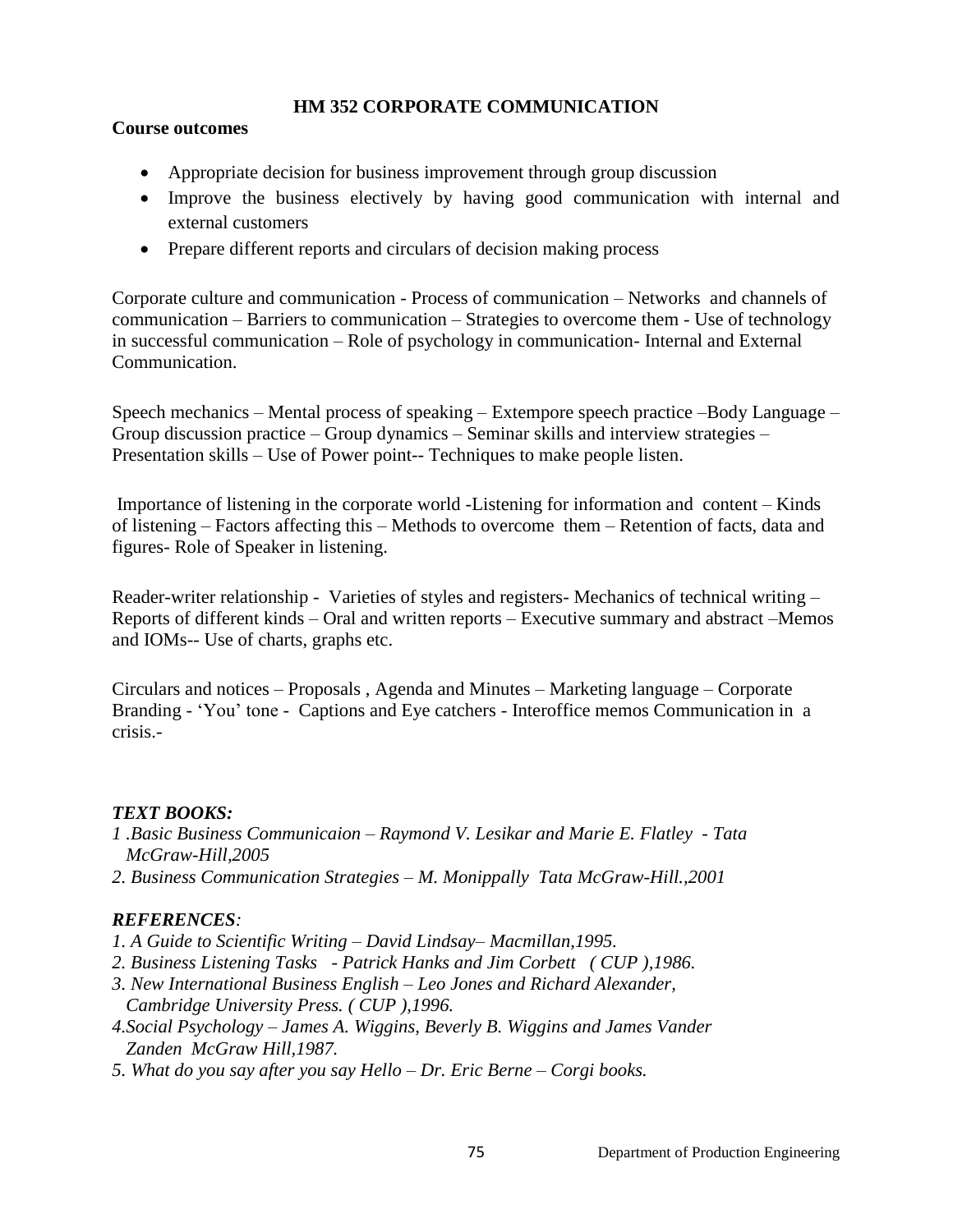### **MB 470 FINANCIAL MANAGEMENT**

### **Course outcomes**

- Start and manage new business
- Evaluate and monitor short term and long term investments
- Evaluate and monitor current asset

Financial management – Nature, Scope, Objectives, Decisions

Management of current asset

Short and intermediate financing

Capital investment and evaluation

Long term financing

# *TEXTBOOK*

*1. Prasanna Chandra, K., "Fundamendals of Financial Management" Tata McGraw Hill Publishing Company,1993.*

# *REFERENCES*

*1. Van Horne, J.C., Fundamental of financial management, P.Hall.p.Ltd.,1977*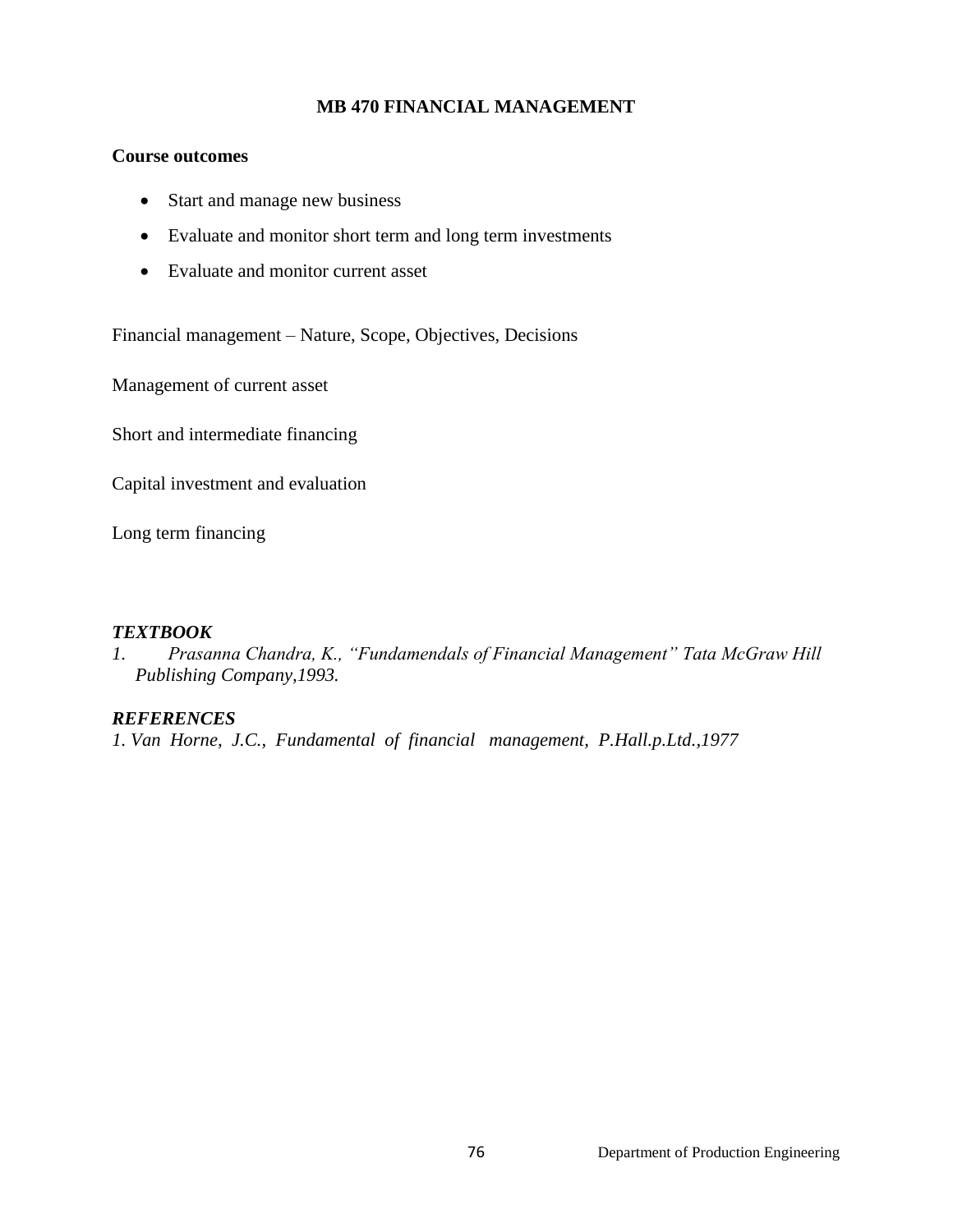## **ME 469 REFRIGERATION AND AIR-CONDITIONING**

### **Course outcomes**

- Designing of Air conditioning units for different application
- Design and development of refrigeration devices
- Apply of refrigeration principle for food preservation industry

Refrigeration**-**Principles, ideal cycle, Bell Coleman and Boot dtrap air cycles, COP, power calculations, refrigerants, Vapour absorption Refrigeration Systems

Refrigeration Devices - Expansion devices- Evaporators - condenser and cooling towerscapacity-system balancing- types of refrigerating compressors- Air – Conditioning

Effective temperature, comfort conditions - Psychrometry, Psychrometer, Psychometric processes

Air - Conditioning cycles-Design**-**Duct design and selection of fan or blower, Fluidized bed drying system, design of freezers and cold storages—Applications

Modern techniques in food preservation -IQF techniques, LN2 sprays Air-conditioning systems.

# *TEXTBOOK*

*1.Manohar Prasad "Refrigeration and Air-conditioning", New Age International, 1996.*

#### *REFERENCES*

*1.Kothandaraman, C.P. "Refrigeration and Air-conditioning", Dhanpat Rai and Sons, 1991. 2.Arora, S.C. and Domkundwar, S. "Refrigeration and Air- Conditioning", Dhanpat Rai and Sons, New Delhi, 1997.*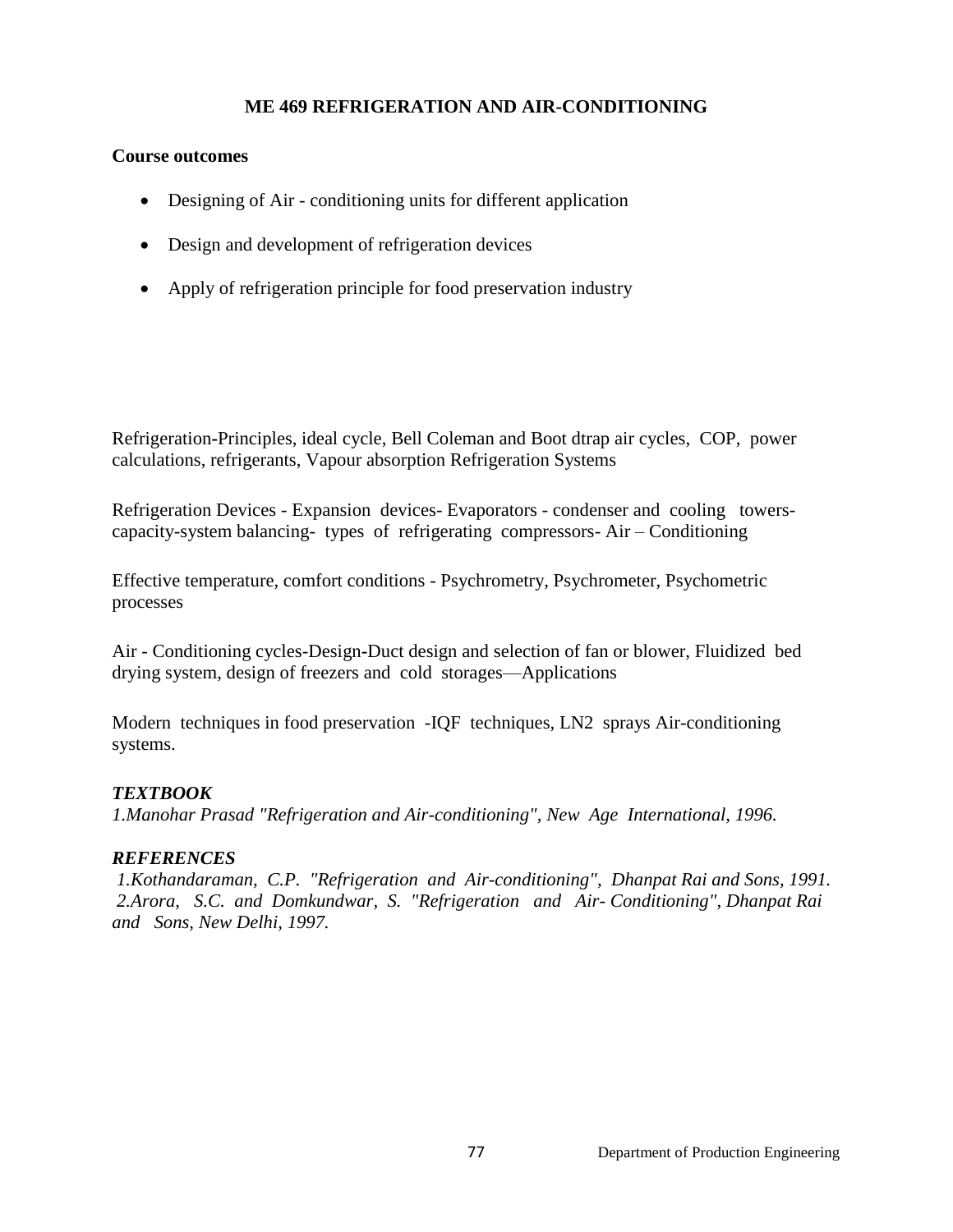### **PR 468 MANUFACTURING COSTS AND ANALYSIS**

### **Course outcomes**

- Monitor prices of end product through cost estimation
- Electively compete with other competitors in the market
- Electively manage inventory cost of raw materials for end use

Cost Estimation Function**-** importance of estimation -purpose of estimation- types of coststypes of estimates- Break-even Analysis

Methods and Control For Cost Estimation-cost request from marketing, product engineering, and manufacturing engineering. Estimating methods-controlling estimate deviations

Estimating Procedure- part analysis - preliminary manufacturing plan-total manufacturing and selling price

Estimation Of Fabrication Cost- estimating welding, forging and plastic parts costs-

Estimation Of Machining Cost-Estimating machining costs - capital cost and inventory criteria common criteria for comparing economic alternatives - cost - benefit analysis.

# *TEXTBOOK*

*1. Narang and Kumar, "Production and Costing", Khanna publishers, New Delhi, 1978.*

- *1. Buffa, "Modern Production and Operations Management", 8th Edition, John Wiley and sons, 2007.*
- *2. Ivan R.Vounon, "Realistic cost estimating or manufacturing", Society of manufacturing engineers, USA, 1968.*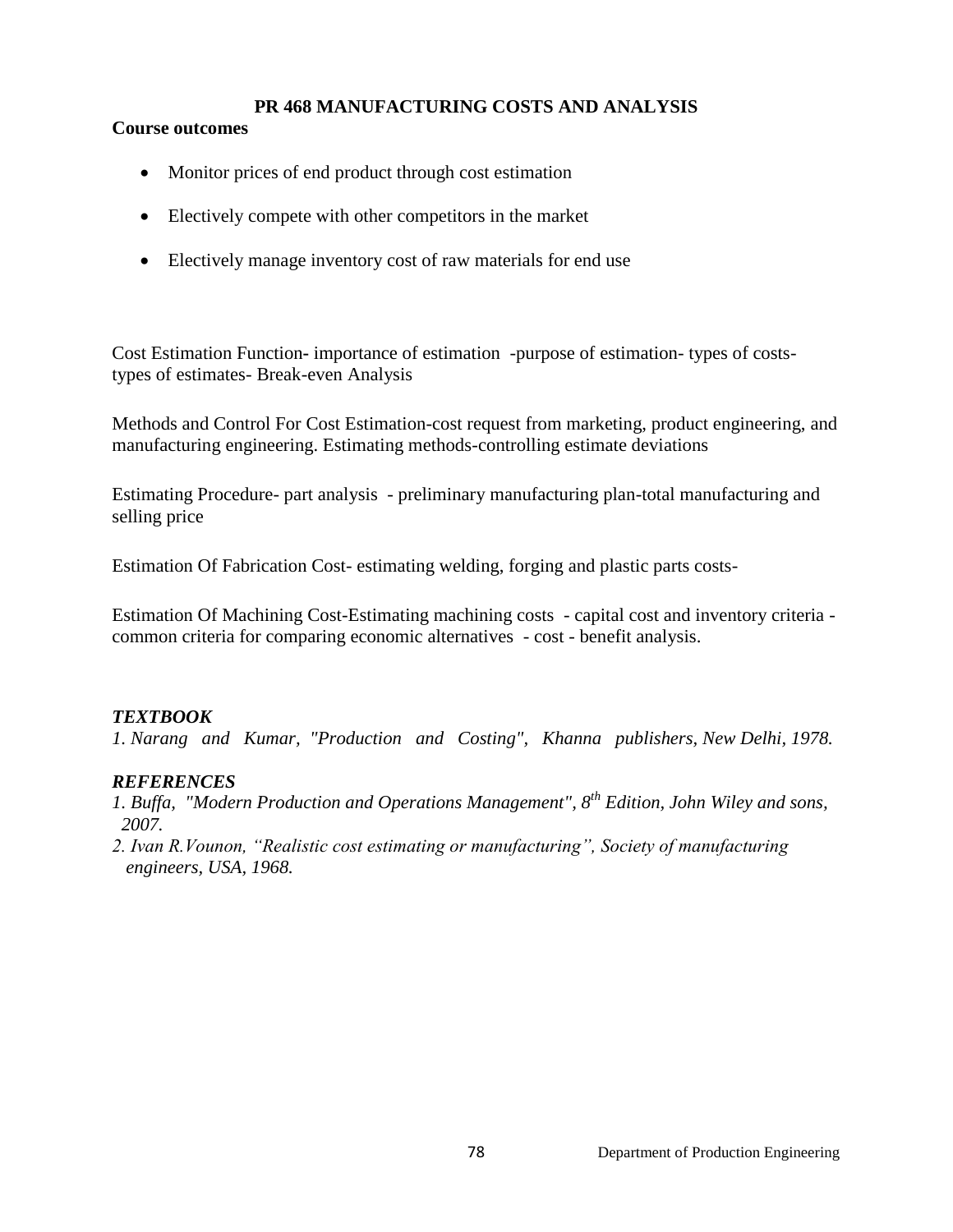## **PR 469 TOTAL QUALITY MANAGEMENT**

#### **Course outcomes**

- Apply TQM principle for continuous process improvement
- Lead teams for quality production
- Utilization of modern tool like QFD, FMECA to design and managing the business.

Understanding quality, quality, competitiveness and customers, building quality chains, managing quality, quality in all functions, models and frame works for total quality management, Early TQM frameworks – quality award models – the four Ps and three Cs of TQM - a new model for TQM.

The TQM approach – commitment and policy – creating or changing the culture – effective leadership – excellence in leadership.

Design, innovation and improvement – the design process – quality function deployment (QFD) – the house of quality – specifications and standards - design in the service sectors – failure mode effect and criticality analysis (FMECA) – The links between good design and managing the business.

Human Resource Management - Introduction – strategic alignment of HRM policies – effective communication – employee empowerment and involvement – training and development – teams and team work – review, continuous improvement and conclusions – organizing people for quality – quality circles or kaizen teams.

Quality and Environmental Management Systems: Benefits of ISO registration - ISO 9000 series of standards ISO 9001 requirements – implementation – documentation – writing the documents – internal audits – registration - ISO 14000 series standards – concepts of ISO 14001 – requirements of ISO 14001 – benefits of EMS – integrating ISO 14000 with ISO 9000 – relationship between health and safety.

- 1. Oakland J S, "Total Quality Management Text with Cases", Butterworth Heinemann An Imprint of Elseiver, First Indian Print, 2005.
- 2. Besterfield D H et al, "Total Quality Management", Pearson Education Private Limited, 2004.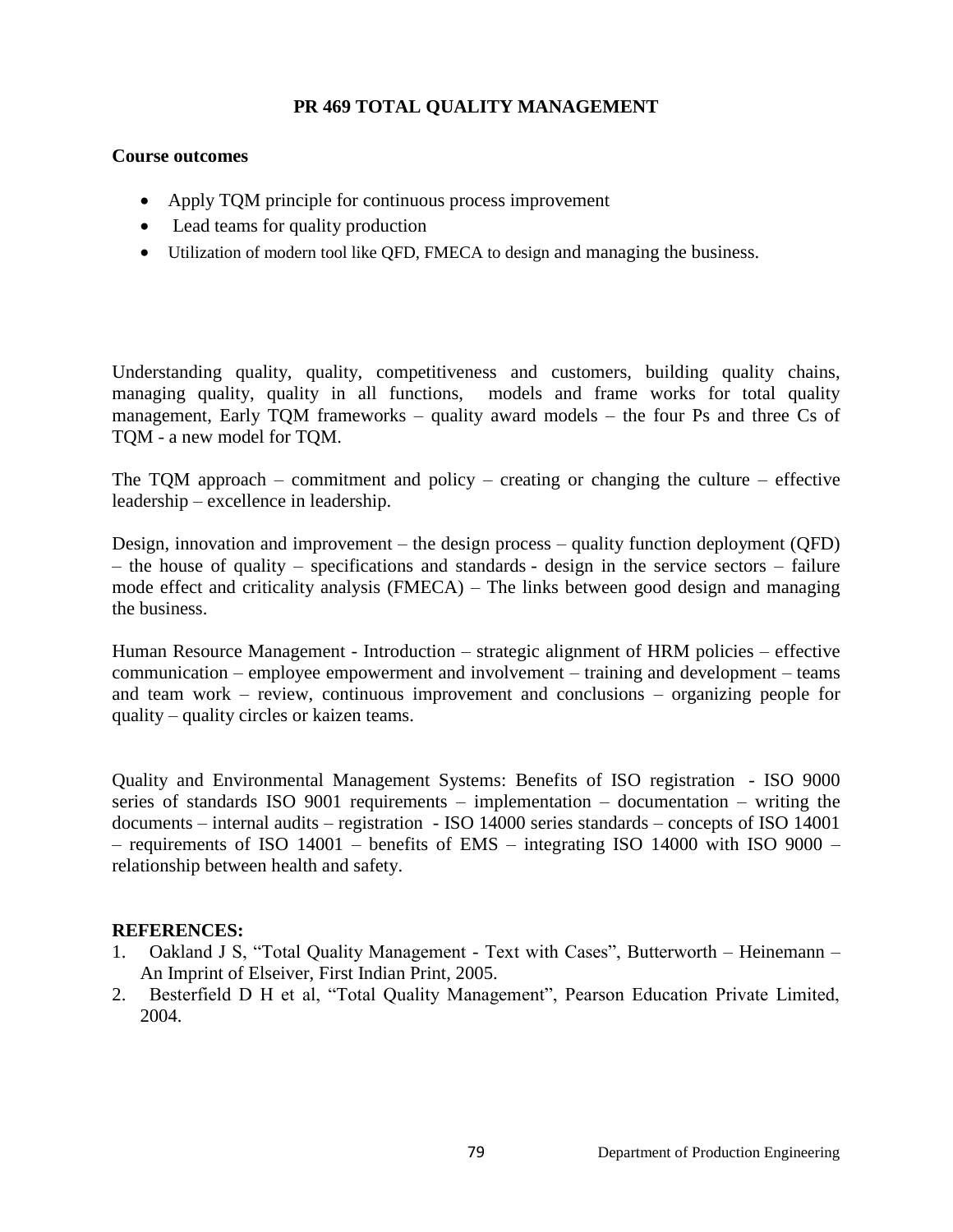# **PR 222 PRODUCTION TECHNOLOGY – II**

### **Course outcomes**

- Describe about different type of machine like different type of Lathes, Drilling machine, Boring machine, shaper, planner and slotter machine and their work holding and tool holding device
- Fundamentals and application of CNC machine, constructional features, working and programming CNC machines with programming methods with or without the multiple tools for straight line machining and complex machining.
- Know about Computer aided part programming

Lathes. Capstan and ferret lathe. Drilling and boring machine. Classification. Principles of working components. Work holding and tool holding devices.

Shaper, planner and slotter machines. Classification. Principles of working components. Work holding & tool holding devices.

Milling. Hobbing. Broaching. Grinding machines. Classification. Principles of working components. Work holding & tool holding devices.

NC & CNC machine tools and manual part programming. Machining centre. Turning centre. NC part programming.

Computer aided part programming. APP : Post processors. APT programming. Motion statements. Additional APT statements.

- *1. Khanna,O.P., and Lal,M., " A Text Book of Production Technology" , Vol II , Dhanpat Rai & Sons.*
- *2. Yoram Koren, " Computer Control of Manufactuting Systems " , McGraw Hill.*
- *3. Choudhry, S.K.H., "S.K.H.,Elements of Work Shop Technology, VoL II", MPP. 1.*
- *4. HMT , "Production Technology" , Tata McGraw Hill ,*
- *5. Kundra, T.K., Rao., P.N., and Tiwari,NLK.,, "Numerical Control and Computer Aided Manufacturing", Tata McGraw Hill.*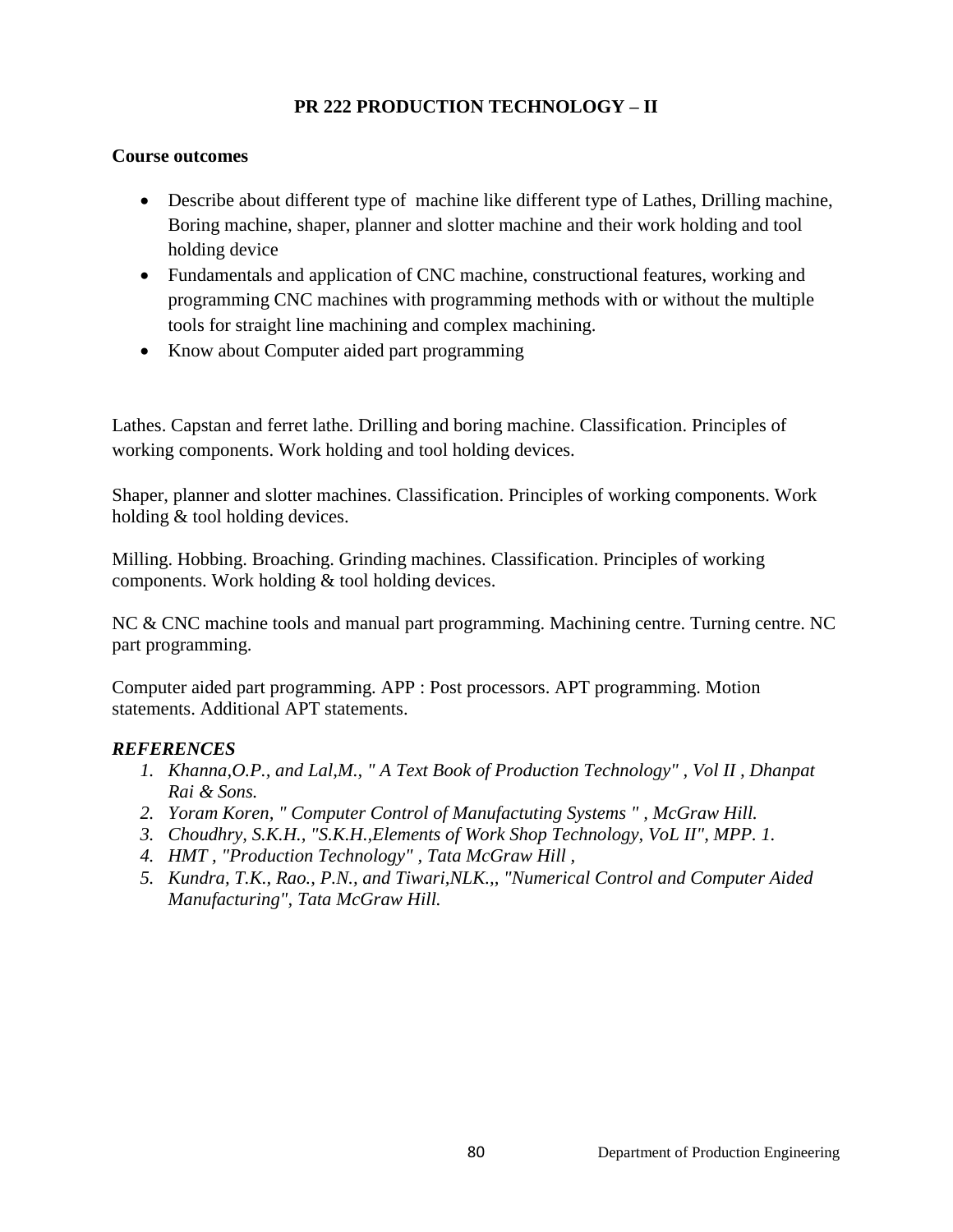# **PR 472 RESOURCE MANAGEMENT TECHNIQUES**

### **Course outcomes**

- Summarize different techniques for production planning like queuing uncertainty and mathematical modeling are involved
- Apply optimization in utilization of resources.
- Apply resource management techniques to industrial operations.

Linear programming, graphical method - simplex method - big M method - Two-phase method introduction to duality theory

Transportation & assignment models -Mathematical model for Transportation problem – balanced and unbalanced problem –Assignment problem.

Queuing theory & sequencing - applications of queuing model -single and multi server model.

Decision theory and replacement analysis.

Project scheduling -project network - determination of critical path, project duration and slack time calculation - Cost considerations in project scheduling.

- *1. Gupta and Hira, Problems on operations research, S.Chand & Co.Ltd., New Delhi, 1991.*
- *2. Taha H.A., Operations research, Prentice – Hall of India, New Delhi,2001.*
- *3. Panneerselvam, R, Operations Research, Prentice – Hall of India, New Delhi, 2002*